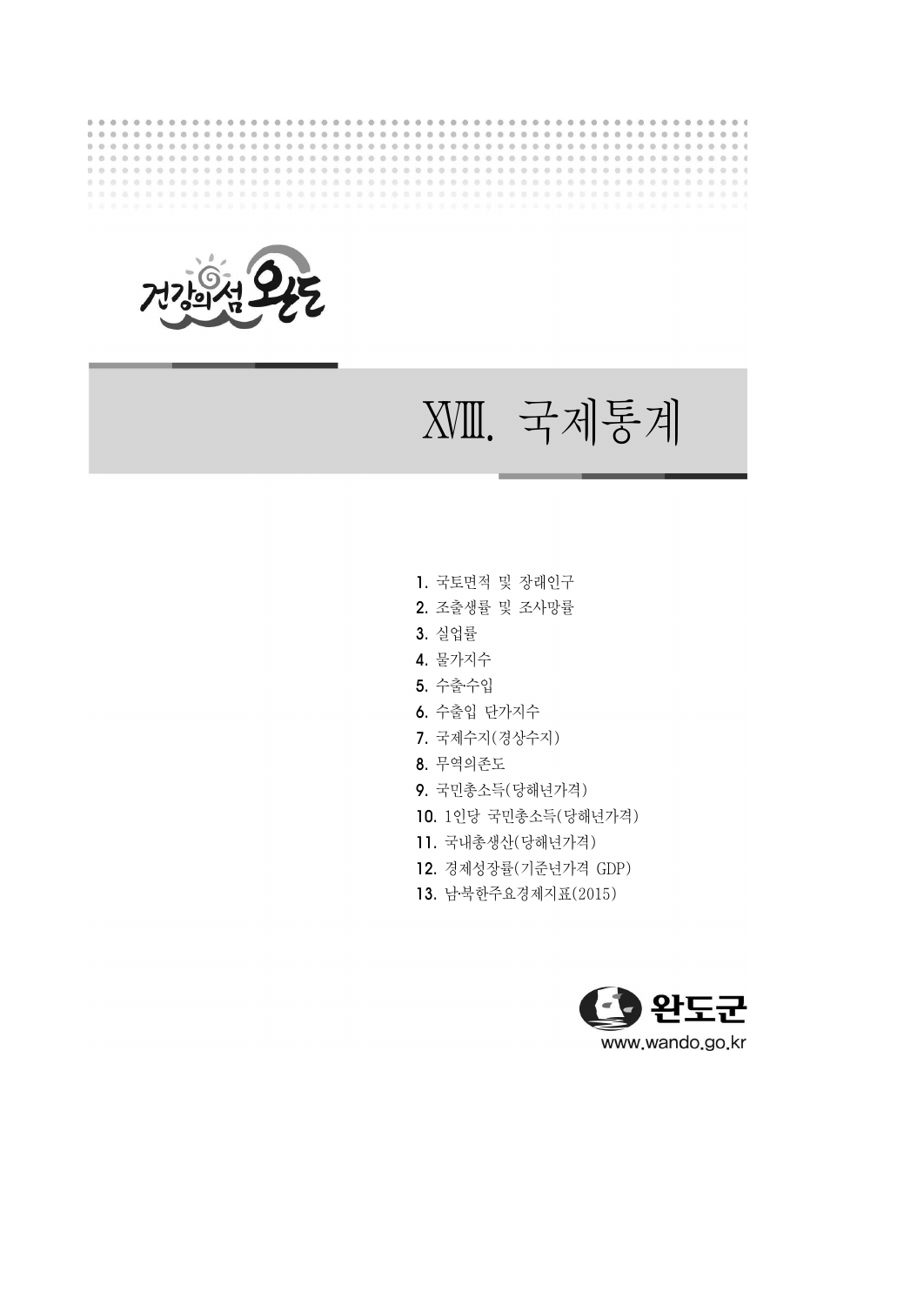#### $XIX.$  국제통계 1. 국토면적 및 장래인구

| 단위 : 천명, %, km2, 명/km2       |           |           |           |           |           |           |                                                             |                                                 |                                               |
|------------------------------|-----------|-----------|-----------|-----------|-----------|-----------|-------------------------------------------------------------|-------------------------------------------------|-----------------------------------------------|
| 국 가<br>Country               |           |           |           |           |           |           | 연평균<br>인구중가율 <sup>1)</sup><br>Annual<br>increase<br>rate(%) | 국토면적 <sup>2)</sup><br>Surface area<br>(1,000ha) | 인구밀도<br>Population<br>density<br>(persons/km) |
|                              | 2010      | 2011      | 2012      | 2013      | 2014      | 2015      | 2010-2015                                                   | 2013                                            | 2013                                          |
| 계 WORLD<br>세                 | 6 929 725 | 7 013 427 | 7 097 500 | 7 181 715 | 7 265 786 | 7 349 472 | 1.2                                                         |                                                 |                                               |
| 제<br>앞<br>리 Algeria          | 36 036    | 36 717    | 37 439    | 38 186    | 38 934    | 39 667    | 1.9                                                         | 238 174                                         | 16                                            |
| 아 르 헨 티 나<br>Argentina       | 41 223    | 41 656    | 42 095    | 42 538    | 42 980    | 43 417    | 0.6                                                         | 278 040                                         | 15                                            |
| 오스트레일리아 Australia            | 22 163    | 22 542    | 22 911    | 23 270    | 23 622    | 23 969    | 0.9                                                         | 774 122                                         | 3                                             |
| 오 스 트 리 아 Austria            | 8 3 9 2   | 8 4 2 4   | 8 4 5 5   | 8 4 8 7   | 8517      | 8 5 4 5   | 0.2                                                         | 8 3 8 8                                         | 101                                           |
| 기<br>벨<br>에<br>Belgium       | 10 930    | 11 005    | 11 080    | 11 153    | 11 2 26   | 11 299    | 0.4                                                         | 3 0 5 3                                         | 365                                           |
| 라<br>旦<br>질<br>Brazil        | 198 614   | 200 518   | 202 402   | 204 259   | 206 078   | 207 848   | 0.5                                                         | 851 577                                         | 24                                            |
| 불<br>가<br>리<br>아<br>Bulgaria | 7 407     | 7 3 5 5   | 7 3 0 4   | 7 2 5 3   | 7 201     | 7 1 5 0   | $-0.4$                                                      | 11 100                                          | 65                                            |
| 나<br>캐<br>다<br>Canada        | 34 126    | 34 500    | 34 868    | 35 231    | 35 588    | 35 940    | 0.6                                                         | 998 467                                         | $\overline{4}$                                |
| 칠<br>레<br>Chile              | 17 015    | 17 201    | 17 388    | 17 576    | 17763     | 17 948    | 0.6                                                         | 75 610                                          | 23                                            |
| 중<br>국<br>China              | 1 340 969 | 1 348 174 | 1 355 387 | 1 362 514 | 1 369 436 | 1 376 049 | 0.3                                                         | 960 000                                         | 142                                           |
| 롬<br>콜<br>비<br>아<br>Colombia | 45 918    | 46 406    | 46 881    | 47 342    | 47 791    | 48 229    | 0.6                                                         | 114 175                                         | 41                                            |
| 콩<br>고 Congo                 | 4 0 6 6   | 4 1 7 7   | 4 2 8 6   | 4 3 9 4   | 4505      | 4 6 20    | 1.5                                                         | 34 200                                          | 13                                            |
| 코 스 타 리 카<br>Costa Rica      | 4 5 4 5   | 4 600     | 4 6 5 4   | 4 706     | 4 7 5 8   | 4 8 0 8   | 0.7                                                         | 5 1 1 0                                         | 92                                            |
| 마<br>덴<br>Denmark<br>크       | 5 5 5 1   | 5 5 7 7   | 5 6 0 1   | 5 6 2 4   | 5 6 4 7   | 5 6 6 9   | 0.2                                                         | 4 3 0 9                                         | 131                                           |
| 콰<br>에<br>. 도<br>三 Ecuador   | 14 935    | 15 177    | 15 419    | 15 661    | 15 903    | 16 144    | 0.9                                                         | 25 637                                          | 61                                            |
| 집<br>이<br>三 Egypt            | 82 041    | 83 788    | 85 661    | 87 614    | 89 580    | 91 508    | 1.3                                                         | 100 145                                         | 87                                            |
| 핀<br>란<br>드 Finland          | 5 3 6 8   | 5 3 9 6   | 5 4 2 5   | 5 4 5 3   | 5 4 8 0   | 5 5 0 3   | 0.3                                                         | 33 842                                          | 16                                            |
| 랑<br>프<br>스 France           | 62 961    | 63 268    | 63 562    | 63 845    | 64 121    | 64 395    | 0.3                                                         | 54 909                                          | 116                                           |
| 독<br>일<br>Germany            | 80 435    | 80 425    | 80 478    | 80 566    | 80 646    | 80 689    | 0.1                                                         | 35 717                                          | 226                                           |
| 헝<br>가<br>리<br>Hungary       | 10 015    | 9 9 8 9   | 9958      | 9925      | 9890      | 9855      | $-0.2$                                                      | 9 3 0 3                                         | 107                                           |
| 인<br>도 India                 | 1 230 985 | 1 247 446 | 1 263 590 | 1 279 499 | 1 295 292 | 1 311 051 | 0.8                                                         | 328 726                                         | 389                                           |
| 인 도 네 시 아 Indonesia          | 241 613   | 244 808   | 248 038   | 251 268   | 254 455   | 257 564   | 0.8                                                         | 191 093                                         | 131                                           |
| 이<br>란<br>Iran               | 74 253    | 75 184    | 76 157    | 77 152    | 78 144    | 79 109    | 0.8                                                         | 174 515                                         | 44                                            |
| 스<br>라<br>엘<br>이<br>Israel   | 7 4 20    | 7 5 6 3   | 7695      | 7818      | 7939      | 8 0 6 4   | 1.0                                                         | 2 2 0 7                                         | 354                                           |
| 탈<br>이<br>리<br>아 Italy       | 59 588    | 59 679    | 59 738    | 59 771    | 59 789    | 59 798    | 0.0                                                         | 30 134                                          | 198                                           |
| 일<br>본 Japan                 | 127 320   | 127 253   | 127 140   | 126 985   | 126 795   | 126 573   | $-0.1$                                                      | 37 796                                          | 336                                           |

자료 : 통계청「장래인구추계」2011.12, UN「http://esa.un.org/unpd/wpp, World Population Prospects, the 2015 Revision」2015. 7,

대만「Statistical Yearbook」2014, 국토교통부「지적통계연보」2015, FAO「http://faostat.fao.org」2016.7

주 : 1) 인구증가율은 2010년~2015년 기하평균 증가율

2) 1,000ha=10km<sup>2</sup>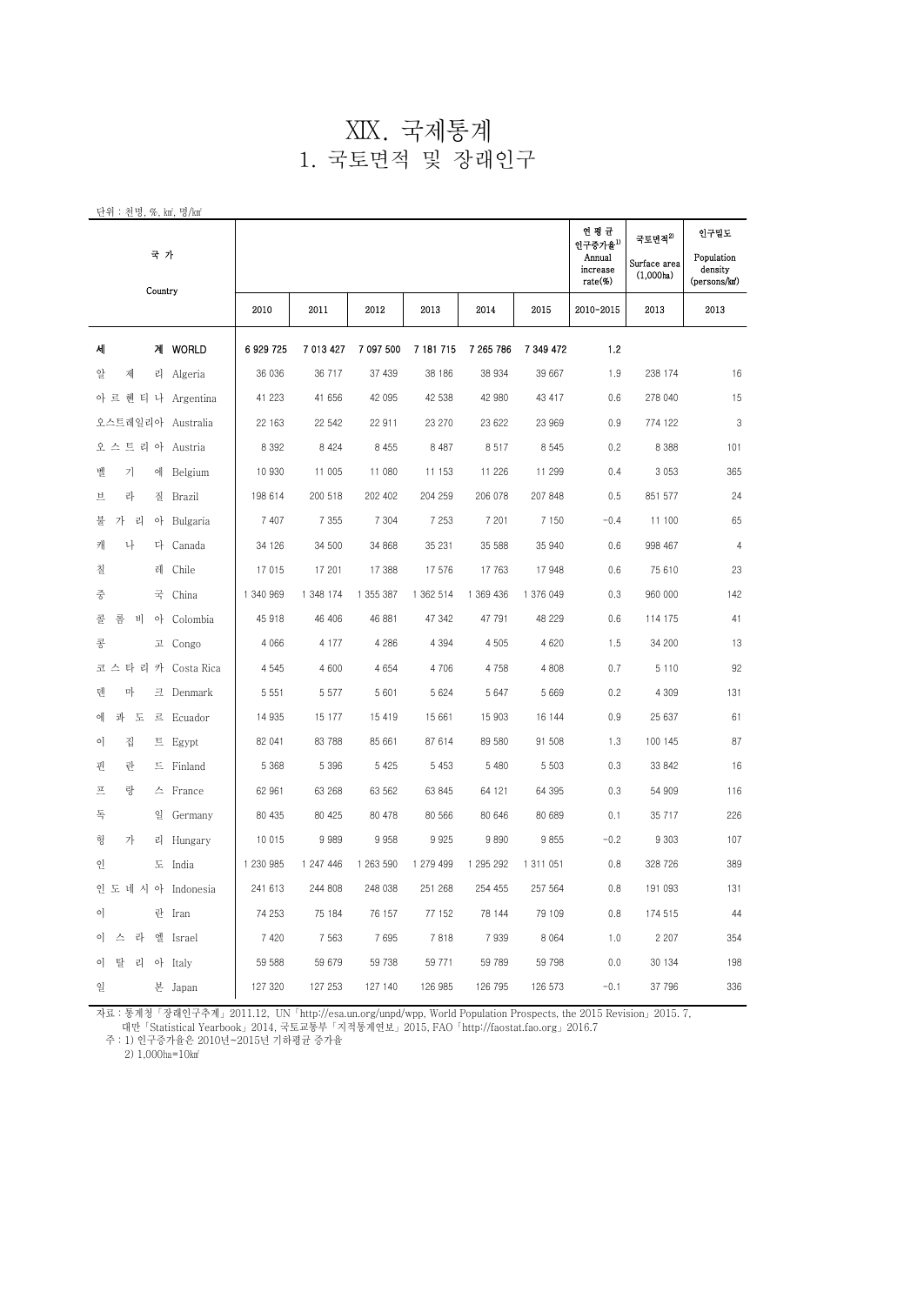### INTERNATIONAL STATISTICS Surface Area & Population Prospects

|                                 |                          |         |         |         |         |         |                               |                                        | Unit: 1,000 persons, %, km, person/ km              |
|---------------------------------|--------------------------|---------|---------|---------|---------|---------|-------------------------------|----------------------------------------|-----------------------------------------------------|
|                                 |                          |         |         |         |         |         | 연 평 균<br>인구중가율 <sup>1)</sup>  | 국토면적 <sup>2)</sup>                     | 인구밀도                                                |
| 국 가<br>Country                  |                          |         |         |         |         |         | Annual<br>increase<br>rate(%) | Surface area<br>(1,000 <sub>ha</sub> ) | Population<br>density<br>(persons/km <sup>2</sup> ) |
|                                 | 2010                     | 2011    | 2012    | 2013    | 2014    | 2015    | 2010-2015                     | 2013                                   | 2013                                                |
|                                 |                          |         |         |         |         |         |                               |                                        |                                                     |
| 한<br>국<br>Korea                 | 49 410                   | 49 779  | 50 004  | 50 220  | 50 424  | 50 617  | 0.5                           | 10 027                                 | 501                                                 |
| 말 레<br>이 시 아<br>Malaysia        | 28 120                   | 28 573  | 29 0 22 | 29 465  | 29 902  | 30 331  | 1.5                           | 33 080                                 | 89                                                  |
| 시<br>멕<br>코<br>Mexico           | 118 618                  | 120 365 | 122 071 | 123 740 | 125 386 | 127 017 | 1.4                           | 196 438                                | 63                                                  |
| 몽<br>골<br>Mongolia              | 2 7 1 3                  | 2 7 5 9 | 2 8 0 8 | 2859    | 2910    | 2 9 5 9 | 1.8                           | 156 412                                | $\overline{c}$                                      |
| 로<br>모<br>코<br>Morocco          | 32 108                   | 32 532  | 32 984  | 33 453  | 33 921  | 34 378  | 1.4                           | 44 655                                 | 75                                                  |
| 얀<br>미<br>마<br>Myanmar          | 51 733                   | 52 125  | 52 544  | 52 984  | 53 437  | 53 897  | 0.8                           | 67 659                                 | 78                                                  |
| 네<br>덜 란 드<br>Netherlands       | 16 632                   | 16 690  | 16 749  | 16 809  | 16 868  | 16 925  | 0.3                           | 4 1 5 0                                | 405                                                 |
| 질<br>랜<br>뉴<br>트<br>New Zealand | 4 3 6 9                  | 4 4 0 4 | 4 4 3 6 | 4 4 6 5 | 4 4 9 5 | 4 5 2 9 | 0.7                           | 26 771                                 | 17                                                  |
| 르<br>웨<br>이<br>노<br>Norway      | 4 8 9 1                  | 4 9 5 4 | 5 0 1 8 | 5 0 8 3 | 5 148   | 5 2 1 1 | 1.3                           | 38 518                                 | 13                                                  |
| 파<br>나<br>마<br>Panama           | 3 6 21                   | 3 6 8 2 | 3744    | 3 8 0 6 | 3 8 6 8 | 3 9 2 9 | 1.6                           | 7 5 4 2                                | 50                                                  |
| 페<br>루<br>Peru                  | 29 374                   | 29 760  | 30 159  | 30 565  | 30 973  | 31 377  | 1.3                           | 128 522                                | 24                                                  |
| 필<br>리<br>핀<br>Philippines      | 93 039                   | 94 501  | 96 017  | 97 572  | 99 139  | 100 699 | 1.6                           | 30 000                                 | 325                                                 |
| 란<br>폴<br>드<br>Poland           | 38 575                   | 38 594  | 38 609  | 38 619  | 38 620  | 38 612  | 0.0                           | 31 268                                 | 124                                                 |
| 포<br>르<br>투<br>갈<br>Portugal    | 10 585                   | 10 559  | 10 515  | 10 460  | 10 402  | 10 350  | $-0.4$                        | 9 2 2 2                                | 113                                                 |
| 루<br>마 니<br>아<br>Romania        | 20 299                   | 20 112  | 19 945  | 19 794  | 19 652  | 19511   | $-0.8$                        | 23 839                                 | 83                                                  |
| 러<br>시<br>아<br>Russia           | 143 158                  | 143 211 | 143 288 | 143 367 | 143 429 | 143 457 | 0.0                           | 1 709 825                              | 8                                                   |
| 남<br>아<br>공<br>South Africa     | 51 622                   | 52 237  | 52 837  | 53 417  | 53 969  | 54 490  | 1.1                           | 121 909                                | 44                                                  |
| 페<br>인<br>스<br>Spain            | 46 601                   | 46 708  | 46 637  | 46 455  | 46 260  | 46 122  | $-0.2$                        | 50 594                                 | 92                                                  |
| 웨<br>덴<br>스<br>Sweden           | 9 3 8 2                  | 9 4 6 2 | 9543    | 9624    | 9 7 0 3 | 9779    | 0.8                           | 44 742                                 | 22                                                  |
| 위<br>스<br>스<br>Switzerland      | 7831                     | 7926    | 8 0 2 3 | 8 1 1 9 | 8 2 1 1 | 8 2 9 9 | 1.2                           | 4 1 2 9                                | 197                                                 |
| 타<br>이<br>Thailand              | 66 692                   | 66 903  | 67 164  | 67 451  | 67 726  | 67 959  | 0.4                           | 51 312                                 | 131                                                 |
| 튀<br>니<br>자<br>Tunisia          | 10 639                   | 10759   | 10 881  | 11 006  | 11 130  | 11 254  | 1.1                           | 16 361                                 | 67                                                  |
| 터<br>키<br>Turkey                | 72 310                   | 73 517  | 74 849  | 76 224  | 77 524  | 78 666  | 1.7                           | 78 356                                 | 97                                                  |
| 영<br>국                          | United Kingdom<br>62 717 | 63 165  | 63 574  | 63 956  | 64 331  | 64 716  | 0.6                           | 24 361                                 | 263                                                 |
| 미<br>국<br><b>United States</b>  | 309 876                  | 312 390 | 314 799 | 317 136 | 319 449 | 321 774 | 0.8                           | 983 151                                | 32                                                  |
| 베 네 수 엘 라<br>Venezuela          | 28 996                   | 29 4 28 | 29 854  | 30 276  | 30 694  | 31 108  | 1.4                           | 91 205                                 | 33                                                  |

Source : Statistics Korea「Population Projections」 2011.12,

UN「http://esa.un.org/unpd/wpp, World Population Prospects, the 2015 Revision」2015. 7, Taiwan 「Statistical Yearbook」2013

Ministry of Land, Transport and Maritime Affairs「Intellectual Statistical Yearbook 」2015, FAO「http://faostat.fao.org」. 2016.7

Note : 1) the rate of increase in populations since  $2010 \approx 2015$  geometric averagea rate of increase.

2) 1,000ha=10km<sup>2</sup>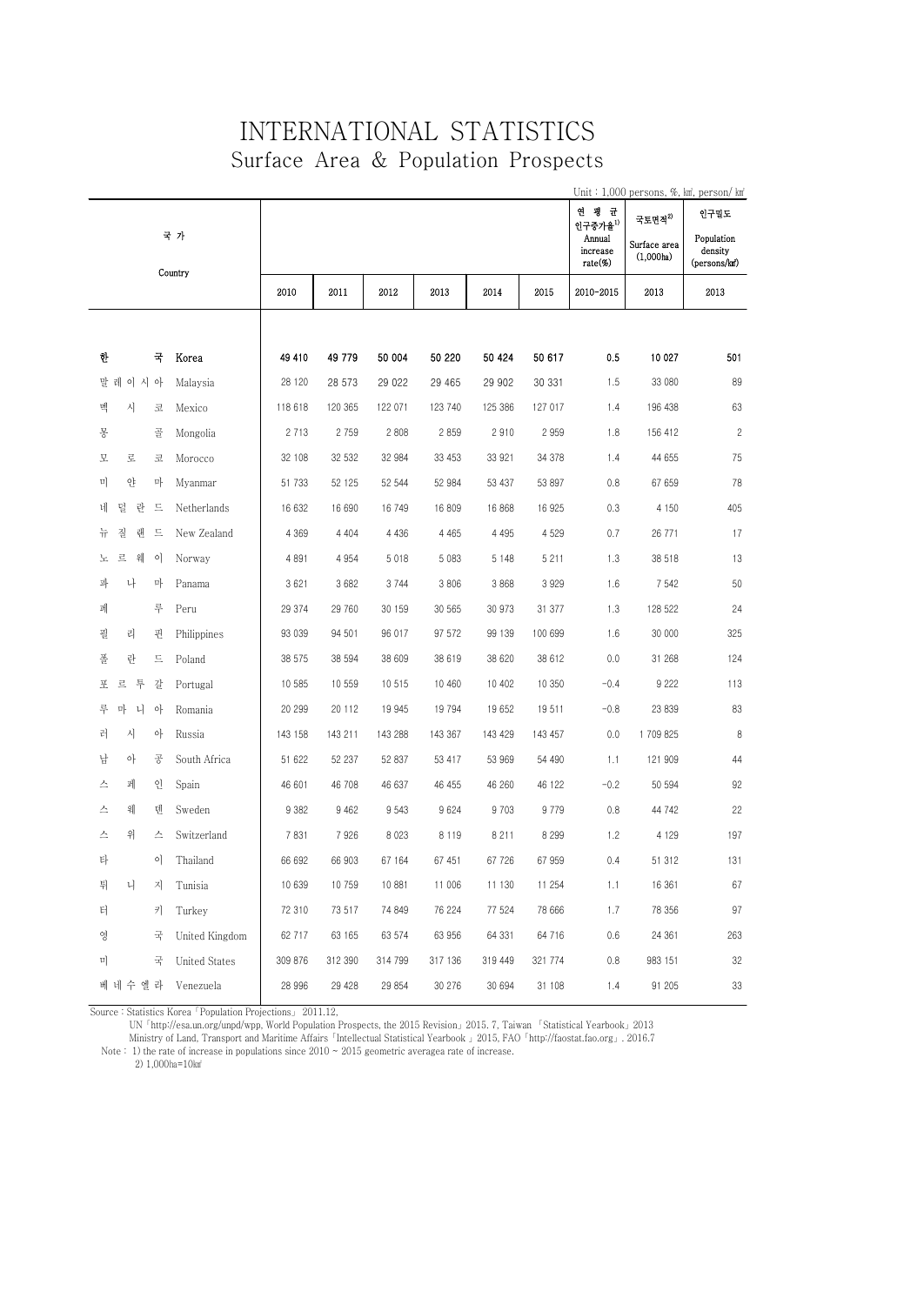### 2. 조출생률 및 조사망률 Crude Birth Rates and Crude Death Rates

| 단위 : 1,000명당             |                      |          |           |           |                         |           |          |          |          |                         |           | Unit: per 1,000 persons ) persons |           |
|--------------------------|----------------------|----------|-----------|-----------|-------------------------|-----------|----------|----------|----------|-------------------------|-----------|-----------------------------------|-----------|
| 국 가                      |                      |          |           |           | 조출생률(Crude birth rates) |           |          |          |          | 조사망률(Crude death rates) |           |                                   |           |
| Country                  |                      | 2009     | 2010      | 2011      | 2012                    | 2013      | 2014     | 2009     | 2010     | 2011                    | 2012      | 2013                              | 2014      |
| 아 르 헤 티 나                | Argentina            | 18.6     | 18.5      | 18.4      | 17.7                    | 17.9      | $\cdots$ | 7.6      | 7.8      | 7.7                     | 7.7       | 7.7                               | $\cdots$  |
| 오스트레일리아                  | Australia            | 13.9     | 13.8      | 13.5      | 13.6                    | 13.3      | $\cdots$ | 6.5      | 6.5      | 6.6                     | 6.5       | 6.4                               | $\cdots$  |
| 오 스 트 리 아                | Austria              | 9.2      | 9.4       | 9.3       | 9.4                     | 9.4       | 9.6      | 9.3      | 9.2      | 9.1                     | 9.4       | 9.4                               | 9.1       |
| 가<br>벨<br>에              | Belgium              | 11.8     | 11.9      | 11.7      | 11.5                    | 11.2      | 11.2     | 9.7      | 9.7      | 9.4                     | 9.8       | 9.8                               | 9.3       |
| 라<br>브<br>질              | Brazil               | $\cdots$ | $\ddotsc$ | $\ddotsc$ | $\cdots$                | $\ddotsc$ | $\cdots$ | $\cdots$ | $\cdots$ | $\ldots$                | $\cdots$  | $\cdots$                          | $\ddotsc$ |
| 나<br>캐<br>다              | Canada               | 11.3     | 11.1      | 11.0      | 11.0                    | 11.0      | 10.9     | 7.1      | 7.2      | 7.1                     | 7.3       | 7.3                               | 7.5       |
| 레<br>칠                   | Chile                | 14.9     | 14.7      | 14.3      | 14.0                    | 13.8      | $\cdots$ | 5.4      | 5.7      | 5.5                     | 5.7       | 5.7                               | $\ddotsc$ |
| 국<br>중                   | China                | 12.2     | 11.9      | 11.9      | 12.1                    | 12.1      | 12.4     | 7.1      | 7.1      | 7.1                     | 7.2       | 7.2                               | 7.2       |
| 덴<br>마<br>크              | Denmark              | 11.4     | 11.4      | 10.6      | 10.4                    | 10.0      | 10.1     | 9.9      | 9.8      | 9.4                     | 9.4       | 9.4                               | $\cdots$  |
| 집<br>트<br>이              | Egypt                | 28.8     | 28.7      | 30.3      | 31.9                    | 31.0      | $\cdots$ | 6.2      | 6.1      | 6.1                     | 6.4       | 6.0                               | $\cdots$  |
| 란<br>드<br>핀              | Finland              | 11.3     | 11.4      | 11.1      | 11.0                    | 10.7      | 10.5     | 9.3      | 9.5      | 9.4                     | 9.5       | 9.5                               | 9.5       |
| 랑<br>프<br>스              | France               | 12.7     | 12.8      | 12.5      | 12.4                    | 12.3      | 12.0     | 8.6      | 8.6      | 8.5                     | 8.8       | 8.8                               | 8.5       |
| 독<br>일                   | Germany              | 8.1      | 8.3       | 8.3       | 8.4                     | 8.5       | 8.7      | 10.4     | 10.5     | 10.6                    | 10.8      | 11.1                              | 10.8      |
| 스<br>그<br>리              | Greece               | 10.5     | 10.3      | 9.6       | 9.0                     | 8.5       | 8.4      | 9.7      | 9.8      | 10.0                    | 10.5      | 10.1                              | 10.4      |
| 홍<br>콩                   | Hong Kong            | 11.8     | 12.6      | 13.5      | 12.8                    | 7.9       | 8.6      | 5.9      | 6.0      | 6.0                     | 6.1       | 6.0                               | 6.2       |
| 리<br>헝<br>가              | Hungary              | 9.6      | 9.0       | 8.8       | 9.1                     | 9.0       | 9.4      | 13.0     | 13.0     | 12.9                    | 13.0      | 12.8                              | 12.3      |
| 도<br>인                   | India                | 22.5     | 22.1      | 21.1      | 21.6                    | 21.4      | $\cdots$ | 7.3      | 7.2      | 7.1                     | 7.0       | 7.0                               | $\cdots$  |
| $\circ$<br>인<br>도<br>네 시 | Indonesia            | $\cdots$ | $\ldots$  | $\cdots$  | $\cdots$                | $\cdots$  | $\cdots$ | $\ldots$ | $\cdots$ | $\ldots$                | $\cdots$  | $\cdots$                          | $\cdots$  |
| 란<br>이                   | Iran                 | 18.4     | 18.3      | 18.4      | 18.7                    | 19.1      | $\cdots$ | 5.4      | 5.9      | 5.1                     | 4.8       | 4.8                               | $\cdots$  |
| 일<br>드<br>아<br>랜         | Ireland              | 16.9     | 16.5      | 16.2      | 15.7                    | 15.0      | 14.6     | 6.4      | 6.1      | 6.2                     | 6.4       | 6.5                               | 6.3       |
| 엘<br>스<br>라<br>이         | Israel               | 21.5     | 21.8      | 21.4      | 21.6                    | 21.3      | 21.4     | 5.2      | 5.2      | 5.3                     | 5.3       | 5.2                               | 5.1       |
| 탈<br>리<br>아<br>이         | Italy                | 9.6      | 9.5       | 9.2       | 9.0                     | 8.5       | 8.3      | 9.9      | 9.9      | 10.0                    | 10.3      | 10.0                              | $\cdots$  |
| 본<br>일                   | Japan                | 8.4      | 8.4       | 8.2       | 8.1                     | 8.1       | $\cdots$ | 8.9      | 9.3      | 9.8                     | 9.8       | 10.0                              | $\cdots$  |
| 국<br>한                   | Korea                | 9.0      | 9.4       | 9.4       | 9.6                     | 8.6       | 8.6      | 5.0      | 5.1      | 5.1                     | 5.3       | 5.3                               | 5.3       |
| 레<br>말<br>이 시<br>아       | Malaysia             | 17.7     | 17.2      | 17.6      | 17.2                    | $\cdots$  | $\cdots$ | 4.6      | 4.6      | 4.7                     | 4.6       | $\cdots$                          | $\cdots$  |
| 시<br>멕<br>코              | Mexico               | $\cdots$ | $\cdots$  | 19.6      | 18.7                    | 18.3      | $\cdots$ | 5.2      | 5.2      | 5.1                     | 5.1       | 5.2                               | $\cdots$  |
| 덜<br>드<br>네<br>란         | Netherlands          | 11.2     | 11.1      | 10.8      | 10.5                    | 10.2      | 10.4     | 8.1      | 8.2      | 8.1                     | 8.4       | 8.4                               | $\cdots$  |
| 질<br>랜<br>드<br>뉴         | New Zealand          | 14.5     | 14.7      | 14.0      | 13.9                    | 13.2      | 12.7     | 6.7      | 6.5      | 6.9                     | 6.8       | 6.7                               | 6.9       |
| 르<br>웨<br>$\circ$<br>노   | Norway               | 12.8     | 12.6      | 12.2      | 12.0                    | 11.6      | 11.6     | 8.6      | 8.5      | 8.4                     | 8.4       | 8.1                               | 7.9       |
| 키<br>탄<br>파<br>스         | Pakistan             | $\cdots$ | $\cdots$  | $\ddotsc$ | $\cdots$                | $\cdots$  | $\cdots$ | $\cdots$ | $\cdots$ | $\cdots$                | $\cdots$  | $\cdots$                          | $\cdots$  |
| 핀<br>필<br>리              | Philippines          | 18.9     | 19.1      | 18.4      | 18.6                    | $\cdots$  | $\cdots$ | 5.2      | 5.2      | 5.3                     | 5.3       | $\cdots$                          | $\cdots$  |
| 란<br>드<br>폴              | Poland               | 10.9     | 10.7      | 10.1      | 10.0                    | 9.7       | 9.7      | 10.1     | 9.8      | 9.7                     | 10.0      | 10.1                              | $\cdots$  |
| 투<br>갈<br>포<br>르         | Portugal             | 9.4      | 9.6       | 9.2       | 8.5                     | 7.9       | 7.9      | 9.9      | 10.0     | 9.7                     | 10.2      | 10.2                              | 10.0      |
| 아<br>러<br>사              | Russia               | 12.3     | 12.5      | 12.6      | 13.3                    | 13.2      | $\cdots$ | 14.1     | 14.2     | 13.5                    | 13.3      | 13.1                              | $\cdots$  |
| 사우디아라비아                  | Saudi Arabia         | $\cdots$ | $\ldots$  | $\ldots$  | $\cdots$                | $\cdots$  | $\cdots$ | $\ldots$ | $\cdots$ | $\cdots$                | $\cdots$  | $\cdots$                          | $\cdots$  |
| 가<br>포<br>르<br>싱         | Singapore            | 10.6     | 10.1      | 10.5      | 11.2                    | 10.3      | 10.9     | 4.6      | 4.7      | 4.8                     | 4.8       | 4.9                               | 5.0       |
| 남아프리카공화국                 | South Africa         | $\cdots$ | $\cdots$  | $\cdots$  | $\ldots$                | $\cdots$  | $\cdots$ | $\cdots$ | $\ldots$ | $\cdots$                | $\cdots$  | $\cdots$                          | $\cdots$  |
| 스<br>페<br>인              | Spain                | 10.6     | 10.4      | 10.1      | 9.7                     | 9.1       | 9.2      | 8.3      | 8.2      | 8.3                     | 8.6       | 8.3                               | $\cdots$  |
| 웨<br>텐<br>스              | Sweden               | 12.0     | 12.3      | 11.8      | 11.9                    | 11.8      | 11.8     | 9.7      | 9.6      | 9.5                     | 9.7       | 9.4                               | 9.1       |
| 위<br>스<br>스              | Switzerland          | 10.1     | 10.3      | 10.2      | 10.3                    | 10.2      | 10.3     | 8.1      | 8.0      | 7.8                     | 8.0       | 8.0                               | 7.7       |
| 대<br>만                   | Taiwan               | 8.3      | 7.2       | 8.5       | 9.9                     | 8.5       | 9.0      | 6.2      | 6.3      | 6.6                     | 6.6       | 6.7                               | 7.0       |
| 타<br>$\circ$             | Thailand             | $\cdots$ | $\ldots$  | $\cdots$  | $\cdots$                | $\ldots$  |          | $\cdots$ | $\cdots$ | $\ldots$                | $\ddotsc$ | $\cdots$                          | $\cdots$  |
| 터<br>키                   | Turkey               | 17.5     | 17.2      | 16.8      | 17.1                    | 16.8      | 17.4     | 5.1      | 5.0      | 5.1                     | 5.0       | 4.9                               | 5.1       |
| 국<br>영                   | United Kingdom       | 12.7     | 12.9      | 12.8      | 12.8                    | 12.1      | 12.1     | 9.0      | 8.9      | 8.7                     | 8.9       | 9.0                               | $\cdots$  |
| 국<br>미                   | <b>United States</b> | 13.5     | 12.9      | 12.7      | 12.6                    | 12.4      | $\cdots$ | 7.9      | 8.0      | 8.1                     | 8.1       | 8.2                               | $\cdots$  |

자료 : 통계청 「인구동향조사」2016.9

UN 'http://unstats.un.org/unsd/demographic/products,<br>Demographic Yearbook 2014」2016. 7,<br>대만「Statistical Yearbook」2014

 $\begin{split} \text{Source : Statistics Korea "Vital Statistics 2016.9,} \\ \text{UN "http://unstats.un.org/uns/dlemographic/products, Demographic Yearbook 2014_2 2016.7,} \\ \text{Taiwan} \quad \text{[Statistical Yearbook 2014} \end{split}$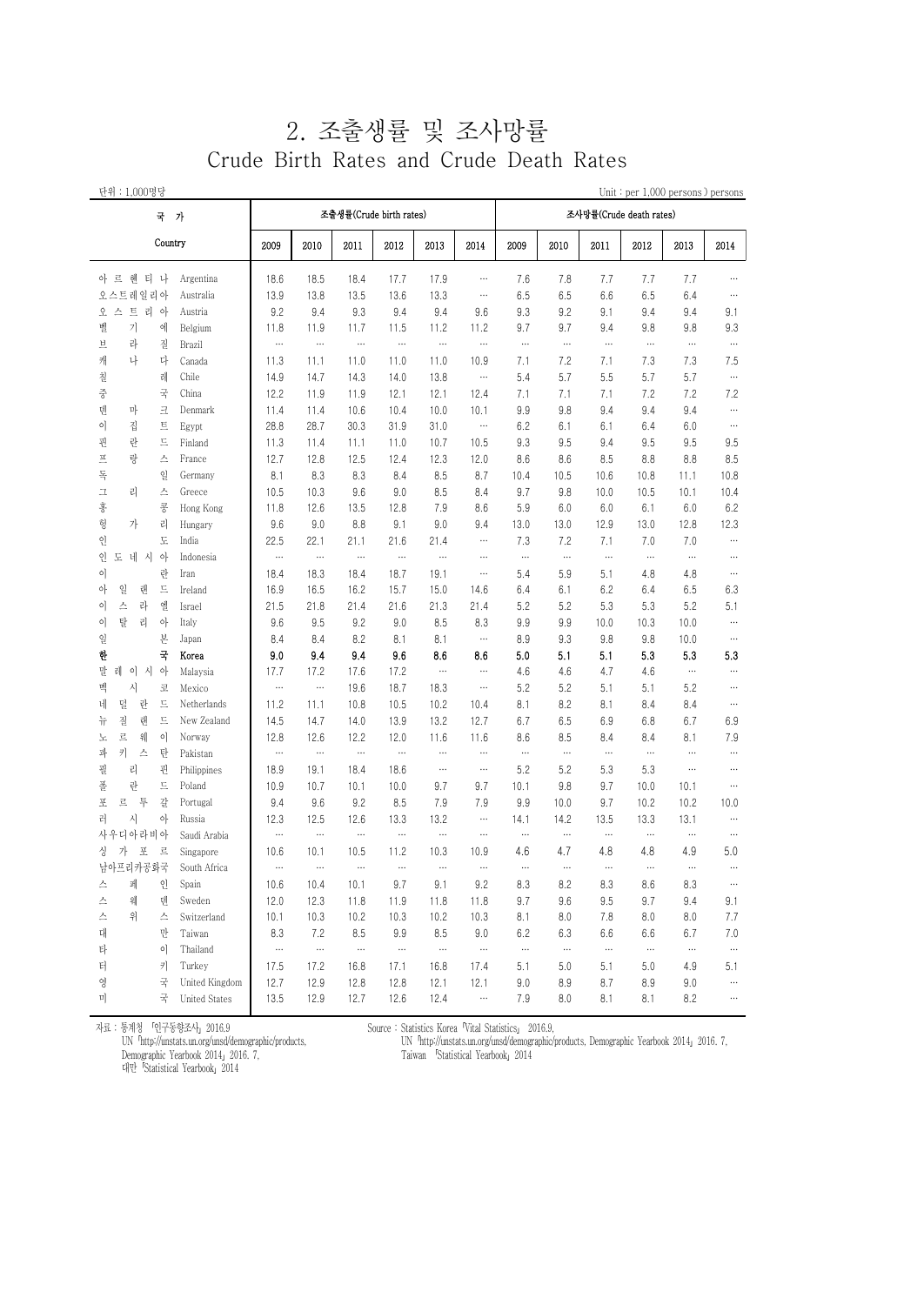| 3. 실 업 률 |  |
|----------|--|
|----------|--|

Unemployment Rate

| 단위 : %                                          |                             |             |          |          |          |          |                 |         |      | Unit: $%$ |
|-------------------------------------------------|-----------------------------|-------------|----------|----------|----------|----------|-----------------|---------|------|-----------|
| 국 가<br>Country                                  | 조사방법<br>Classifi-<br>cation | 해당연령<br>Age | 2008     | 2009     | 2010     | 2011     | 2012            | 2013    | 2014 | 2015      |
| 아르 헨 티 나 1) Argentina                           | BA                          | $15+$       | 7.9      | 9.1      | 7.7      | 7.2      | 7.2             | 7.1     | 7.0  |           |
| 오스트레일리아<br>Australia                            | BA                          | $15+$       | 4.2      | 5.6      | 5.2      | 5.1      | 5.2             | 5.7     | 6.1  | 6.1       |
| 오 스 트 리 아<br>Austria                            | BA                          | $15+$       | 4.1      | 5.3      | 4.8      | 4.6      | 4.9             | 5.3     | 5.6  | $\cdots$  |
| 벨<br>기<br>에<br>Belgium                          | BA                          | $15+$       | 7.0      | 7.9      | 8.3      | 7.1      | 7.5             | 8.4     | 8.5  | $\cdots$  |
| 브<br>라<br>질<br>Brazil                           | BA                          | $15+$       | $\cdots$ | 8.3      | $\cdots$ | 6.7      | 6.2             | 6.5     | 6.9  | 8.5       |
| 캐<br>나<br>다<br>Canada                           | BA                          | $15+$       | 6.1      | 8.3      | 8.1      | 7.5      | 7.3             | 7.1     | 6.9  | 6.9       |
| 칠<br>레<br>Chile                                 | BA                          | $15+$       | 7.8      | 8.6      | 7.1      | 6.6      | 6.0             | 5.7     | 6.0  | 5.8       |
| 중<br>국<br>China                                 |                             | $16+$       | 4.2      | 4.3      | 4.1      | 4.1      | 4.1             | 4.0     | 4.1  | $\cdots$  |
| 덴<br>마<br>크<br>Denmark                          | BA                          | $15+$       | 3.4      | 6.0      | 7.5      | 7.6      | 7.5             | 7.0     | 6.6  |           |
| $E^{2)}$ Egypt<br>이<br>집                        | BA                          | $15+$       | 8.7      | 9.4      | 9.0      | 12.0     | 12.7            | 13.2    | 13.0 |           |
| 핀<br>란<br>드<br>Finland                          | BA                          | $15+$       | 6.4      | 8.2      | 8.4      | 7.8      | 7.7             | 8.2     | 8.7  |           |
| 프<br>랑<br>스<br>France                           | BA                          | $15+$       | 7.4      | 9.1      | 9.3      | 9.2      | 9.8             | 9.9     | 9.9  |           |
| 독<br>일<br>Germany                               | BA                          | $15+$       | 7.5      | 7.7      | 7.1      | 5.8      | 5.4             | 5.2     | 5.0  |           |
| $\Box$<br>스<br>리<br>Greece                      | BA                          | $15+$       | 7.8      | 9.6      | 12.7     | 17.9     | 24.4            | 27.5    | 26.5 | $\cdots$  |
| 홍<br>콩<br>Hong Kong                             | BA                          | $15+$       | 3.6      | 5.3      | 4.3      | 3.4      | 3.3             | 3.4     | 3.3  | 3.3       |
| 헝<br>가<br>리<br>Hungary                          | BA                          | $15+$       | 7.8      | 10.0     | 11.2     | 11.0     | 11.0            | 10.2    | 7.7  | $\cdots$  |
| 도<br>인<br>India                                 | BA                          | $15+$       | $\ldots$ | $\ldots$ | 2.0      | $\cdots$ | 2.5             | 4.5     | 4.9  | $\cdots$  |
| 도 네 시<br>아<br>인<br>Indonesia                    | BA                          | $15+$       | 8.4      | 7.9      | 7.1      | 6.6      | 6.1             | $6.2\,$ | 5.9  | 6.2       |
| 란<br>이<br>Iran                                  | BA                          | $10+$       | 10.4     | 11.9     | 13.5     | 12.3     | 12.2            | 10.4    | 10.6 | $\cdots$  |
| 일<br>랜<br>트<br>아<br>Ireland                     | BA                          | $15+$       | 6.4      | 12.0     | 13.9     | 14.6     | 14.7            | 13.0    | 11.3 | $\cdots$  |
| 스<br>라<br>엘<br>이<br>Israel                      | BA                          | $15+$       | 6.1      | 7.5      | 6.6      | 5.6      | 6.8             | 6.2     | 5.9  | 5.2       |
| 탈<br>리<br>아<br>이<br>Italy                       | BA                          | $15+$       | 6.7      | 7.7      | 8.4      | 8.4      | 10.7            | 12.1    | 12.7 | $\cdots$  |
| 일<br>본<br>Japan                                 | BA                          | $15+$       | 4.0      | 5.1      | 5.1      | 4.6      | 4.3             | 4.0     | 3.6  | 3.4       |
| 국<br>한<br>Korea                                 | BA                          | $15+$       | 3.2      | 3.6      | 3.7      | 3.4      | 3.2             | 3.1     | 3.5  | 3.6       |
| 시 아 3)<br>말<br>레<br>$\circ$<br>Malaysia         | BA                          | $15 - 64$   | 3.3      | 3.7      | 3.3      | 3.1      | 3.0             | 3.1     | 2.9  | 3.2       |
| 멕<br>시<br>$\Xi$<br>Mexico                       | BA                          | $15+$       | 3.5      | 5.5      | 5.3      | 5.2      | 4.8             | 5.0     | 5.2  | 4.3       |
| 덜<br>란<br>드<br>네<br>Netherlands                 | BA                          | $15+$       | 2.8      | 3.4      | 4.5      | 4.4      | 5.3             | 6.7     | 6.8  | $\cdots$  |
| 질<br>랜<br>드<br>뉴<br>New Zealand                 | BA                          | $15+$       | 4.2      | 6.1      | 6.5      | 6.5      | 6.9             | 6.2     | 5.8  |           |
| 르<br>웨                                          |                             |             |          |          |          | 3.2      |                 |         |      | $\cdots$  |
| 아<br>Norway<br>노<br>키<br>파                      | BA                          | $15+$       | 2.5      | 3.1      | 3.5      |          | 3.1<br>$\cdots$ | 3.4     | 3.5  |           |
| 탄<br>스<br>Pakistan<br>리                         | BA                          | $10+$       | 5.2      | 5.5      | 5.6      | 6.0      |                 | 6.2     | 6.0  | 5.9       |
| 필<br>핀<br>Philippines                           | BA                          | $15+$       | 7.3      | 7.5      | 7.3      | 7.0      | 7.0             | 7.1     | 6.6  | 6.3       |
| 폴<br>란<br>드<br>Poland<br>르                      | BA                          | $15+$       | 7.1      | 8.2      | 9.6      | 9.6      | 10.1            | 10.3    | 9.0  | $\cdots$  |
| 포<br>투<br>갈<br>Portugal                         | BA                          | $15+$       | 7.6      | 9.4      | 10.8     | 12.7     | 15.5            | 16.2    | 13.9 | $\cdots$  |
| 아<br>러<br>시<br>Russia                           | BA                          | $15 - 72$   | 6.3      | 8.4      | 7.5      | 6.5      | 5.5             | 5.5     | 5.2  | 5.6       |
| 사우디아라비아<br><sup>4)</sup> Saudi Arabia           | BA                          | $15+$       | 5.1      | 5.4      | $\cdots$ | 5.8      | 5.5             | 5.6     | 5.7  | 5.7       |
| 포<br>$\Xi$<br>싱<br>가<br>Singapore               | BA                          | $15+$       | $\cdots$ | 4.3      | 3.1      | 2.9      | 2.8             | 2.8     | 2.7  | 1.7       |
| 남아프리카공화국<br>South Africa                        | BA                          | $15+$       | 22.9     | 23.9     | 24.9     | 24.9     | 25.1            | 24.7    | 24.9 | $\cdots$  |
| 페<br>인<br>스<br>Spain                            | BA                          | $15+$       | 11.3     | 17.9     | 19.9     | 21.4     | 24.8            | 26.1    | 24.4 | $\cdots$  |
| 덴<br>스<br>웨<br>Sweden                           | BA                          | $15+$       | 6.2      | 8.4      | 8.6      | 7.8      | 8.0             | 8.1     | 8.0  | $\cdots$  |
| $\triangle$ <sup>5)</sup> Switzerland<br>스<br>위 | BA                          | $15+$       | 3.3      | 4.1      | 4.5      | 4.0      | 4.2             | 4.4     | 4.5  | 4.6       |
| 대<br>만<br>Taiwan                                | BA                          | $15+$       | 4.1      | 5.9      | 5.2      | 4.4      | 4.2             | 4.2     | 4.0  | 3.8       |
| 타<br>이<br>Thailand                              | BA                          | $15+$       | 1.2      | 1.5      | 1.0      | 0.7      | 0.6             | 0.8     | 0.8  | 0.2       |
| $7^{6}$<br>터<br>Turkey                          | BA                          | $15+$       | 9.7      | 12.6     | 10.7     | 8.8      | 8.1             | 8.7     | 9.9  | 10.2      |
| 영<br>국<br>United Kingdom                        | BA                          | $15+$       | 5.6      | 7.5      | 7.8      | 8.0      | 7.9             | 7.5     | 6.1  | $\cdots$  |
| 국<br>미<br><b>United States</b>                  | BA                          | $16+$       | 5.8      | 9.2      | 9.6      | 9.0      | 8.1             | 7.4     | 6.2  | 5.3       |

자료 : 통계청 ' 경제활동인구조사」 2016.7,<br>- ILO 「http://www.ilo.org/liostat」 2016. 8,<br>- 대만.//eng.stat.gov.tw, 2016. 8<br>주 : 조사방법 : BA-Labour Force Sample Surveys(노동력 표본통계조사),<br>- FB-Employment Office Statistics(취업사무소 통계),<br>- E-Official est

Source : Statistics Korea ' Economically Active Population Survey」 2016.7,<br>
I.O. <sup>T</sup>http://www.ilo.org/ilostat』2016.8,<br>
Taiwan <sup>1</sup>http://www.ilo.org/ilostat\_2016.8,<br>
Note : Method ; BA-Labour Force Sample Surveys(Labor sta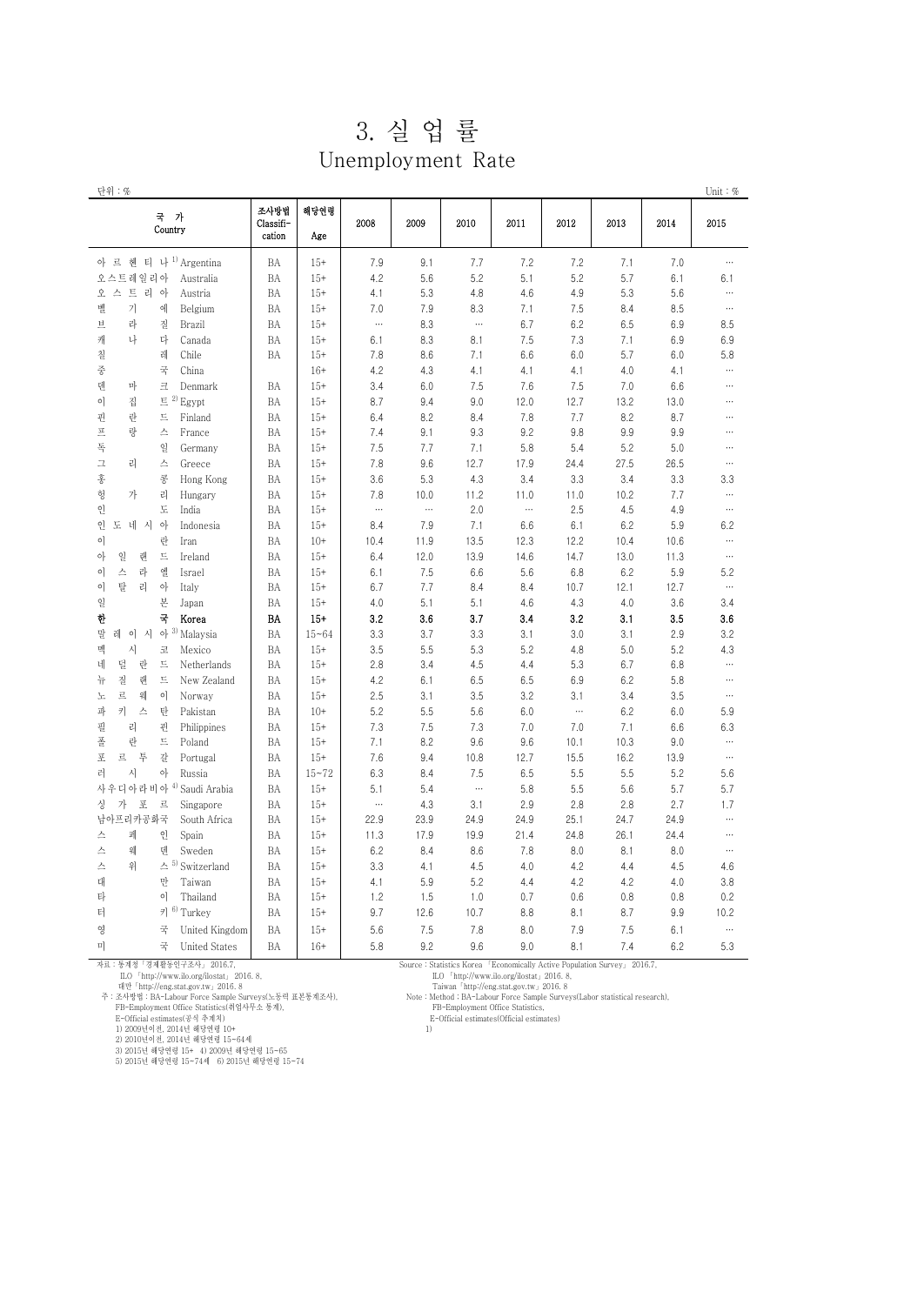| 2010=100                           |              |          |          | 소비자 물가지수 |           | Consumer price indices |       |          |                  |
|------------------------------------|--------------|----------|----------|----------|-----------|------------------------|-------|----------|------------------|
| 국<br>가                             | 2008         | 2009     | 2010     | 2011     | 2012      | 2013                   | 2014  | 2015     | 2015/2014<br>중감률 |
| 아 르 헨 티 나                          | $\cdots$     | $\cdots$ | $\cdots$ | $\cdots$ | $\ddotsc$ | $\ldots$               | 105.5 | $\ldots$ | $\ldots$         |
| 오스트레일리아                            | 95.5         | 97.2     | 100.0    | 103.3    | 105.1     | 107.7                  | 110.4 | 112.0    | 1.4              |
| 오 스 트 리 아                          | 97.7         | 98.2     | 100.0    | 103.3    | 105.8     | 108.0                  | 109.7 | 110.7    | 0.9              |
| 벨<br>가<br>에                        | 97.9         | 97.9     | 100.0    | 103.5    | 106.5     | 107.7                  | 108.0 | 108.6    | 0.6              |
| 旦<br>라<br>질                        | 90.8         | 95.2     | 100.0    | 106.6    | 112.4     | 119.4                  | 126.9 | 138.4    | 9.1              |
| 캐<br>나<br>다                        | 98.0         | 98.3     | 100.0    | 102.9    | 104.5     | 105.5                  | 107.5 | 108.7    | 1.1              |
| 레 2)<br>칠                          | $\cdots$     | 98.6     | 100.0    | 103.3    | 106.4     | 108.4                  | 113.1 | 118.0    | 4.3              |
| 국 3)<br>중                          | 97.6         | 96.9     | 100.0    | 105.6    | 108.3     | 111.2                  | 113.4 | 115.0    | 1.4              |
| 덴<br>마<br>크                        | 96.5         | 97.8     | 100.0    | 102.8    | 105.2     | 106.1                  | 106.7 | 107.1    | 0.4              |
| 이<br>트<br>집                        | 80.4         | 89.9     | 100.0    | 110.1    | 117.9     | 129.0                  | 142.1 | 156.8    | 10.3             |
| 핀<br>란<br>드                        | 98.8         | 98.8     | 100.0    | 103.4    | 106.3     | 107.9                  | 109.0 | 108.8    | $-0.2$           |
| $\overline{\mathcal{M}}$<br>랑<br>스 | 98.4         | 98.5     | 100.0    | 102.1    | 104.1     | 105.0                  | 105.5 | 105.6    | 0.1              |
| 독<br>일                             | 98.6         | 98.9     | 100.0    | 102.1    | 104.1     | 105.7                  | 106.7 | 106.9    | 0.2              |
| $\mathbb I$<br>리<br>스              | 94.4         | 95.5     | 100.0    | 103.3    | 104.9     | 103.9                  | 102.6 | 100.8    | $-1.8$           |
| 홍<br>콩                             | 97.2         | 97.8     | 100.0    | 105.3    | 109.5     | 114.3                  | 119.4 | 123.0    | 3.0              |
| 헝<br>가<br>리                        | 91.5         | 95.3     | 100.0    | 103.9    | 109.8     | 111.7                  | 111.5 | 111.4    | $-0.1$           |
| 인<br>도                             | 80.5         | 89.3     | 100.0    | 108.9    | 119.0     | 132.0                  | 140.8 | 147.7    | 4.9              |
| 인<br>도 네 시<br>아                    | 90.7         | 95.1     | 100.0    | 105.4    | 109.9     | 116.9                  | 124.4 | 132.3    | 6.4              |
| 란 4<br>이                           | 80.0         | 90.8     | 100.0    | 120.6    | 153.6     | 214.0                  | 250.8 | 285.2    | 13.7             |
| 아<br>일<br>랜<br>$\equiv$ 4          | 105.7        | 101.0    | 100.0    | 102.6    | 104.3     | 104.8                  | 105.0 | 104.7    | $-0.3$           |
| 이<br>스<br>라<br>엘                   | 94.2         | 97.4     | 100.0    | 103.5    | 105.2     | 106.8                  | 107.3 | 106.7    | $-0.6$           |
| 이<br>탈<br>리<br>아                   | 97.8         | 98.5     | 100.0    | 102.7    | 105.9     | 107.2                  | 107.4 | 107.5    | 0.1              |
| 일<br>본                             | 102.1        | 100.7    | 100.0    | 99.7     | 99.7      | 100.0                  | 102.8 | 103.6    | 0.8              |
| 국<br>한                             | 94.5         | 97.1     | 100.0    | 104.0    | 106.3     | 107.7                  | 109.0 | 109.8    | 0.7              |
| 말<br>레 이 시<br>아                    | 97.7         | 98.3     | 100.0    | 103.2    | 104.9     | 107.1                  | 110.5 | 112.8    | 2.1              |
| 멕<br>사<br>코                        | 91.2         | 96.0     | 100.0    | 103.4    | 107.7     | 111.8                  | 116.2 | 119.4    | 2.8              |
| 네<br>덜<br>란<br>$\equiv$            | 97.6         | 98.7     | 100.0    | 102.3    | 104.9     | 107.5                  | 108.5 | 109.2    | 0.6              |
| 뉴<br>질<br>랜<br>트                   | 95.7         | 97.8     | 100.0    | 104.4    | 105.4     | 106.7                  | 107.7 | 108.1    | 0.4              |
| 르<br>$\circ$<br>웨<br>노             | 95.6         | 97.7     | 100.0    | 101.3    | 102.0     | 104.2                  | 106.3 | 108.6    | 2.2              |
| 키<br>파<br>스<br>탄                   | 77.3         | 87.8     | 100.0    | 111.9    | 122.8     | 132.2                  | 141.7 | 145.3    | 2.5              |
| 필<br>리<br>핀                        | 92.4         | 96.3     | 100.0    | 104.6    | 108.0     | 111.2                  | 115.8 | 117.4    | 1.4              |
| 폴<br>란<br>드                        | 93.8         | 97.4     | 100.0    | 104.3    | 108.0     | 109.1                  | 109.2 | 108.1    | $-1.0$           |
| 포<br>르<br>투<br>갈                   | 99.4         | 98.6     | 100.0    | 103.7    | 106.5     | 106.8                  | 106.5 | 107.0    | 0.5              |
| 러<br>시<br>아                        | 83.8         | 93.6     | 100.0    | 108.4    | 113.9     | 121.7                  | 131.2 | 151.5    | 15.5             |
| 사우디아라비아                            | 90.4         | 94.9     | 100.0    | 105.8    | 108.9     | 112.7                  | 115.7 | 118.2    | 2.2              |
| 싯<br>가<br>포<br>르                   | 96.7         | 97.3     | 100.0    | 105.3    | 110.0     | 112.6                  | 113.8 | 113.2    | $-0.5$           |
| 남아프리카공화국                           | 89.5         | 95.9     | 100.0    | 105.0    | 110.9     | 117.0                  | 124.4 | 130.1    | 4.6              |
| 페<br>스<br>인                        | 98.5         | 98.2     | 100.0    | 103.2    | 105.7     | 107.2                  | 107.1 | 106.5    | $-0.6$           |
| 스<br>웨<br>덴                        | 99.3         | 98.9     | 100.0    | 103.0    | 103.9     | 103.8                  | 103.6 | 103.6    | 0.0              |
| 스<br>위                             | 99.8         | 99.3     | 100.0    | 100.2    | 99.5      | 99.3                   | 99.3  | 98.2     | $-1.1$           |
| 스<br>만 5<br>대                      | 98.5         | 97.7     | 98.6     | 100.0    | 101.9     | 102.7                  | 104.0 | 103.7    | $-0.3$           |
| 타<br>이                             |              |          |          |          |           |                        |       |          |                  |
| 터<br>키                             | 97.7<br>86.7 | 96.8     | 100.0    | 103.8    | 106.9     | 109.3                  | 111.3 | 110.4    | $-0.8$           |
|                                    |              | 92.1     | 100.0    | 106.5    | 115.9     | 124.6                  | 135.7 | 146.1    | 7.7              |
| 국<br>영<br>미                        | 94.8         | 96.8     | 100.0    | 104.5    | 107.4     | 110.2                  | 111.8 | 111.8    | 0.0              |
| 국                                  | 98.7         | 98.4     | 100.0    | 103.2    | 105.3     | 106.8                  | 108.6 | 108.7    | 0.1              |

자료 : 통계청「소비자물가조사」2016. 8, 한국은행「www.ecos.bok.or.kr」2016. 8

 IMF「International Financial Statistics」2016. 8, OECD「Main Economic Indicators」2016. 8, 대만「http://www.eng.stat.gov.tw」2016. 8 주:1) 생산자물가지수:도매물가

2) 생산자물가지수는 2012=100

3) 생산자물가지수는 OECD「Main Economic Indicators」2015. 8월 자료임

4) 생산자물가지수는 2005=100

5) 기준년 2011=100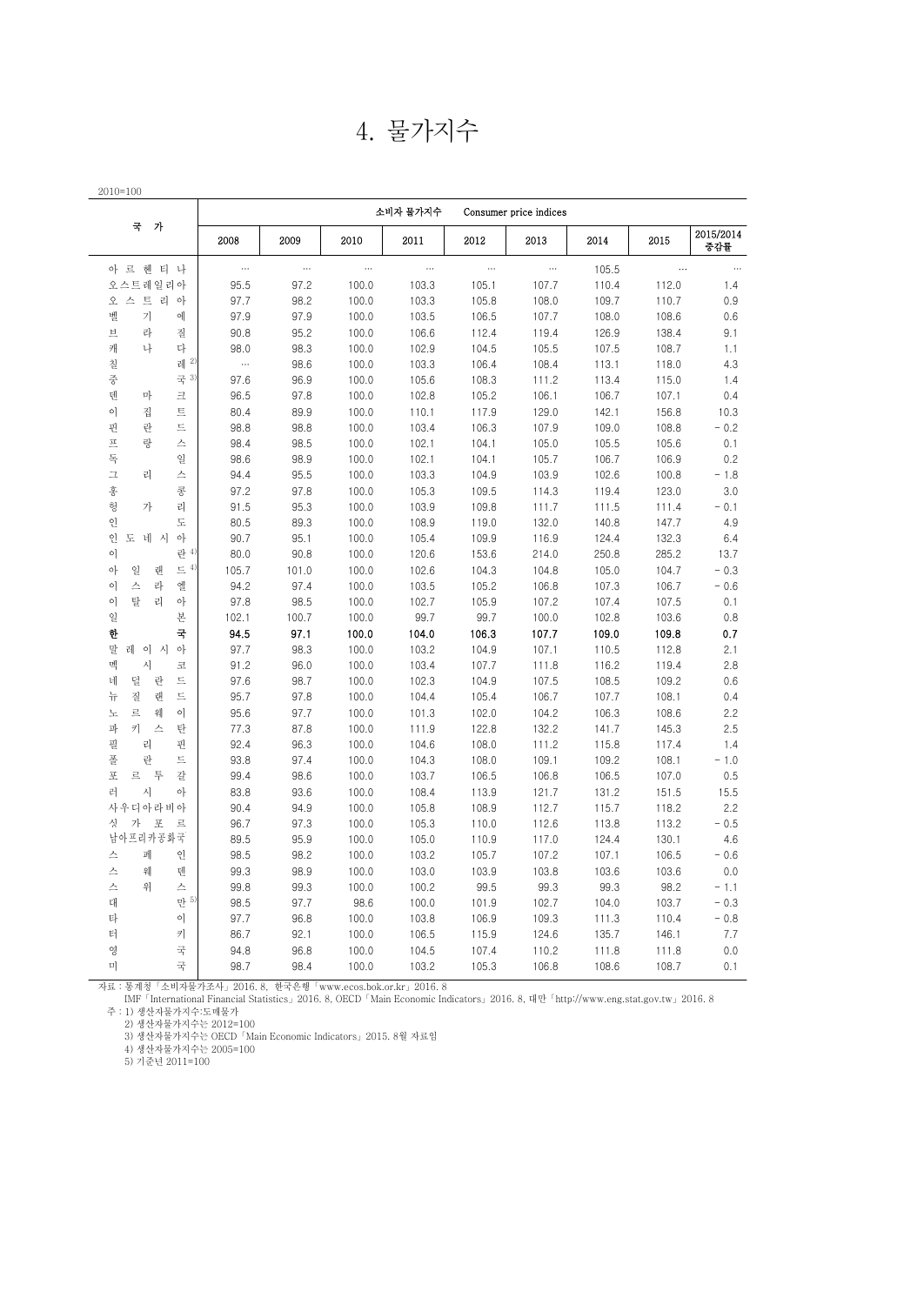### Price indexes

|                |                  |          |          | Producer price indices |          | 생산자 물가지수 <sup>1)</sup> |          |          |           |
|----------------|------------------|----------|----------|------------------------|----------|------------------------|----------|----------|-----------|
| Country        | 2015/2014<br>중감률 | 2015     | 2014     | 2013                   | 2012     | 2011                   | 2010     | 2009     | 2008      |
| Argentina      | $\cdots$         | $\cdots$ | 187.8    | 148.5                  | 127.6    | 113.8                  | 100.0    | 86.9     | 81.8      |
| Australia      | 0.3              | 107.5    | 107.2    | 104.0                  | 102.9    | 103.4                  | 100.0    | 98.1     | 103.8     |
| Austria        | $-3.7$           | 103.6    | 107.6    | 109.7                  | 110.9    | 108.3                  | 100.0    | 95.3     | 102.9     |
| Belgium        | $-5.0$           | 103.1    | 108.5    | 112.4                  | 113.0    | 108.9                  | 100.0    | 92.7     | 101.3     |
| Brazil         | 6.0              | 136.1    | 128.4    | 122.7                  | 115.9    | 109.4                  | 100.0    | 94.6     | 94.8      |
| Canada         | $-0.9$           | 110.3    | 111.3    | 108.6                  | 108.1    | 106.9                  | 100.0    | 98.5     | 102.1     |
| Chile          | $-7.0$           | 89.6     | 96.3     | 96.1                   | 100.0    |                        | $\ldots$ | $\ldots$ | $\ddotsc$ |
| China          | $\cdots$         |          |          | 102.2                  | 104.2    | 106.0                  | 100.0    | 94.8     | 100.2     |
| Denmark        | $-3.7$           | 107.7    | 111.8    | 112.9                  | 111.1    | 108.6                  | 100.0    | 93.1     | 103.9     |
| Egypt          | $\cdots$         |          | 126.8    | 121.5                  | 117.6    | 114.8                  | 100      | 88.8     | 94.1      |
| Finland        | $-3.2$           | 104.9    | 108.4    | 109.9                  | 109.7    | 106.4                  | 100.0    | 96.0     | 102.6     |
| France         | $-1.6$           | 103.8    | 105.5    | 107.0                  | 107.0    | 104.6                  | 100.0    | 97.6     | 102.4     |
| Germany        | $-1.8$           | 103.9    | 105.8    | 106.9                  | 107.0    | 105.3                  | 100.0    | 98.5     | 102.8     |
| Greece         | $-5.9$           | 104.6    | 111.1    | 112.0                  | 112.7    | 107.4                  | 100.0    | 94.3     | 100.0     |
| Hong Kong      | $-2.7$           | 100.5    | 103.3    | 105.1                  | 108.4    | 108.3                  | 100.0    | 94.3     | 96.0      |
| Hungary        | $-1.0$           | 109.0    | 110.1    | 110.5                  | 109.7    | 105.4                  | 100.0    | 95.9     | 90.2      |
| India          | $-2.8$           | 126.4    | 130.0    | 125.1                  | 117.7    | 108.9                  | 100.0    | 91.3     | 89.2      |
| Indonesia      | $\ldots$         |          | 130.8    | 119.6                  | 112.9    | 107.4                  | 100.0    | 95.4     | 97.1      |
| Iran           | $\cdots$         | $\cdots$ | $\cdots$ | $\cdots$               | $\ldots$ |                        | $\ldots$ | $\ldots$ | $\ldots$  |
| Ireland        | $\ldots$         | $\cdots$ | $\cdots$ | $\cdots$               | $\ldots$ | $\cdots$               | $\cdots$ | 102.1    | 102.7     |
| Israel         | $-5.9$           | 104.8    | 111.4    | 112.9                  | 112.4    | 107.8                  | 100.0    | 96.2     | 102.7     |
| Italy          | $-2.6$           | 102.9    | 105.7    | 107.3                  | 108.5    | 104.7                  | 100.0    | 97.1     | 101.9     |
| Japan          | $-2.3$           | 102.7    | 105.1    | 101.9                  | 100.6    | 101.5                  | 100.0    | 100.1    | 105.7     |
| Korea          | $-4.0$           | 101.0    | 105.2    | 105.7                  | 107.5    | 106.7                  | 100.0    | 96.3     | 96.5      |
| Malaysia       | $-4.8$           | 104.0    | 109.3    | 107.8                  | 109.7    | 109.6                  | 100.0    | 94.7     | 102.2     |
| Mexico         | 2.9              | 117.9    | 114.6    | 111.6                  | 110.1    | 105.2                  | 100.0    | 96.0     | 91.9      |
| Netherlands    | $-6.5$           | 102.8    | 109.9    | 112.2                  | 113.7    | 110.2                  | 100.0    | 92.1     | 103.1     |
| New Zealand    | $-1.3$           | 103.6    | 105.0    | 106.8                  | 104.4    | 104.0                  | 100.0    | 96.3     | 98.7      |
| Norway         | $-8.2$           | 108.9    | 118.6    | 120.3                  | 119.5    | 116.3                  | 100.0    | 84.5     | 85.2      |
| Pakistan       | $-2.5$           | 140.1    | 143.7    | 137.2                  | 127.3    | 118.8                  | 100.0    | 82.4     | 76.8      |
| Philippines    | $-6.6$           | 85.8     | 91.9     | 92.8                   | 100.4    | 100.9                  | 100.0    | 105.2    | 106.7     |
| Poland         | $-2.1$           | 105.6    | 107.9    | 109.5                  | 111.0    | 107.5                  | 100.0    | 97.9     | 94.7      |
| Portugal       | $-3.0$           | 104.7    | 107.9    | 109.3                  | 109.1    | 105.8                  | 100.0    | 96.4     | 100.2     |
| Russia         | $\ldots$         |          |          | $\cdots$               | $\ldots$ |                        | $\ldots$ | $\ldots$ | $\ddotsc$ |
| Saudi Arabia   | $-1.0$           | 107.6    | 108.7    | 108.1                  | 106.5    | 104.2                  | 100.0    | 95.8     | 98.8      |
| Singapore      | $-15.3$          | 86.8     | 102.5    | 106.0                  | 109.0    | 108.4                  | 100.0    | 95.5     | 110.9     |
| South Africa   | 3.7              | 133.2    | 128.5    | 119.6                  | 112.9    | 112.0                  | 100.0    | 97.7     | 94.2      |
| Spain          | $-2.4$           | 107.9    | 110.5    | 111.7                  | 111.0    | 106.9                  | 100.0    | 96.4     | 99.8      |
| Sweden         | $-0.9$           | 99.8     | 100.7    | 99.7                   | 102.4    | 102.8                  | 100.0    | 98.6     | 99.6      |
| Switzerland    | $-3.6$           | 94.4     | 97.9     | 98.7                   | 98.4     | 98.9                   | 100.0    | 100.1    | 102.2     |
| Taiwan         | $-8.9$           | 87.4     | 95.9     | 96.4                   | 98.8     | 100.0                  | 95.9     | 90.9     | 99.6      |
| Thailand       | $-4.1$           | 102.6    | 107.0    | 106.9                  | 106.6    | 105.5                  | 100.0    | 91.4     | 95.0      |
| Turkey         | 5.2              | 142.9    | 135.8    | 123.1                  | 117.9    | 111.1                  | 100.0    | 92.2     | 91.0      |
| United Kingdom | $-1.7$           | 106.6    | 108.4    | 108.4                  | 107.0    | 104.8                  | 100.0    | 97.4     | 96.9      |
| United States  | $-7.2$           | 103.1    | 111.1    | 110.1                  | 109.4    | 108.8                  | 100.0    | 93.6     | 102.6     |

Source : Statistics Korea 「Annual report on prices」2016. 8 The Bank of Korea「www.ecos.bok.or.kr」2016. 8 Source : Statistics Korea 「Annual report on prices」2016. 8 The Bank of Korea「www.ecos.bok.or.kr」2016. 8

 IMF 「International Financial Statistics」 2016. 8, OECD「Main Economic Indicators」2016. 8, Taiwan 「http://www.eng.stat.gov.tw」2016. 8 Note : 1) Producer price index : Wholesale price index

2) Producer price index 2012=100

3) Date from OECD 「Main Economic Indicators」on August, 2015

4) Producer price index 2005=100

5) Reference year 2011=100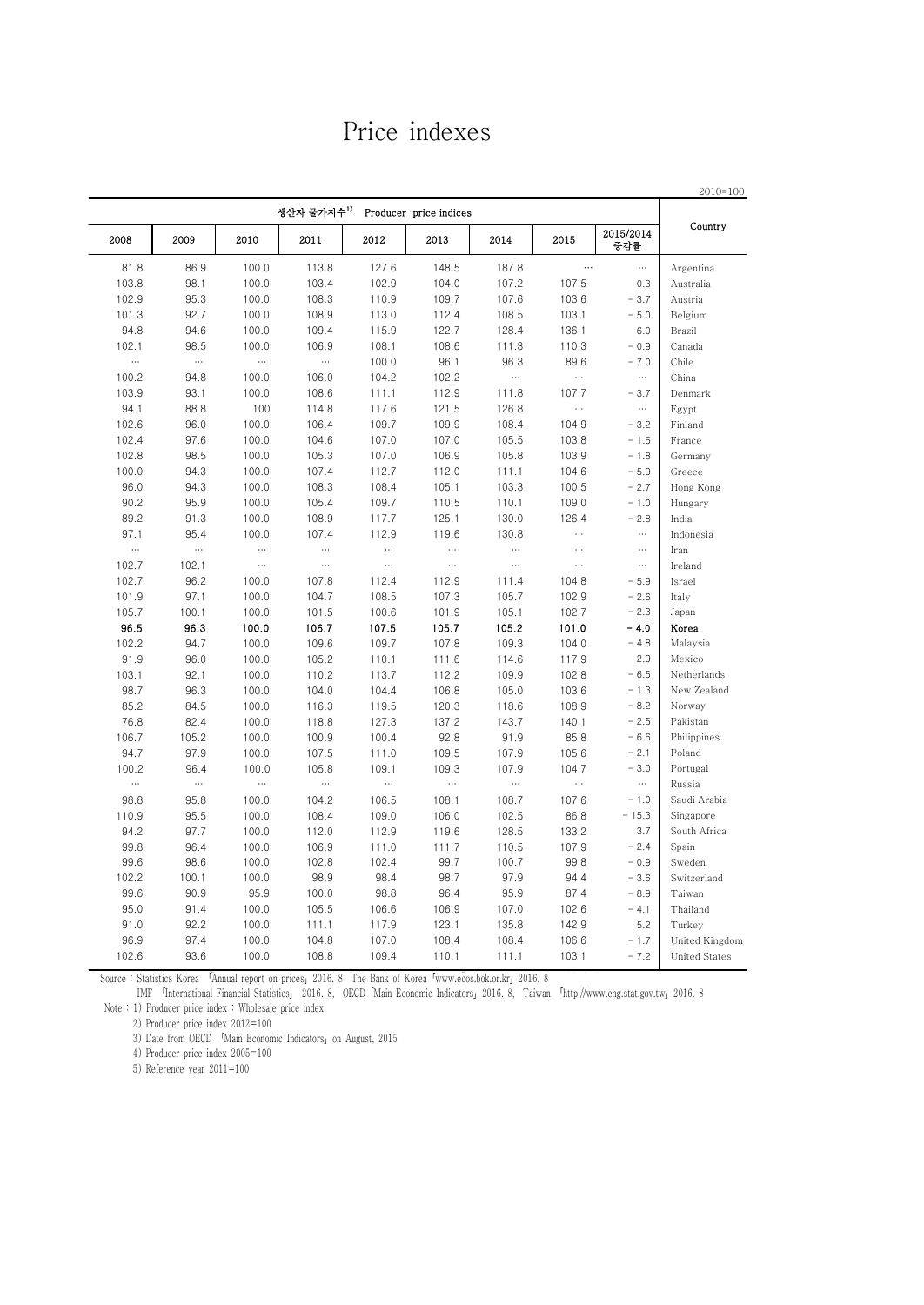5. 수출·수입

|                          |            |            |            | 수 출        | Export     |            |            |            |
|--------------------------|------------|------------|------------|------------|------------|------------|------------|------------|
| 국 가                      | 2008       | 2009       | 2010       | 2011       | 2012       | 2013       | 2014       | 2015       |
| 세<br>계                   | 16 005 600 | 12 421 700 | 15 120 800 | 18 053 700 | 18 102 000 | 18 476 600 | 18 663 100 | 16 215 700 |
| 아 르 헨 티 나                | 70 588     | 56 065     | 64 722     | 84 269     | 75 219     | 83 0 26    | 71 936     | 59 706     |
| 오스트레일리아                  | 187 276    | 153 966    | 212 337    | 271 733    | 256 675    | 252 981    | 241 238    | 188 445    |
| 오 스 트 리 아                | 173 397    | 130 791    | 144 889    | 169 519    | 158 821    | 166 544    | 169 182    | 145 852    |
| 벨<br>가<br>에              | 471 932    | 371 397    | 407 055    | 475 981    | 446 637    | 467 833    | 474 085    | 401 195    |
| 라<br>브<br>질              | 197 942    | 152 995    | 201 915    | 256 040    | 242 580    | 242 179    | 225 101    | 191 134    |
| 캐<br>나<br>다              | 456 419    | 314 002    | 387 481    | 452 137    | 454 834    | 458 392    | 469 930    | 409 005    |
| 칠<br>레                   | 66 456     | 51 963     | 68 996     | 80 027     | 79 712     | 77 877     | 74 547     | 64 087     |
| 국<br>중                   | 1 428 660  | 1 201 790  | 1 578 270  | 1899180    | 2 048 940  | 2 210 250  | 2 343 190  | 2 284 480  |
| 텐<br>마<br>크              | 115 930    | 91 817     | 95 758     | 111 908    | 106 124    | 111 353    | 110 463    | 94 233     |
| 이<br>집<br>$\overline{E}$ | 26 246     | 23 062     | 26 438     | 30 528     | 29 409     | 28 493     | 24 736     | 19 051     |
| 핀<br>란<br>드              | 96 890     | 62 872     | 69 492     | 79 127     | 73 114     | 74 446     | 74 335     | 59 728     |
| 랑<br>프<br>스              | 608 943    | 476 098    | 516 958    | 585 319    | 558 598    | 568 507    | 568 050    | 493 831    |
| 독<br>일                   | 1 451 390  | 1 120 670  | 1 261 580  | 1 476 950  | 1 408 370  | 1 451 640  | 1 492 540  | 1 326 840  |
| $\mathbf \bot$<br>리<br>스 | 31 298     | 25 133     | 28 203     | 33 948     | 35 452     | 36 236     | 36 007     | 28 705     |
| 홍<br>콩                   | 362 675    | 318 510    | 390 143    | 428 732    | 442 799    | 458 959    | 473 659    | 465 077    |
| 헝<br>리<br>가              | 107 465    | 84 586     | 94 760     | 110 897    | 103 047    | 108 426    | 112 437    | 100 402    |
| 인<br>도                   | 194 531    | 164 921    | 226 392    | 302 965    | 296 798    | 314 717    | 322 468    | 267 744    |
| 인<br>도 네 시<br>아          | 139 606    | 119 646    | 158 074    | 200 587    | 188 516    | 182 659    | 176 341    | 150 358    |
| 이<br>란                   | 113 668    | 78 830     | 101 316    | 130 500    | 95 500     | 82 000     | 88 800     | 63 000     |
| 일<br>아<br>랜<br>드         | 127 019    | 119 244    | 118 948    | 126 998    | 117 778    | 115 338    | 118 595    | 122 104    |
| 이<br>스<br>라<br>엘         | 60 825     | 47 934     | 58 392     | 67 648     | 63 191     | 66 607     | 68 553     | 63 607     |
| 탈<br>$\circ$<br>리<br>아   | 544 963    | 406 685    | 446 852    | 523 283    | 501 534    | 517 617    | 528 078    | 458 480    |
| 일<br>본                   | 782 049    | 580 719    | 769 773    | 822 564    | 798 620    | 714 613    | 690 202    | 624 787    |
| 한<br>국                   | 422 007    | 363 534    | 466 384    | 555 214    | 547 870    | 559 632    | 572 665    | 526 757    |
| 말<br>레 이 시<br>아          | 199 414    | 157 244    | 198 612    | 228 086    | 227 538    | 228 331    | 234 139    | 199 877    |
| 멕<br>사<br>코              | 291 827    | 229 683    | 298 138    | 349 569    | 370 889    | 380 107    | 397 658    | 380 763    |
| 덜<br>네<br>란<br>드         | 545 897    | 431 695    | 492 742    | 569 513    | 554 739    | 567 660    | 574 261    | 471 095    |
| 질<br>드<br>뉴<br>랜         | 30 905     | 24 848     | 32 277     | 37 485     | 37 382     | 41 074     | 40 659     | 34 257     |
| 르<br>노<br>웨<br>이         | 171 764    | 116 778    | 130 669    | 160 305    | 161 027    | 153 139    | 142 304    | 103 421    |
| 키<br>파<br>스<br>탄         | 20 323     | 17 523     | 21 410     | 25 383     | 24 567     | 25 121     | 24 706     | 22 089     |
| 필<br>리<br>핀              | 49 462     | 38 421     | 51 541     | 48 316     | 52 073     | 56 647     | 62 148     | 58 637     |
| 폴<br>란<br>드              | 169 537    | 136 641    | 159 758    | 188 671    | 181 818    | 202 648    | 218 892    | 199 378    |
| 포<br>투<br>갈<br>르         | 57 558     | 44 350     | 48 738     | 59 609     | 58 256     | 62 843     | 64 059     | 55 400     |
| 러<br>시<br>아              | 466 298    | 297 155    | 392 674    | 515 409    | 527 434    | 523 275    | 497 763    | 340 349    |
| 사우디아라비아                  | 313 427    | 192 296    | 251 147    | 364 699    | 388 371    | 375 872    | 342 299    | 202 237    |
| 싱<br>가<br>王<br>르         | 338 176    | 269 832    | 351 867    | 409 503    | 408 393    | 410 250    | 405 305    | 346 638    |
| 남아프리카공화국                 | 84 637     | 62 614     | 81 820     | 96 928     | 87 374     | 83 534     | 91 197     | 81 671     |
| 스<br>페<br>인              | 277 696    | 220 848    | 246 274    | 298 457    | 286 218    | 310 996    | 318 859    | 277 423    |
| 스<br>웨<br>텐              | 183 907    | 131 042    | 158 090    | 187 243    | 172 726    | 167 620    | 162 550    | 139 459    |
| 스<br>위<br>스              | 191 403    | 166 483    | 185 790    | 223 225    | 213 983    | 217 079    | 227 605    | 210 884    |
| 대<br>만                   | 255 062    | 203 691    | 274 641    | 308 257    | 301 028    | 305 444    | 313 762    | 280 496    |
| 타<br>이                   | 175 897    | 151 910    | 193 366    | 220 221    | 227 752    | 224 864    | 225 189    | 211 033    |
| 터<br>키                   | 132 027    | 102 143    | 113883     | 134 907    | 152 462    | 151 803    | 157 614    | 144 047    |
| 국                        |            |            |            | 478 206    |            |            |            | $\cdots$   |
| 영<br>국                   | 468 299    | 356 529    | 410 137    |            | 474 641    | 476 936    | 477 578    |            |
| 미                        | 1 287 440  | 1 056 040  | 1 278 490  | 1 480 290  | 1 545 710  | 1 579 050  | 1 623 410  | 1 504 580  |

자료 : 한국무역협회 「http://www.kita.net」 2016. 8, IMF 「International Financial Statistics」 2016. 8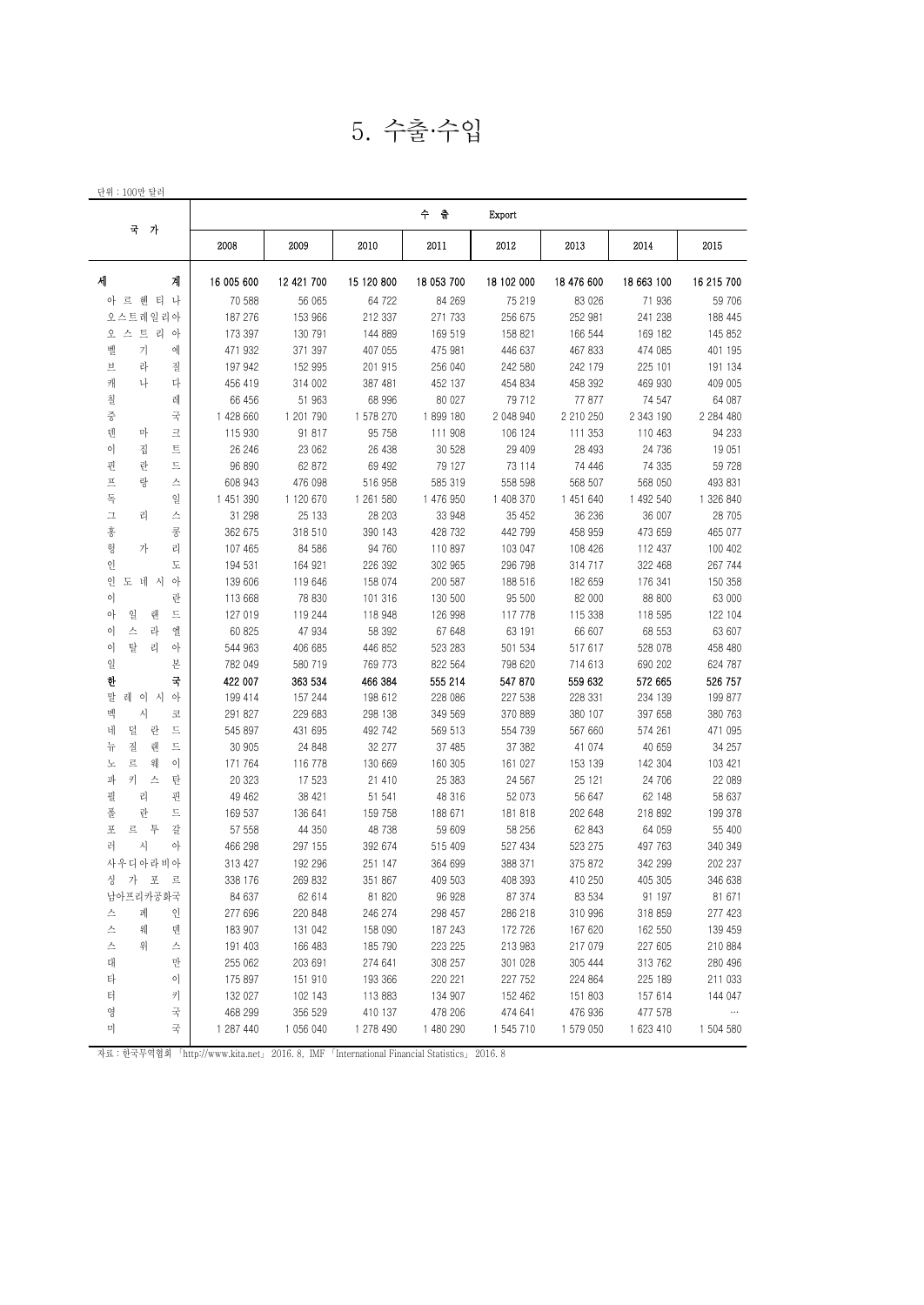## Exports & Imports

| Unit: million US dollars |                     |            |            |            |            |            |            |            |
|--------------------------|---------------------|------------|------------|------------|------------|------------|------------|------------|
| Country                  |                     |            |            | Import     | 수 입        |            |            |            |
|                          | 2015                | 2014       | 2013       | 2012       | 2011       | 2010       | 2009       | 2008       |
| World                    | 16 343 500          | 18 685 300 | 18 521 000 | 18 251 100 | 18 199 000 | 15 251 800 | 12 548 900 | 16 331 000 |
| Argentina                | 59 789              | 65 323     | 74 002     | 68 505     | 74 319     | 48 048     | 39 105     | 57 413     |
| Australia                | 208 414             | 236 933    | 242 140    | 260 940    | 243 701    | 201 639    | 165 471    | 200 273    |
| Austria                  | 147 439             | 171 392    | 172 588    | 169 657    | 182 339    | 150 601    | 136 081    | 176 172    |
| Belgium                  | 380 223             | 455 379    | 451 920    | 439 492    | 466 833    | 391 334    | 354 666    | 466 438    |
| Brazil                   | 178 832             | 239 156    | 244 677    | 228 377    | 236 946    | 191 537    | 133 673    | 182 377    |
| Canada                   | 436 342             | 479 985    | 475 778    | 476 296    | 464 784    | 403 883    | 330 885    | 419 047    |
| Chile                    | 62 797              | 72 433     | 80 443     | 79 080     | 73 545     | 57 928     | 41 364     | 61 903     |
| China                    | 1 680 790           | 1963110    | 1 949 300  | 1818170    | 1 742 850  | 1 396 200  | 1 004 170  | 1 131 620  |
| Denmark                  | 84 518              | 99 105     | 98 376     | 92 296     | 96 430     | 83 170     | 80 372     | 109 158    |
| Egypt                    | 65 044              | 61 010     | 59 662     | 65 774     | 58 903     | 52 923     | 44 946     | 48 775     |
| Finland                  | 60 363              | 76 767     | 77 590     | 76 558     | 84 235     | 68 773     | 60 866     | 92 161     |
| France                   | 563 310             | 669 184    | 673 425    | 667 254    | 712 905    | 608 658    | 560 484    | 715 783    |
| Germany                  | 1 052 120           | 1 209 310  | 1 192 750  | 1 164 630  | 1 256 170  | 1 056 170  | 926 154    | 1 186 680  |
| Greece                   | 48 306              | 64 190     | 62 419     | 63 713     | 68 071     | 69 199     | 74 072     | 96 711     |
| Hong Kong                | 521 984             | 544 112    | 523 558    | 504 405    | 483 633    | 433 111    | 347 311    | 388 505    |
| Hungary                  | 91 361              | 103 941    | 99 091     | 94 282     | 100 989    | 87 612     | 78 034     | 106 380    |
| India                    | 393 714             | 462 912    | 465 542    | 489 710    | 464 427    | 350 098    | 257 187    | 320 785    |
| Indonesia                | 142 691             | 178 182    | 186 351    | 190 992    | 176 881    | 135 323    | 93 786     | 127 538    |
| Iran                     | 42 500              | 53 569     | 49 709     | 53 451     | 61 808     | 65 404     | 50 768     | 57 401     |
| Ireland                  | 71 486              | 70 725     | 65 979     | 63 230     | 67 207     | 60 677     | 62 593     | 84 862     |
| Israel                   | 64 990              | 75 483     | 74 861     | 75 392     | 75 830     | 61 209     | 49 278     | 67 656     |
| Italy                    | 407 930             | 470 457    | 477 292    | 489 095    | 558 813    | 486 968    | 414 725    | 563 437    |
| Japan                    | 648 315             | 811 892    | 832 412    | 885 615    | 854 073    | 692 426    | 550 530    | 762 631    |
| Korea                    | 436 499             | 525 515    | 515 586    | 519 584    | 524 413    | 425 212    | 323 085    | 435 275    |
| Malaysia                 | 175 968             | 208 875    | 205 898    | 196 393    | 187 473    | 164 622    | 123 757    | 156 348    |
| Mexico                   | 414 994             | 419 976    | 400 262    | 389 284    | 368 399    | 316 556    | 246 104    | 325 157    |
| Netherlands              | 419 117             | 508 207    | 513 108    | 500 643    | 507 759    | 440 025    | 382 278    | 495 057    |
| New Zealand              | 36 613              | 42 543     | 40 354     | 37 817     | 37 348     | 31 807     | 25 249     | 34 036     |
| Norway                   | 75 680              | 88 055     | 89 989     | 87 317     | 90 787     | 77 326     | 68 970     | 90 293     |
| Pakistan                 | 43 795              | 47 434     | 44 647     | 44 105     | 43 955     | 37 783     | 31 647     | 42 300     |
| Philippines              | 70 087              | 68 701     | 65 645     | 65 845     | 64 097     | 58 533     | 45 857     | 60 485     |
| Poland                   | 195 249             | 222 155    | 204 326    | 195 438    | 208 278    | 178 063    | 149 570    | 206 075    |
| Portugal                 | 66 458              | 77 736     | 75 078     | 72 306     | 82 481     | 75 576     | 71 742     | 94 726     |
| Russia                   | 213 495             | 338 829    | 375 471    | 369 348    | 350 411    | 270 248    | 202 316    | 317 540    |
| Saudi Arabia             | 174 675             | 173 835    | 168 155    | 155 592    | 131 587    | 106 864    | 95 544     | 115 133    |
| Singapore                | 296 745             | 366 247    | 373 016    | 379 723    | 365 770    | 310 791    | 245 785    | 319 780    |
| South Africa             | 90 357              | 104 789    | 106 950    | 124 317    | 121 493    | 94 212     | 74 054     | 101 640    |
| Spain                    | 304 315             | 351 452    | 333 932    | 325 837    | 362 835    | 315 548    | 290 744    | 417 049    |
| Sweden                   | 136 297             | 159 469    | 159 665    | 164 114    | 174 730    | 148 474    | 120 262    | 168 993    |
| Switzerland              | 172 869             | 195 147    | 191 706    | 188 618    | 196 790    | 166 924    | 147 581    | 173 312    |
| Taiwan                   | 228 714             |            | 269 943    | 270 705    | 281 438    |            | 174 582    | 240 690    |
|                          | 201 901             | 274 203    |            |            |            | 251 498    |            |            |
| Thailand                 |                     | 227 997    | 249 652    | 250 588    | 229 137    | 185 121    | 134 734    | 179 168    |
| Turkey                   | 207 191<br>$\ldots$ | 242 177    | 251 661    | 236 545    | 240 842    | 185 544    | 140 928    | 201 964    |
| United Kingdom           |                     | 663 276    | 645 449    | 646 454    | 638 615    | 562 697    | 485 963    | 644 105    |
| <b>United States</b>     | 2 315 300           | 2 412 550  | 2 329 060  | 2 336 520  | 2 265 890  | 1 969 180  | 1 605 300  | 2 169 490  |

Source : Korean Trade Association 「http://www.kita.net」 2016. 8, IMF 「International Financial Statistics」 2016. 8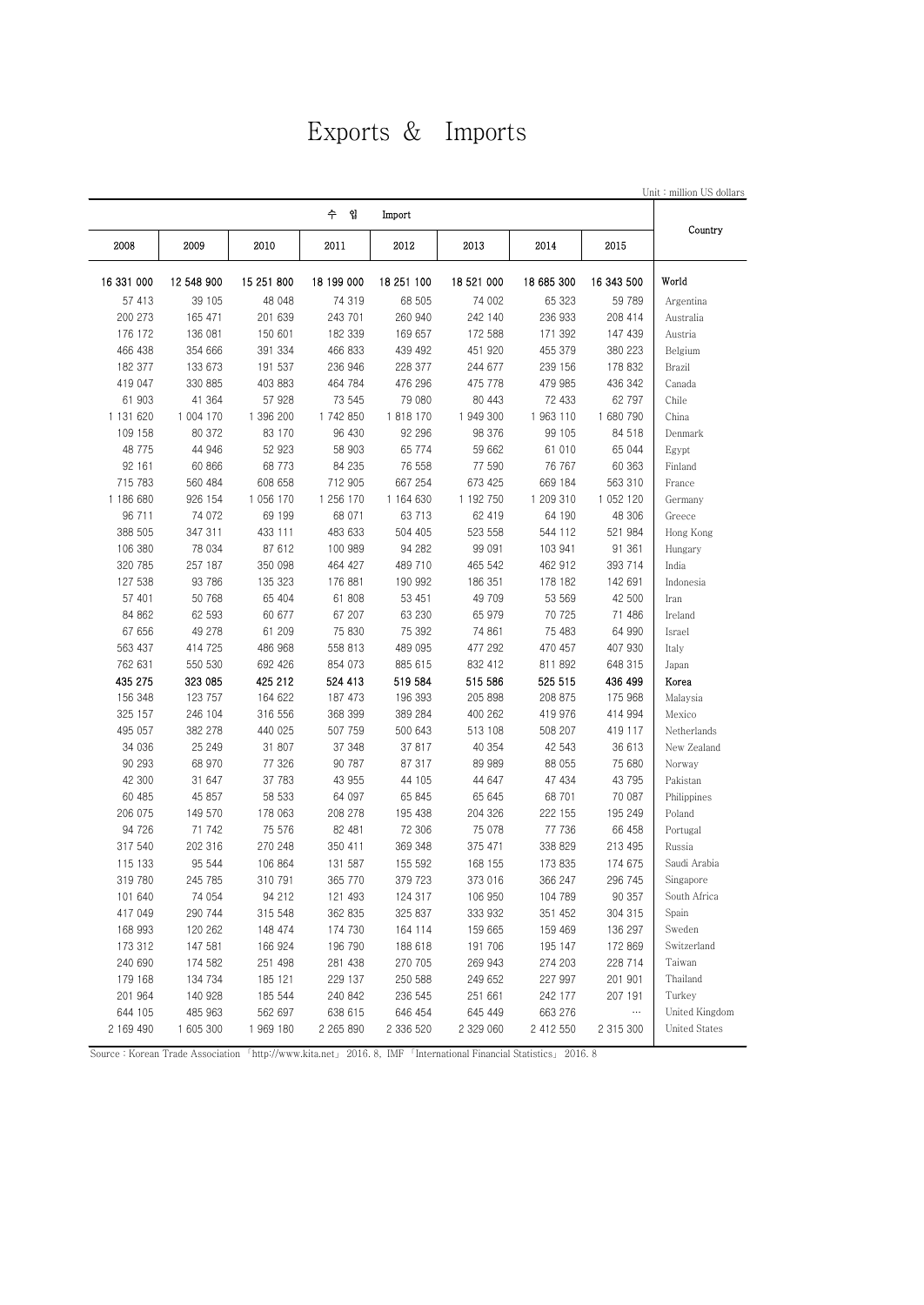$6.$  수출·입 단가지수 $1)$ 

|                                |                  |                  |                   | 수 출               | Export            |                   |                   |                  |
|--------------------------------|------------------|------------------|-------------------|-------------------|-------------------|-------------------|-------------------|------------------|
| 국 가                            | 2008             | 2009             | 2010              | 2011              | 2012              | 2013              | 2014              | 2015             |
| 세<br>계                         | 106.3            | 95.3             | 100.0             | 111.1             | 108.7             | 108.3             | 106.6             | 91.7             |
| 아 르 헤 티 나                      | 104.3            | 92.9             | 100.0             | 119.2             | 121.9             | 119.7             | 116.9             | $\ldots$         |
| 오스트레일리아                        | 94.4             | 81.8             | 100.0             | 126.7             | 117.2             | 108.7             | 97.7              | 73.9             |
| 오 스 트 리 아                      | $\dots$          | $\ldots$         | $\ldots$          | $\sim$            | $\ldots$          | $\ldots$          | $\cdots$          | $\ldots$         |
| 벨<br>키<br>에                    | 109.1            | 97.3             | 100.0             | 113.0             | 107.0             | 110.5             | 110.3             | 92.7             |
| 브<br>라<br>질                    | 110.4            | 87.1             | 100.0             | 121.5             | 115.7             | 112.5             | 101.5             | 78.0             |
| 나<br>다<br>캐                    | 106.9            | 87.1             | 100.0             | 110.6             | 107.7             | 106.5             | 104.3             | 85.9             |
| 칠<br>레                         | $\ldots$         | $\ldots$         | $\ldots$          | $\ldots$          | $\ldots$          | $\dots$           | $\cdots$          | $\dots$          |
| 중<br>국                         | $\dots$          | $\ldots$         | $\dots$           | $\ldots$          | $\dots$           | $\ldots$          | $\ldots$          | $\ldots$         |
| 텐<br>마<br>크                    | 111.4            | 100.2            | 100.0             | 108.9             | 104.4             | 105.6             | 102.4             | 84.5             |
| 이<br>집<br>트                    | $\ldots$         | $\ldots$         | $\ldots$          | $\ldots$          | $\ldots$          | $\ldots$          | $\ldots$          | $\ldots$         |
| 핀<br>란<br>드                    | 115.8            | 100.5            | 100.0             | 110.1             | 102.2             | 103.9             | 102.7             | 84.7             |
| 프<br>$\leq$ <sup>3)</sup><br>랑 | 115.4            | $\ldots$         | $\ldots$          | $\cdots$          | $\dots$           | $\ldots$          | $\ldots$          | $\cdots$         |
| 독<br>일                         | 114.6            | 107.1            | 100.0             | 108.2             | 103.9             | 106.4             | 107.8             | 92.3             |
| $\mathbf I$<br>리<br>스          |                  |                  |                   |                   |                   |                   |                   |                  |
| 홍<br>콩                         | 108.1            | 96.4             | 100.0             | 114.2             | 109.9             | 111.6             | 108.5             | 80.4             |
| 헝<br>가                         | 94.2             | 95.7             | 100.0             | 107.8             | 111.8             | 113.2             | 115.6             | 115.7            |
| 리                              | 115.4            | 101.1            | 100.0             | 106.8             | 98.2              | 98.8              | 96.0              | 79.7<br>$\ldots$ |
| 인<br>도                         | 91.4<br>$\ldots$ | 83.0<br>$\ldots$ | 100.0<br>$\ldots$ | 117.7<br>$\cdots$ | 109.0<br>$\ldots$ | 109.2<br>$\ldots$ | 100.8<br>$\ldots$ | $\ldots$         |
| 인<br>$\circ$<br>도 네 시          |                  |                  |                   |                   |                   | $\ldots$          |                   |                  |
| 이<br>란                         | $\ldots$         | $\ldots$         | $\cdots$          | $\cdots$          | $\dots$           |                   | $\ldots$          | $\ldots$         |
| 아<br>일<br>랜<br>드               | 107.7            | 102.6            | 100.0             | 104.5             | 101.8             | 103.8             | 103.1             | $\ldots$         |
| 이<br>스<br>라<br>엘               | 103.6            | 96.3             | 100.0             | 106.5             | 110.7             | 113.0             | 112.0             | 106.3            |
| 탈<br>리<br>이<br>아               | 106.3            | 98.9             | 100.0             | 112.4             | 108.8             | 113.7             | 115.0             | 97.7             |
| 일<br>본                         | 97.3             | 96.2             | 100.0             | 107.6             | 105.4             | 96.2              | 91.5              | 81.0             |
| 국 2)<br>한                      | 90.7             | 76.1             | 100.0             | 119.2             | 121.3             | 124.7             | 127.2             | 115.6            |
| 말<br>레 이 시 아                   | $\cdots$         | $\cdots$         | $\cdots$          | $\ldots$          | $\cdots$          | $\cdots$          | $\cdots$          | $\cdots$         |
| 멕<br>사<br>코                    | $\dots$          | $\ldots$         | $\cdots$          | $\cdots$          | $\ldots$          | $\ldots$          | $\ldots$          | $\cdots$         |
| 덜<br>란<br>드<br>네               | 113.3            | 98.4             | 100.0             | 110.4             | 104.2             | 106.9             | 104.4             | 83.8             |
| 질<br>드<br>뉴<br>랜               | 103.4            | 77.5             | 100.0             | 113.7             | 106.1             | 116.6             | 112.1             | 91.2             |
| 르<br>웨<br>이<br>노               | 122.4            | 86.7             | 100.0             | 127.3             | 126.3             | 127.5             | 115.4             | 81.5             |
| 키<br>파<br>스<br>탄               | 94.1             | 88.1             | 100.0             | 118.3             | 118.8             | 116.1             | 119.7             | 113.9            |
| 필<br>리<br>핀                    | $\dots$          | $\ldots$         | $\ldots$          | $\ldots$          | $\ldots$          | $\ldots$          | $\cdots$          | $\ldots$         |
| 폴<br>란<br>$\Xi$ 3              | 139.0            | 121.8            | $\ldots$          | $\ldots$          | $\ldots$          | $\ldots$          | $\ldots$          | $\cdots$         |
| 포<br>르<br>투<br>갈               | $\cdots$         | $\ldots$         | $\ldots$          | $\ldots$          | $\ldots$          | $\ldots$          | $\cdots$          | $\ldots$         |
| 러<br>아<br>사                    | $\dots$          | $\cdots$         | $\ldots$          | $\cdots$          | $\ldots$          | $\ldots$          | $\ldots$          | $\cdots$         |
| 사우디아라비아                        | 120.0            | 76.1             | 100.0             | 138.9             | 132.2             | 134.3             | 124.3             | 63.4             |
| 싱<br>가 포<br>르                  | 103.9            | 92.5             | 100.0             | 111.0             | 110.5             | 107.4             | 103.6             | 88.9             |
| 남아프리카공화국                       | $\cdots$         | $\ldots$         | $\cdots$          | $\sim$            | $\sim$ 100 $\mu$  | $\sim$ $\sim$     | $\sim$ 100 $\,$   | $\cdots$         |
| 인<br>스<br>페                    | 116.9            | 103.3            | 100.0             | 110.0             | 103.8             | 107.1             | 105.9             | 89.0             |
| 스<br>웨<br>덴                    | 107.8            | 95.3             | 100.0             | 111.2             | 105.4             | 104.4             | 102.0             | 84.1             |
| 스<br>위<br>스                    | $\ldots$         | $\ldots$         | $\ldots$          | $\ldots$          | $\ldots$          | $\cdots$          | $\ldots$          | $\ldots$         |
| 대<br>만                         | 103.2            | 95.1             | 100.0             | 104.8             | 103.5             | 101.0             | 101.5             | 96.3             |
| 타<br>$\circ$                   | 95.0             | 92.5             | 100.0             | 110.1             | 111.9             | 109.5             | 107.6             | 95.9             |
| 터<br>키                         | 115.3            | 96.7             | 100.0             | 111.5             | 108.4             | 108.5             | 107.0             | $\cdots$         |
| 영<br>국                         | 109.7            | 94.4             | 100.0             | 111.9             | 110.2             | 110.3             | 109.7             | 94.5             |
| 미<br>국                         | 100.0            | 95.4             | 100.0             | 108.1             | 108.4             | 108.0             | 107.4             | 100.6            |

자료 : 한국은행「http://ecos.bok.or.kr」2016. 8,

IMF「International Financial Statistics」2016. 7, 대만「http://www.cbc.gov.tw」 2016. 8

주 : 1) 수출입 단가지수는 수출입 품목의 단위당 가격의 변동을 지수화한 것으로 US\$기준으로 작성된 지수임

 2) 수출입 물가지수와 포괄범위를 일치시키기 위해 통관금액중 선박, 무기류, 항공기, 예술품 등의 수출입액을 제외하고 작성된 금액지수임 3) 2005=100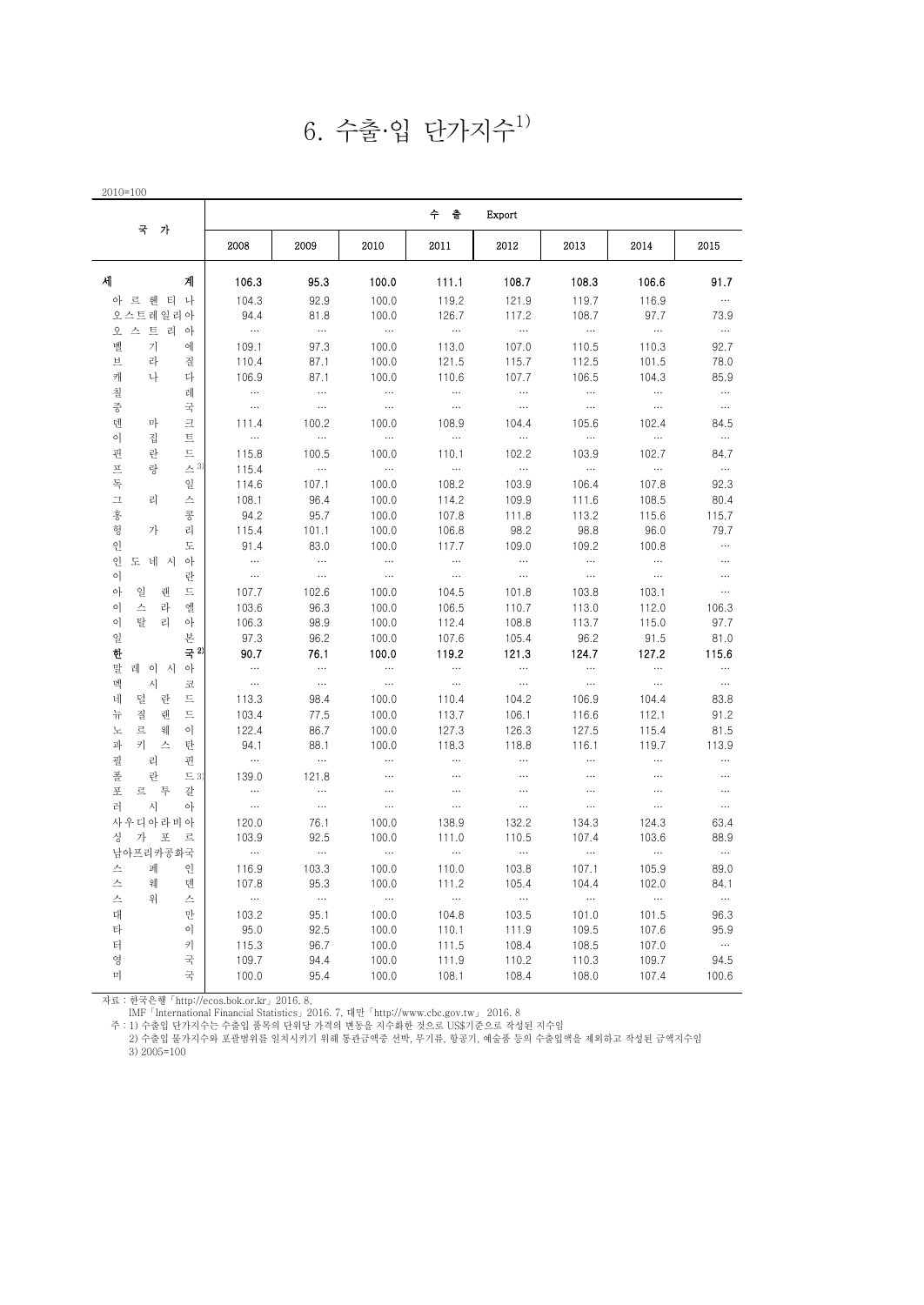### Export and Import Unit Value Indexes<sup>1)</sup>

|                      |          |                   |                   | Import            | 수 입               |           |           |                   |
|----------------------|----------|-------------------|-------------------|-------------------|-------------------|-----------|-----------|-------------------|
| Country              | 2015     | 2014              | 2013              | 2012              | 2011              | 2010      | 2009      | 2008              |
| World                | 95.7     | 110.2             | 111.9             | 113.3             | 114.3             | 100.0     | 94.7      | 108.4             |
| Argentina            | $\cdots$ | 111.2             | 111.0             | 105.3             | 107.1             | 100.0     | 95.5      | 108.2             |
| Australia            | 89.2     | 105.9             | 109.9             | 115.2             | 113.1             | 100.0     | 89.8      | 96.7              |
| Austria              | $\ldots$ | $\ldots$          | $\ldots$          | $\ldots$          | $\ldots$          | $\ldots$  | $\ldots$  | $\ldots$          |
| Belgium              | 92.0     | 109.6             | 112.4             | 109.4             | 113.7             | 100.0     | 95.7      | 110.9             |
| Brazil               | 89.2     | 107.6             | 114.5             | 120.4             | 115.5             | 100.0     | 93.8      | 105.7             |
| Canada               | 92.5     | 102.4             | 105.0             | 108.0             | 108.1             | 100.0     | 94.3      | 101.4             |
| Chile                | $\cdots$ | $\cdots$          | $\cdots$          | $\ldots$          |                   | $\cdots$  | $\cdots$  | $\cdots$          |
| China                | $\ldots$ | $\cdots$          | $\ldots$          | $\ddotsc$         | $\cdots$          | $\cdots$  | $\ddotsc$ | $\ldots$          |
| Denmark              | 83.6     | 102.0             | 102.2             | 101.5             | 108.5             | 100.0     | 102.6     | 114.8             |
| Egypt                | $\cdots$ |                   | $\cdots$          | $\ldots$          |                   | $\cdots$  | $\cdots$  | $\ldots$          |
| Finland              | 83.9     | 106.7             | 109.1             | 108.0             | 113.7             | 100.0     | 99.0      | 114.2             |
| France               | $\ldots$ | $\ldots$          |                   | $\ldots$          | $\cdots$          | $\ldots$  | $\ldots$  | 120.1             |
| Germany              | 91.5     | 108.6             | 110.0             | 108.6             | 112.1             | 100.0     | 103.4     | 116.4             |
| Greece               | 78.9     | 105.5             | 109.6             | 109.1             | 112.9             | 100.0     | 98.4      | 105.6             |
| Hong Kong            | 114.6    | 115.0             | 112.8             |                   | 107.9             | 100.0     | 94.2      | 93.9              |
|                      | 80.2     | 97.4              | 101.2             | 111.9<br>101.2    | 108.6             | 100.0     | 101.1     | 117.5             |
| Hungary<br>India     | $\cdots$ |                   |                   |                   |                   |           |           |                   |
|                      | $\cdots$ | 159.7<br>$\cdots$ | 166.3<br>$\cdots$ | 161.6<br>$\cdots$ | 171.4<br>$\cdots$ | 100.0     | 83.6      | 103.4<br>$\cdots$ |
| Indonesia            |          |                   |                   |                   |                   | $\cdots$  | $\cdots$  |                   |
| Iran                 | $\cdots$ | $\ldots$          | $\ddotsc$         | $\cdots$          | $\cdots$          | $\cdots$  | $\cdots$  | $\cdots$          |
| Ireland              | $\ldots$ | 111.6             | 111.2             | 108.8             | 111.3             | 100.0     | 100.2     | 111.0             |
| Israel               | 93.4     | 108.3             | 110.2             | 111.3             | 114.5             | 100.0     | 93.0      | 109.4             |
| Italy                | 89.1     | 110.7             | 113.8             | 112.2             | 116.3             | 100.0     | 94.9      | 111.3             |
| Japan                | 82.4     | 106.0             | 110.4             | 118.0             | 118.2             | 100.0     | 87.6      | 106.2             |
| Korea                | 102.6    | 124.6             | 122.3             | 123.0             | 124.0             | 100.0     | 75.9      | 102.9             |
| Malaysia             | $\ldots$ | $\ldots$          | $\cdots$          | $\ldots$          |                   | $\cdots$  | $\cdots$  | $\ldots$          |
| Mexico               | $\cdots$ | $\ldots$          | $\cdots$          | $\cdots$          | $\cdots$          | $\ddotsc$ | $\cdots$  | $\cdots$          |
| Netherlands          | 81.7     | 103.0             | 106.4             | 104.6             | 110.2             | 100.0     | 97.8      | 112.7             |
| New Zealand          | 86.3     | 103.2             | 107.4             | 111.6             | 111.1             | 100.0     | 86.9      | 106.0             |
| Norway               | 89.3     | 108.0             | 109.8             | 108.5             | 112.1             | 100.0     | 96.9      | 108.9             |
| Pakistan             | 122.3    | 131.7             | 132.5             | 129.5             | 123.8             | 100.0     | 87.9      | 105.6             |
| Philippines          | $\cdots$ | $\ldots$          | $\cdots$          | $\ldots$          | $\cdots$          | $\cdots$  | $\cdots$  | $\ldots$          |
| Poland               | $\ldots$ | $\cdots$          |                   | $\ldots$          |                   |           | 121.4     | 138.7             |
| Portugal             | $\cdots$ |                   | $\cdots$          | $\cdots$          | $\cdots$          | $\cdots$  | $\cdots$  | $\ldots$          |
| Russia               | $\ldots$ | $\cdots$          |                   | $\cdots$          | $\cdots$          |           | $\cdots$  | $\ldots$          |
| Saudi Arabia         | $\ldots$ | $\cdots$          | $\ldots$          | $\ldots$          |                   | $\cdots$  | $\ldots$  | $\ldots$          |
| Singapore            | 85.5     | 106.3             | 110.7             | 114.0             | 113.6             | 100.0     | 93.0      | 104.0             |
| South Africa         | $\cdots$ | $\ldots$          |                   | $\cdots$          | $\ldots$          | $\ddotsc$ | $\cdots$  | $\cdots$          |
| Spain                | 86.6     | 106.3             | 108.9             | 110.1             | 113.9             | 100.0     | 100.3     | 120.0             |
| Sweden               | 82.8     | 103.1             | 107.1             | 107.1             | 112.9             | 100.0     | 94.2      | 110.3             |
| Switzerland          | $\ldots$ | $\ldots$          | $\ldots$          | $\ldots$          | $\cdots$          | $\cdots$  | $\cdots$  | $\ldots$          |
| Taiwan               | 87.6     | 102.1             | 103.9             | 108.2             | 109.0             | 100.0     | 91.2      | 107.5             |
| Thailand             | 102.3    | 104.8             | 105.8             | 106.3             | 105.6             | 100.0     | 91.6      | 91.4              |
| Turkey               | $\ldots$ | 107.0             | 110.1             | 111.9             | 114.9             | 100.0     | 92.3      | 114.7             |
| United Kingdom       | 96.5     | 110.3             | 110.4             | 111.1             | 112.5             | 100.0     | 95.4      | 110.1             |
| <b>United States</b> | 97.7     | 108.8             | 110.0             | 111.2             | 110.9             | 100.0     | 93.6      | 105.7             |

Source : The Bank of Korea 'http://ecos.bok.or.kr」2016. 8,<br>IMF「International Financial Statistics」2016. 7, Taiwan「http://www.cbc.gov.tw」 2016. 8

Note : 1) Export/import unit cost index refers to unit price changes of exports and imports in US\$

 2) To match the coverage range with the export/import price index, export/import cost by shipping, weapons, airplanes, art works excludedx 3) 2005=100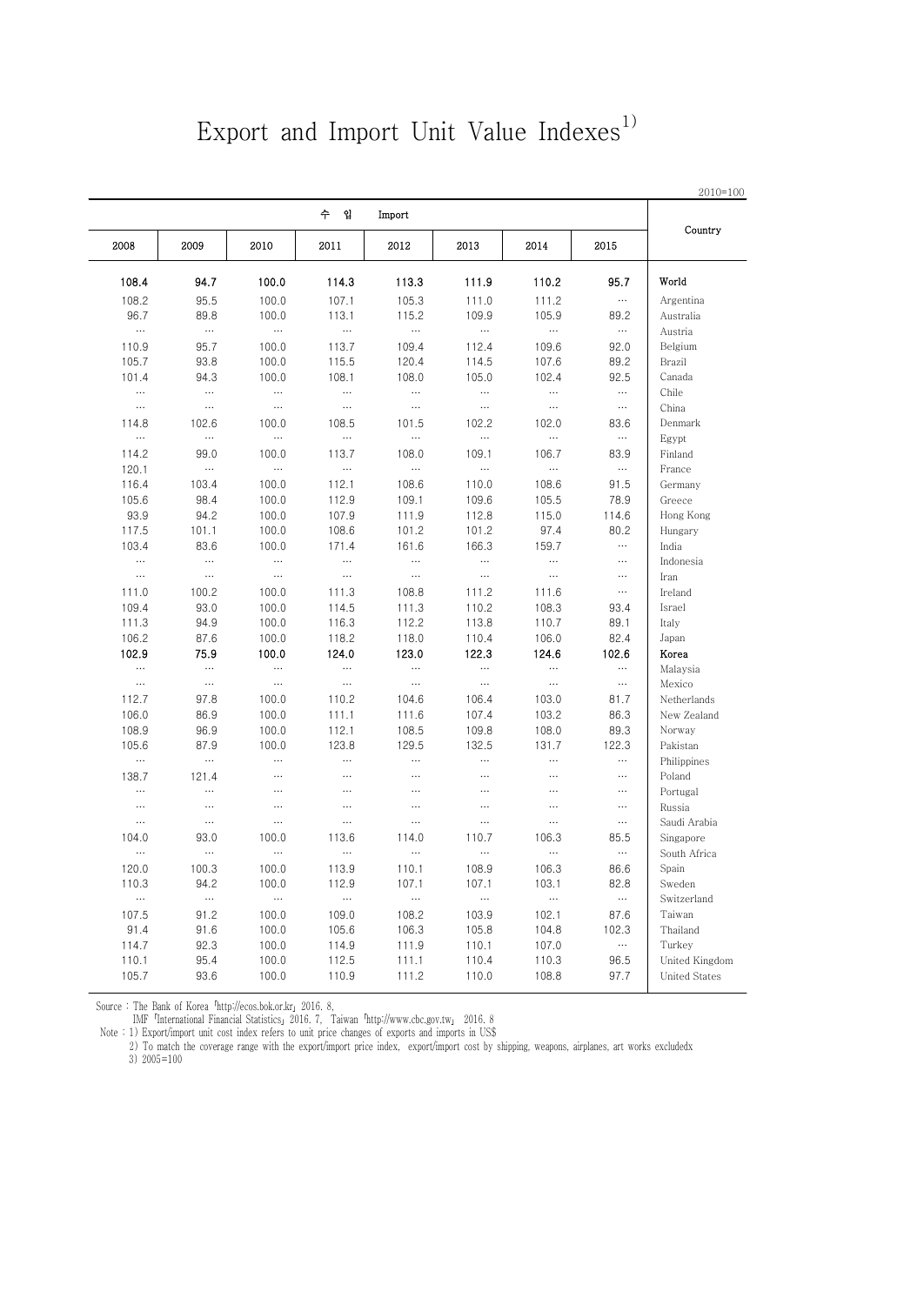### 7. 국제수지 (경상수지) Balance of Payments (At Current Account)

| 단위 : 100만 달러                              |           |           |           |           |           |           |            | Unit: million US dollars |
|-------------------------------------------|-----------|-----------|-----------|-----------|-----------|-----------|------------|--------------------------|
| 국 가<br>Country                            | 2008      | 2009      | 2010      | 2011      | 2012      | 2013      | 2014       | 2015                     |
| 아 르 헨 티 나<br>Argentina                    | 6756      | 8 2 0 7   | $-1517$   | $-4471$   | $-1440$   | $-12143$  | $-8075$    | $-15934$                 |
| 오스트레일리아<br>Australia                      | $-52$ 121 | $-48898$  | $-44714$  | $-44458$  | $-66346$  | $-51156$  | $-44059$   | $-58434$                 |
| 스 트 리 아<br>오<br>Austria                   | 19 305    | 10 299    | 11 480    | 6 7 9 6   | 6 1 4 2   | 8 3 7 5   | 8 2 9 1    | 9618                     |
| 벨<br>기<br>에<br>Belgium                    | -4 282    | $-5244$   | 7973      | $-5487$   | $-230$    | $-1100$   | $-1187$    | $-249$                   |
| 브<br>라<br>질<br>Brazil                     | $-28192$  | $-24306$  | $-75760$  | $-76970$  | $-74059$  | $-74769$  | $-104$ 181 | $-58882$                 |
| 캐<br>나<br>다<br>Canada                     | 3 1 8 0   | $-40737$  | $-58160$  | $-49729$  | $-65698$  | $-58039$  | $-40562$   | $-51713$                 |
| 칠<br>레<br>Chile                           | $-3307$   | 3518      | 3 5 8 1   | $-3070$   | $-9624$   | $-10311$  | $-3316$    | $-4761$                  |
| 중<br>국<br>China                           | 420 569   | 243 257   | 237 810   | 136 097   | 215 392   | 148 204   | 277 434    | 330 602                  |
| 덴<br>마<br>크<br>Denmark                    | 10 000    | 10 767    | 18 183    | 19875     | 18750     | 24 248    | 21 422     | 20 691                   |
| 이<br>트<br>집<br>Egypt                      | $-1415$   | $-3349$   | $-4504$   | $-5484$   | $-6972$   | $-3534$   | $-5972$    | $\cdots$                 |
| 핀<br>란<br>드<br>Finland                    | 6 1 5 1   | 5 1 2 1   | 3 1 6 8   | $-4900$   | $-5019$   | $-4312$   | $-2686$    | 315                      |
| $\overline{\pi}$<br>띿<br>France<br>스      | $-28183$  | $-22059$  | $-22034$  | -29 490   | $-3211$   | $-22501$  | $-27481$   | $\ldots$                 |
| 독<br>일<br>Germany                         | 210 893   | 198 872   | 193 034   | 227 974   | 248 922   | 253 483   | 281 301    | 285 371                  |
| $\mathfrak{\text{I}}$<br>리<br>스<br>Greece | $-51313$  | $-35913$  | $-30275$  | $-28583$  | $-6172$   | $-4947$   | $-4872$    | $-119$                   |
| 헝<br>가<br>리<br>Hungary                    | $-10931$  | - 992     | 346       | 1 1 3 2   | 2 189     | 5 2 7 4   | 2 7 1 0    | 5 0 3 5                  |
| 인<br>도<br>India                           | $-30972$  | $-26186$  | $-54516$  | $-62518$  | $-91471$  | $-49226$  | $-27452$   | $\cdots$                 |
| 도 네 시<br>인<br>아<br>Indonesia              | 126       | 10 629    | 5 1 4 4   | 1 685     | $-24418$  | $-29110$  | $-27516$   | $\cdots$                 |
| 일<br>아<br>랜<br>트<br>Ireland               | $-15297$  | $-5001$   | 2 3 1 9   | 2 8 2 8   | 9 2 4 5   | 14 4 38   | 8914       | 10 562                   |
| 스<br>엘<br>이<br>라<br>Israel                | 3 1 8 2   | 7963      | 7855      | 6 6 7 9   | 1 5 2 4   | 9 7 0 4   | 12 208     | 14 4 5 5                 |
| 이<br>탈<br>리<br>아<br>Italy                 | $-67989$  | $-41405$  | $-74385$  | $-700097$ | $-9229$   | 18 967    | 38 512     | 39 481                   |
| 일<br>본<br>Japan                           | 142 116   | 145 678   | 220 888   | 129 597   | 60 117    | 46 379    | 36 025     | 135 608                  |
| 한<br>국<br>Korea                           | 3 1 9 0   | 33 593    | 28 850    | 18 656    | 50 835    | 81 148    | 84 373     | 105 871                  |
| 말<br>레<br>이 시<br>$\circ$<br>Malaysia      | 38 914    | 31 801    | 25 644    | 32 492    | 16 316    | 11 205    | 14 847     | 8 9 6 0                  |
| 멕<br>시<br>코<br>Mexico                     | $-20262$  | $-8536$   | $-5208$   | $-13370$  | $-16698$  | $-30409$  | $-24665$   | $-31725$                 |
| 네<br>덜<br>란<br>드<br>Netherlands           | 38 953    | 50 015    | 61 820    | 81 316    | 89 546    | 87 349    | 83 532     | 68 773                   |
| 질<br>뉴<br>랜<br>드<br>New Zealand           | $-10264$  | $-3009$   | $-3430$   | $-4796$   | $-6869$   | $-5782$   | $-6137$    | $-5069$                  |
| 키<br>파<br>스<br>탄<br>Pakistan              | $-15655$  | $-3993$   | $-1354$   | $-2207$   | $-2342$   | -4416     | $-3616$    | $-1603$                  |
| 필<br>리<br>핀<br>Philippines                | 144       | 8 4 4 8   | 7 1 7 9   | 5 6 4 3   | 6949      | 11 384    | 10 756     | 8 3 9 6                  |
| 폴<br>란<br>드<br>Poland                     | $-35829$  | $-17867$  | $-25875$  | $-27355$  | $-18605$  | $-6749$   | $-11124$   | $-1137$                  |
| 포<br>투<br>르<br>갈<br>Portugal              | $-31944$  | $-25452$  | -24 199   | $-14781$  | -4 191    | 3 3 1 1   | 210        | 901                      |
| 사우디아라비아<br>Saudi Arabia                   | 132 322   | 20 955    | 66 751    | 158 545   | 164 764   | 135 442   | 73 758     | $-53478$                 |
| 가 포<br>싱<br>르<br>Singapore                | 28 016    | 32 659    | 56 292    | 62 796    | 52 347    | 53 771    | 53 516     | 57 922                   |
| 인<br>페<br>Spain<br>스                      | $-152545$ | $-63721$  | $-56363$  | $-47060$  | $-3420$   | 20 710    | 12812      | 16 658                   |
| 스<br>웨<br>Sweden<br>덴                     | 44 622    | 25 192    | 29 402    | 34 462    | 31 986    | 34 863    | 30 555     | 28 497                   |
| 스<br>위<br>스<br>Switzerland                | 16 854    | 44 4 43   | 86 601    | 53 265    | 68 589    | 76 145    | 61 539     | 75 918                   |
| 대<br>만<br>Taiwan                          | 24 821    | 40 650    | 36 843    | 37 898    | 44 109    | 51 480    | 62 514     | 75 537                   |
| 타<br>이<br>Thailand                        | 984       | 20 661    | 9 9 4 5   | 8 9 3 1   | $-1458$   | $-5068$   | 15 4 14    | 31 604                   |
| 영<br>국<br>United Kingdom                  | $-101054$ | $-69449$  | $-67601$  | $-43675$  | $-86448$  | $-122223$ | $-151882$  | $-146920$                |
| 미<br>국<br><b>United States</b>            | $-690789$ | $-384024$ | $-441963$ | $-460358$ | $-449669$ | $-376763$ | $-389525$  | $-484082$                |

자료 : 한국은행 「http://ecos.bok.or.kr」 2016. 8, IMF「International Financial Statistics」 2016. 8, 대만「http://www.cbc.gov.tw」 2016. 8

Source : The Bank of Korea「http://ecos.bok.or.kr」2016. 8, IMF「International Financial Statistics」2016. 8, Taiwan「http://www.cbc.gov.tw」 2016. 8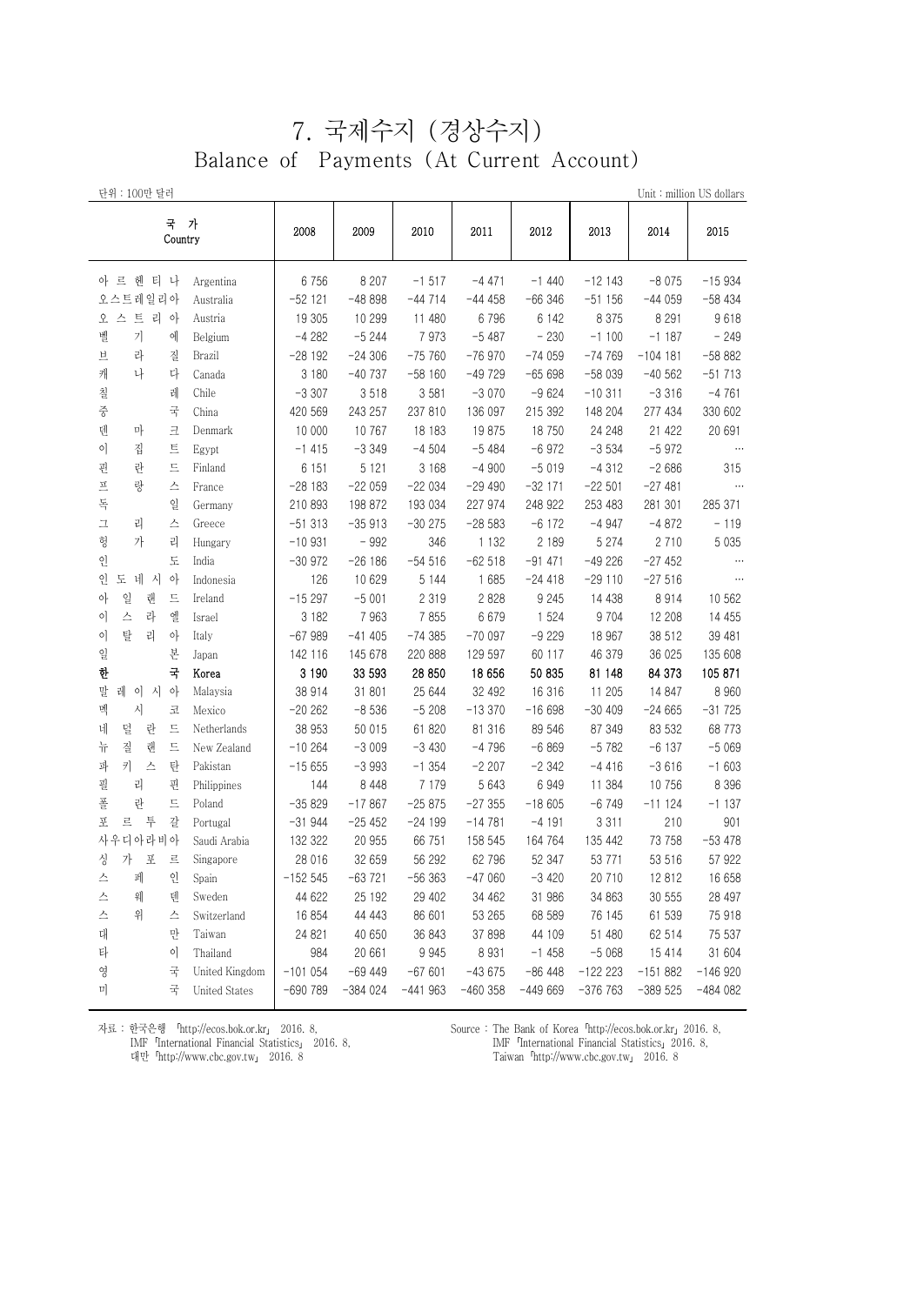| 8. 무역의존도 <sup>1)</sup> |  |
|------------------------|--|
|------------------------|--|

| 2008<br>2009<br>2010<br>2011<br>2012<br>2013<br>2014<br>2015<br>17.48<br>14.89<br>14.02<br>12.45<br>13.13<br>15.10<br>13.31<br>17.76<br>16.62<br>18.59<br>19.55<br>16.69<br>16.58<br>16.18<br>14.07<br>37.13<br>38.99<br>38.72<br>40.55<br>32.90<br>39.51<br>38.85<br>38.99<br>89.72<br>89.24<br>에<br>91.00<br>76.65<br>84.18<br>90.32<br>89.73<br>88.36<br>9.18<br>9.79<br>9.86<br>9.82<br>9.31<br>10.77<br>질<br>11.67<br>9.14<br>다<br>22.90<br>25.28<br>24.93<br>26.34<br>26.38<br>29.46<br>24.02<br>24.95<br>레<br>31.90<br>37.00<br>30.22<br>31.72<br>30.05<br>28.11<br>28.81<br>26.68<br>국<br>23.75<br>23.29<br>22.64<br>31.34<br>26.13<br>25.35<br>24.21<br>21.02<br>28.71<br>32.77<br>32.65<br>크<br>32.88<br>29.94<br>32.85<br>31.91<br>31.93<br>트<br>12.20<br>12.08<br>12.94<br>10.64<br>9.96<br>8.20<br>5.76<br>16.12<br>드<br>25.00<br>28.04<br>28.91<br>28.48<br>27.57<br>27.30<br>25.99<br>34.15<br>스<br>20.83<br>17.67<br>20.45<br>20.83<br>20.08<br>20.39<br>19.53<br>20.24<br>일<br>38.68<br>32.79<br>36.92<br>39.31<br>39.79<br>38.58<br>39.54<br>38.76<br>스<br>8.83<br>7.62<br>14.70<br>9.42<br>11.80<br>14.43<br>15.13<br>15.28<br>콩<br>148.80<br>165.39<br>170.64<br>172.52<br>168.60<br>166.44<br>162.64<br>150.06<br>리<br>68.41<br>65.18<br>72.84<br>79.25<br>81.03<br>80.67<br>81.27<br>83.19<br>도<br>15.89<br>12.08<br>13.25<br>16.68<br>16.26<br>15.79<br>12.91<br>16.89<br>아<br>27.36<br>22.17<br>20.93<br>22.46<br>20.54<br>20.02<br>19.80<br>17.44<br>28.62<br>19.76<br>21.66<br>22.04<br>16.26<br>16.03<br>20.88<br>란<br>드<br>46.24<br>50.66<br>52.53<br>47.28<br>랜<br>54.05<br>52.43<br>48.41<br>51.30<br>라<br>엘<br>28.06<br>23.04<br>25.84<br>22.78<br>22.43<br>24.92<br>24.34<br>21.48<br>리<br>아<br>22.79<br>22.99<br>24.69<br>25.26<br>18.61<br>21.03<br>24.20<br>24.30<br>본<br>14.00<br>13.92<br>15.02<br>15.15<br>16.13<br>11.53<br>13.41<br>14.56<br>국<br>42.13<br>40.29<br>42.62<br>46.16<br>44.82<br>40.59<br>38.24<br>42.87 |  |  |  | 국 가                   |
|----------------------------------------------------------------------------------------------------------------------------------------------------------------------------------------------------------------------------------------------------------------------------------------------------------------------------------------------------------------------------------------------------------------------------------------------------------------------------------------------------------------------------------------------------------------------------------------------------------------------------------------------------------------------------------------------------------------------------------------------------------------------------------------------------------------------------------------------------------------------------------------------------------------------------------------------------------------------------------------------------------------------------------------------------------------------------------------------------------------------------------------------------------------------------------------------------------------------------------------------------------------------------------------------------------------------------------------------------------------------------------------------------------------------------------------------------------------------------------------------------------------------------------------------------------------------------------------------------------------------------------------------------------------------------------------------------------------------------------------------------------------------------------------------------------------------------------------------------------------------------------------------------------------------------------------------------------------|--|--|--|-----------------------|
|                                                                                                                                                                                                                                                                                                                                                                                                                                                                                                                                                                                                                                                                                                                                                                                                                                                                                                                                                                                                                                                                                                                                                                                                                                                                                                                                                                                                                                                                                                                                                                                                                                                                                                                                                                                                                                                                                                                                                                |  |  |  |                       |
|                                                                                                                                                                                                                                                                                                                                                                                                                                                                                                                                                                                                                                                                                                                                                                                                                                                                                                                                                                                                                                                                                                                                                                                                                                                                                                                                                                                                                                                                                                                                                                                                                                                                                                                                                                                                                                                                                                                                                                |  |  |  | 아 르 헨 티 나             |
|                                                                                                                                                                                                                                                                                                                                                                                                                                                                                                                                                                                                                                                                                                                                                                                                                                                                                                                                                                                                                                                                                                                                                                                                                                                                                                                                                                                                                                                                                                                                                                                                                                                                                                                                                                                                                                                                                                                                                                |  |  |  | 오스트레일리아               |
|                                                                                                                                                                                                                                                                                                                                                                                                                                                                                                                                                                                                                                                                                                                                                                                                                                                                                                                                                                                                                                                                                                                                                                                                                                                                                                                                                                                                                                                                                                                                                                                                                                                                                                                                                                                                                                                                                                                                                                |  |  |  | 오 스 트 리 아             |
|                                                                                                                                                                                                                                                                                                                                                                                                                                                                                                                                                                                                                                                                                                                                                                                                                                                                                                                                                                                                                                                                                                                                                                                                                                                                                                                                                                                                                                                                                                                                                                                                                                                                                                                                                                                                                                                                                                                                                                |  |  |  | 벨<br>가                |
|                                                                                                                                                                                                                                                                                                                                                                                                                                                                                                                                                                                                                                                                                                                                                                                                                                                                                                                                                                                                                                                                                                                                                                                                                                                                                                                                                                                                                                                                                                                                                                                                                                                                                                                                                                                                                                                                                                                                                                |  |  |  | 라<br>브                |
|                                                                                                                                                                                                                                                                                                                                                                                                                                                                                                                                                                                                                                                                                                                                                                                                                                                                                                                                                                                                                                                                                                                                                                                                                                                                                                                                                                                                                                                                                                                                                                                                                                                                                                                                                                                                                                                                                                                                                                |  |  |  | 나<br>캐                |
|                                                                                                                                                                                                                                                                                                                                                                                                                                                                                                                                                                                                                                                                                                                                                                                                                                                                                                                                                                                                                                                                                                                                                                                                                                                                                                                                                                                                                                                                                                                                                                                                                                                                                                                                                                                                                                                                                                                                                                |  |  |  | 칠                     |
|                                                                                                                                                                                                                                                                                                                                                                                                                                                                                                                                                                                                                                                                                                                                                                                                                                                                                                                                                                                                                                                                                                                                                                                                                                                                                                                                                                                                                                                                                                                                                                                                                                                                                                                                                                                                                                                                                                                                                                |  |  |  | 중                     |
|                                                                                                                                                                                                                                                                                                                                                                                                                                                                                                                                                                                                                                                                                                                                                                                                                                                                                                                                                                                                                                                                                                                                                                                                                                                                                                                                                                                                                                                                                                                                                                                                                                                                                                                                                                                                                                                                                                                                                                |  |  |  | 텐<br>마                |
|                                                                                                                                                                                                                                                                                                                                                                                                                                                                                                                                                                                                                                                                                                                                                                                                                                                                                                                                                                                                                                                                                                                                                                                                                                                                                                                                                                                                                                                                                                                                                                                                                                                                                                                                                                                                                                                                                                                                                                |  |  |  | 이<br>집                |
|                                                                                                                                                                                                                                                                                                                                                                                                                                                                                                                                                                                                                                                                                                                                                                                                                                                                                                                                                                                                                                                                                                                                                                                                                                                                                                                                                                                                                                                                                                                                                                                                                                                                                                                                                                                                                                                                                                                                                                |  |  |  | 핀<br>란                |
|                                                                                                                                                                                                                                                                                                                                                                                                                                                                                                                                                                                                                                                                                                                                                                                                                                                                                                                                                                                                                                                                                                                                                                                                                                                                                                                                                                                                                                                                                                                                                                                                                                                                                                                                                                                                                                                                                                                                                                |  |  |  | $\overline{\pi}$<br>랑 |
|                                                                                                                                                                                                                                                                                                                                                                                                                                                                                                                                                                                                                                                                                                                                                                                                                                                                                                                                                                                                                                                                                                                                                                                                                                                                                                                                                                                                                                                                                                                                                                                                                                                                                                                                                                                                                                                                                                                                                                |  |  |  | 독                     |
|                                                                                                                                                                                                                                                                                                                                                                                                                                                                                                                                                                                                                                                                                                                                                                                                                                                                                                                                                                                                                                                                                                                                                                                                                                                                                                                                                                                                                                                                                                                                                                                                                                                                                                                                                                                                                                                                                                                                                                |  |  |  | ユ<br>리                |
|                                                                                                                                                                                                                                                                                                                                                                                                                                                                                                                                                                                                                                                                                                                                                                                                                                                                                                                                                                                                                                                                                                                                                                                                                                                                                                                                                                                                                                                                                                                                                                                                                                                                                                                                                                                                                                                                                                                                                                |  |  |  | 홍                     |
|                                                                                                                                                                                                                                                                                                                                                                                                                                                                                                                                                                                                                                                                                                                                                                                                                                                                                                                                                                                                                                                                                                                                                                                                                                                                                                                                                                                                                                                                                                                                                                                                                                                                                                                                                                                                                                                                                                                                                                |  |  |  | 가                     |
|                                                                                                                                                                                                                                                                                                                                                                                                                                                                                                                                                                                                                                                                                                                                                                                                                                                                                                                                                                                                                                                                                                                                                                                                                                                                                                                                                                                                                                                                                                                                                                                                                                                                                                                                                                                                                                                                                                                                                                |  |  |  | 헝                     |
|                                                                                                                                                                                                                                                                                                                                                                                                                                                                                                                                                                                                                                                                                                                                                                                                                                                                                                                                                                                                                                                                                                                                                                                                                                                                                                                                                                                                                                                                                                                                                                                                                                                                                                                                                                                                                                                                                                                                                                |  |  |  | 인                     |
|                                                                                                                                                                                                                                                                                                                                                                                                                                                                                                                                                                                                                                                                                                                                                                                                                                                                                                                                                                                                                                                                                                                                                                                                                                                                                                                                                                                                                                                                                                                                                                                                                                                                                                                                                                                                                                                                                                                                                                |  |  |  | 인<br>도 네 시            |
|                                                                                                                                                                                                                                                                                                                                                                                                                                                                                                                                                                                                                                                                                                                                                                                                                                                                                                                                                                                                                                                                                                                                                                                                                                                                                                                                                                                                                                                                                                                                                                                                                                                                                                                                                                                                                                                                                                                                                                |  |  |  | 이                     |
|                                                                                                                                                                                                                                                                                                                                                                                                                                                                                                                                                                                                                                                                                                                                                                                                                                                                                                                                                                                                                                                                                                                                                                                                                                                                                                                                                                                                                                                                                                                                                                                                                                                                                                                                                                                                                                                                                                                                                                |  |  |  | 아<br>일                |
|                                                                                                                                                                                                                                                                                                                                                                                                                                                                                                                                                                                                                                                                                                                                                                                                                                                                                                                                                                                                                                                                                                                                                                                                                                                                                                                                                                                                                                                                                                                                                                                                                                                                                                                                                                                                                                                                                                                                                                |  |  |  | 스<br>이                |
|                                                                                                                                                                                                                                                                                                                                                                                                                                                                                                                                                                                                                                                                                                                                                                                                                                                                                                                                                                                                                                                                                                                                                                                                                                                                                                                                                                                                                                                                                                                                                                                                                                                                                                                                                                                                                                                                                                                                                                |  |  |  | 탈<br>이                |
|                                                                                                                                                                                                                                                                                                                                                                                                                                                                                                                                                                                                                                                                                                                                                                                                                                                                                                                                                                                                                                                                                                                                                                                                                                                                                                                                                                                                                                                                                                                                                                                                                                                                                                                                                                                                                                                                                                                                                                |  |  |  | 일                     |
|                                                                                                                                                                                                                                                                                                                                                                                                                                                                                                                                                                                                                                                                                                                                                                                                                                                                                                                                                                                                                                                                                                                                                                                                                                                                                                                                                                                                                                                                                                                                                                                                                                                                                                                                                                                                                                                                                                                                                                |  |  |  | 한                     |
| 77.74<br>77.88<br>76.55<br>72.36<br>69.25<br>67.48<br>아<br>86.40<br>70.62                                                                                                                                                                                                                                                                                                                                                                                                                                                                                                                                                                                                                                                                                                                                                                                                                                                                                                                                                                                                                                                                                                                                                                                                                                                                                                                                                                                                                                                                                                                                                                                                                                                                                                                                                                                                                                                                                      |  |  |  | 말<br>레<br>이 시         |
| 25.66<br>28.36<br>29.85<br>31.26<br>30.64<br>33.27<br>26.50<br>30.12<br>코                                                                                                                                                                                                                                                                                                                                                                                                                                                                                                                                                                                                                                                                                                                                                                                                                                                                                                                                                                                                                                                                                                                                                                                                                                                                                                                                                                                                                                                                                                                                                                                                                                                                                                                                                                                                                                                                                      |  |  |  | 멕<br>시                |
| 드<br>58.31<br>50.32<br>58.91<br>63.73<br>66.92<br>65.69<br>65.31<br>62.60                                                                                                                                                                                                                                                                                                                                                                                                                                                                                                                                                                                                                                                                                                                                                                                                                                                                                                                                                                                                                                                                                                                                                                                                                                                                                                                                                                                                                                                                                                                                                                                                                                                                                                                                                                                                                                                                                      |  |  |  | 덜<br>네<br>란           |
| 드<br>22.25<br>랜<br>23.19<br>20.48<br>22.02<br>21.17<br>21.54<br>20.32<br>19.72                                                                                                                                                                                                                                                                                                                                                                                                                                                                                                                                                                                                                                                                                                                                                                                                                                                                                                                                                                                                                                                                                                                                                                                                                                                                                                                                                                                                                                                                                                                                                                                                                                                                                                                                                                                                                                                                                 |  |  |  | 질<br>뉴                |
| 웨<br>이<br>37.18<br>30.22<br>30.49<br>32.18<br>31.59<br>29.30<br>28.43<br>26.63                                                                                                                                                                                                                                                                                                                                                                                                                                                                                                                                                                                                                                                                                                                                                                                                                                                                                                                                                                                                                                                                                                                                                                                                                                                                                                                                                                                                                                                                                                                                                                                                                                                                                                                                                                                                                                                                                 |  |  |  | 르<br>노                |
| 탄<br>11.95<br>10.42<br>12.07<br>11.87<br>10.94<br>10.87<br>10.15<br>8.18                                                                                                                                                                                                                                                                                                                                                                                                                                                                                                                                                                                                                                                                                                                                                                                                                                                                                                                                                                                                                                                                                                                                                                                                                                                                                                                                                                                                                                                                                                                                                                                                                                                                                                                                                                                                                                                                                       |  |  |  | 키<br>파<br>스           |
| 22.82<br>21.82<br>20.08<br>핀<br>28.39<br>25.82<br>21.56<br>20.82<br>20.83                                                                                                                                                                                                                                                                                                                                                                                                                                                                                                                                                                                                                                                                                                                                                                                                                                                                                                                                                                                                                                                                                                                                                                                                                                                                                                                                                                                                                                                                                                                                                                                                                                                                                                                                                                                                                                                                                      |  |  |  | 필<br>리                |
| 드<br>35.68<br>31.98<br>31.31<br>33.34<br>36.35<br>38.67<br>40.16<br>41.99                                                                                                                                                                                                                                                                                                                                                                                                                                                                                                                                                                                                                                                                                                                                                                                                                                                                                                                                                                                                                                                                                                                                                                                                                                                                                                                                                                                                                                                                                                                                                                                                                                                                                                                                                                                                                                                                                      |  |  |  | 폴<br>란                |
| 갈<br>21.97<br>18.19<br>20.45<br>24.34<br>26.92<br>27.80<br>27.84<br>27.85                                                                                                                                                                                                                                                                                                                                                                                                                                                                                                                                                                                                                                                                                                                                                                                                                                                                                                                                                                                                                                                                                                                                                                                                                                                                                                                                                                                                                                                                                                                                                                                                                                                                                                                                                                                                                                                                                      |  |  |  | 포<br>르<br>투           |
| 아<br>28.08<br>24.30<br>25.75<br>25.37<br>24.30<br>23.46<br>24.51<br>25.67                                                                                                                                                                                                                                                                                                                                                                                                                                                                                                                                                                                                                                                                                                                                                                                                                                                                                                                                                                                                                                                                                                                                                                                                                                                                                                                                                                                                                                                                                                                                                                                                                                                                                                                                                                                                                                                                                      |  |  |  | 러<br>시                |
| 60.30<br>44.81<br>47.67<br>54.47<br>52.91<br>31.31<br>50.50<br>45.41                                                                                                                                                                                                                                                                                                                                                                                                                                                                                                                                                                                                                                                                                                                                                                                                                                                                                                                                                                                                                                                                                                                                                                                                                                                                                                                                                                                                                                                                                                                                                                                                                                                                                                                                                                                                                                                                                           |  |  |  | 사우디아라비아               |
| 175.93<br>148.83<br>136.62<br>140.24<br>148.79<br>141.18<br>132.30<br>118.41<br>르                                                                                                                                                                                                                                                                                                                                                                                                                                                                                                                                                                                                                                                                                                                                                                                                                                                                                                                                                                                                                                                                                                                                                                                                                                                                                                                                                                                                                                                                                                                                                                                                                                                                                                                                                                                                                                                                              |  |  |  | 포<br>싱<br>가           |
| 29.51<br>21.16<br>21.80<br>23.27<br>21.99<br>22.82<br>26.07<br>26.11                                                                                                                                                                                                                                                                                                                                                                                                                                                                                                                                                                                                                                                                                                                                                                                                                                                                                                                                                                                                                                                                                                                                                                                                                                                                                                                                                                                                                                                                                                                                                                                                                                                                                                                                                                                                                                                                                           |  |  |  | 남아프리카공화국              |
| 인<br>14.73<br>16.98<br>17.20<br>20.06<br>21.36<br>22.71<br>23.08<br>23.14                                                                                                                                                                                                                                                                                                                                                                                                                                                                                                                                                                                                                                                                                                                                                                                                                                                                                                                                                                                                                                                                                                                                                                                                                                                                                                                                                                                                                                                                                                                                                                                                                                                                                                                                                                                                                                                                                      |  |  |  | 스<br>페                |
| 30.50<br>32.37<br>33.25<br>31.76<br>28.96<br>28.31<br>덴<br>35.78<br>28.46                                                                                                                                                                                                                                                                                                                                                                                                                                                                                                                                                                                                                                                                                                                                                                                                                                                                                                                                                                                                                                                                                                                                                                                                                                                                                                                                                                                                                                                                                                                                                                                                                                                                                                                                                                                                                                                                                      |  |  |  | 스<br>웨                |
| 34.70<br>31.97<br>32.16<br>31.72<br>스<br>30.86<br>32.06<br>31.69<br>32.47                                                                                                                                                                                                                                                                                                                                                                                                                                                                                                                                                                                                                                                                                                                                                                                                                                                                                                                                                                                                                                                                                                                                                                                                                                                                                                                                                                                                                                                                                                                                                                                                                                                                                                                                                                                                                                                                                      |  |  |  | 스<br>위                |
| 만<br>61.17<br>51.95<br>61.56<br>63.47<br>60.71<br>59.70<br>59.20<br>53.63                                                                                                                                                                                                                                                                                                                                                                                                                                                                                                                                                                                                                                                                                                                                                                                                                                                                                                                                                                                                                                                                                                                                                                                                                                                                                                                                                                                                                                                                                                                                                                                                                                                                                                                                                                                                                                                                                      |  |  |  | 대                     |
| $\circ$<br>60.37<br>53.95<br>56.72<br>59.42<br>57.33<br>53.55<br>55.70<br>53.39                                                                                                                                                                                                                                                                                                                                                                                                                                                                                                                                                                                                                                                                                                                                                                                                                                                                                                                                                                                                                                                                                                                                                                                                                                                                                                                                                                                                                                                                                                                                                                                                                                                                                                                                                                                                                                                                                |  |  |  | 타                     |
| $\geq \mid$<br>18.08<br>16.62<br>15.58<br>17.41<br>19.33<br>18.44<br>19.73<br>20.06                                                                                                                                                                                                                                                                                                                                                                                                                                                                                                                                                                                                                                                                                                                                                                                                                                                                                                                                                                                                                                                                                                                                                                                                                                                                                                                                                                                                                                                                                                                                                                                                                                                                                                                                                                                                                                                                            |  |  |  | 터                     |
| 국<br>16.76<br>15.40<br>17.06<br>18.43<br>18.04<br>17.58<br>15.97                                                                                                                                                                                                                                                                                                                                                                                                                                                                                                                                                                                                                                                                                                                                                                                                                                                                                                                                                                                                                                                                                                                                                                                                                                                                                                                                                                                                                                                                                                                                                                                                                                                                                                                                                                                                                                                                                               |  |  |  | 영                     |
| 국<br>8.75<br>8.54<br>9.57<br>7.32<br>9.54<br>9.48<br>9.36<br>8.38                                                                                                                                                                                                                                                                                                                                                                                                                                                                                                                                                                                                                                                                                                                                                                                                                                                                                                                                                                                                                                                                                                                                                                                                                                                                                                                                                                                                                                                                                                                                                                                                                                                                                                                                                                                                                                                                                              |  |  |  | 미                     |

자료 : 한국무역협회 「http://www.kita.net」2016. 9, IMF「International Financial Statistics」2016. 8,

The World Bank「http://www.worldbank.org」2016. 7

주 : 1) 각국의 수출 · 수입액을 GDP로 나누어 계상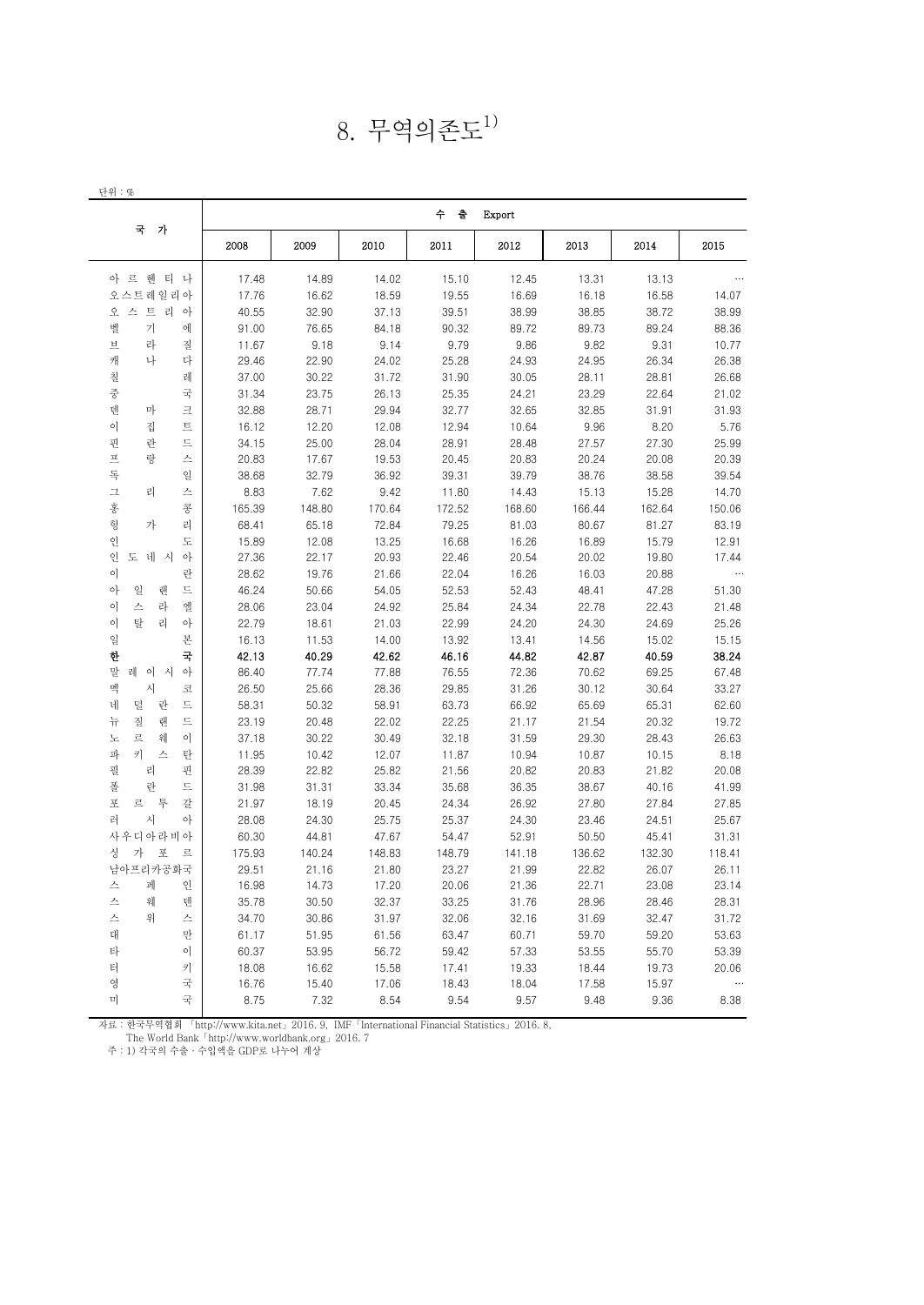# Trade Dependency Rates<sup>1)</sup>

|        |        |        |          |        |        |        |          | Umit: $%$      |
|--------|--------|--------|----------|--------|--------|--------|----------|----------------|
|        |        |        | 수<br>- 입 | Import |        |        |          | Country        |
| 2008   | 2009   | 2010   | 2011     | 2012   | 2013   | 2014   | 2015     |                |
| 14.22  | 10.38  | 10.41  | 13.32    | 11.33  | 11.86  | 11.92  | $\ldots$ | Argentina      |
| 18.99  | 17.86  | 17.65  | 17.53    | 16.97  | 15.48  | 16.29  | 15.56    | Australia      |
| 41.20  | 34.23  | 38.59  | 42.50    | 41.65  | 40.26  | 39.23  | 39.42    | Austria        |
| 89.94  | 73.19  | 80.92  | 88.59    | 88.28  | 86.68  | 85.72  | 83.74    | Belgium        |
| 10.75  | 8.02   | 8.67   | 9.06     | 9.28   | 9.92   | 9.89   | 10.08    | Brazil         |
| 27.05  | 24.13  | 25.03  | 25.98    | 26.11  | 25.89  | 26.91  | 28.14    | Canada         |
| 34.46  | 24.05  | 26.63  | 29.32    | 29.82  | 29.03  | 28.00  | 26.14    | Chile          |
| 24.82  | 19.85  | 23.12  | 23.26    | 21.49  | 20.54  | 18.97  | 15.47    | China          |
| 30.96  | 25.13  | 26.01  | 28.24    | 28.40  | 29.03  | 28.63  | 28.63    | Denmark        |
| 29.96  | 23.78  | 24.18  | 24.96    | 23.80  | 20.86  | 20.24  | 19.66    | Egypt          |
| 32.48  | 24.20  | 27.75  | 30.78    | 29.82  | 28.74  | 28.19  | 26.27    | Finland        |
| 24.48  | 20.81  | 22.99  | 24.90    | 24.88  | 23.98  | 23.65  | 23.26    | France         |
| 31.62  | 27.10  | 30.91  | 33.43    | 32.90  | 31.85  | 31.26  | 31.35    | Germany        |
| 27.28  | 22.45  | 23.11  | 23.65    | 25.93  | 26.06  | 27.25  | 24.75    | Greece         |
| 177.17 | 162.26 | 189.43 | 194.61   | 192.06 | 189.87 | 186.83 | 168.42   | Hong Kong      |
| 67.72  | 60.13  | 67.35  | 72.17    | 74.13  | 73.73  | 75.13  | 75.70    | Hungary        |
| 26.21  | 18.84  | 20.49  | 25.58    | 26.83  | 24.99  | 22.66  | 18.99    | India          |
| 25.00  | 17.38  | 17.92  | 19.81    | 20.81  | 20.42  | 20.01  | 16.55    | Indonesia      |
| 14.45  | 12.72  | 13.98  | 10.44    | 9.10   | 9.72   | 12.59  | $\cdots$ | Iran           |
| 30.89  | 26.59  | 27.57  | 27.80    | 28.15  | 27.69  | 28.20  | 30.03    | Ireland        |
| 31.21  | 23.68  | 26.12  | 28.97    | 29.04  | 25.60  | 24.69  | 21.95    | Israel         |
| 23.57  | 18.98  | 22.91  | 24.55    | 23.60  | 22.40  | 22.00  | 22.48    | Italy          |
| 15.73  | 10.93  | 12.59  | 14.45    | 14.87  | 16.96  | 17.66  | 15.72    | Japan          |
| 43.45  | 35.81  | 38.86  | 43.60    | 42.51  | 39.50  | 37.24  | 31.69    | Korea          |
| 67.74  | 61.19  | 64.55  | 62.92    | 62.46  | 63.68  | 61.78  | 59.40    | Malaysia       |
| 29.53  | 27.50  | 30.12  | 31.46    | 32.81  | 31.72  | 32.36  | 36.27    | Mexico         |
| 52.88  | 44.56  | 52.61  | 56.82    | 60.40  | 59.38  | 57.80  | 55.69    | Netherlands    |
| 25.54  | 20.81  | 21.70  | 22.17    | 21.41  | 21.16  | 21.26  | 21.07    | New Zealand    |
| 19.55  | 17.85  | 18.04  | 18.22    | 17.13  | 17.21  | 17.59  | 19.49    | Norway         |
| 24.87  | 18.82  | 21.30  | 20.56    | 19.63  | 19.32  | 19.49  | 16.22    | Pakistan       |
| 34.72  | 27.24  | 29.33  | 28.60    | 26.33  | 24.14  | 24.12  | 24.01    | Philippines    |
| 38.87  | 34.27  | 37.16  | 39.39    | 39.07  | 38.99  | 40.76  | 41.12    | Poland         |
| 36.15  | 29.43  | 31.71  | 33.68    | 33.42  | 33.21  | 33.78  | 33.41    | Portugal       |
| 19.12  | 16.55  | 17.72  | 17.25    | 17.02  | 16.83  | 16.68  | 16.10    | Russia         |
| 22.15  | 22.27  | 20.29  | 19.65    | 21.20  | 22.59  | 23.06  | 27.04    | Saudi Arabia   |
| 166.36 | 127.74 | 131.46 | 132.90   | 131.27 | 124.22 | 119.55 | 101.37   | Singapore      |
| 35.44  | 25.02  | 25.10  | 29.16    | 31.28  | 29.22  | 29.95  | 28.89    | South Africa   |
| 25.51  | 19.39  | 22.04  | 24.39    | 24.32  | 24.39  | 25.44  | 25.38    | Spain          |
| 32.88  | 27.99  | 30.40  | 31.03    | 30.17  | 27.59  | 27.92  | 27.67    | Sweden         |
| 31.42  | 27.35  | 28.72  | 28.26    | 28.35  | 27.99  | 27.84  | 26.01    | Switzerland    |
| 57.72  | 44.53  | 56.38  | 57.95    | 54.59  | 52.76  | 51.73  | 43.73    | Taiwan         |
| 61.49  | 47.85  | 54.30  | 61.83    | 63.07  | 59.46  | 56.39  | 51.08    | Thailand       |
| 27.65  | 22.93  | 25.38  | 31.09    | 29.99  | 30.57  | 30.32  | 28.85    | Turkey         |
| 23.06  | 21.00  | 23.41  | 24.61    | 24.58  | 23.80  | 22.18  | $\ldots$ | United Kingdom |
|        |        | 13.16  |          |        |        |        |          |                |

Source : Korean Trade Association 「http://www.kita.net」 2016. 9, IMF「International Financial Statistics」2016. 8,

The World Bank「http://www.worldbank.org」2016. 7

Note : 1) GDP is calculated for each country's export and import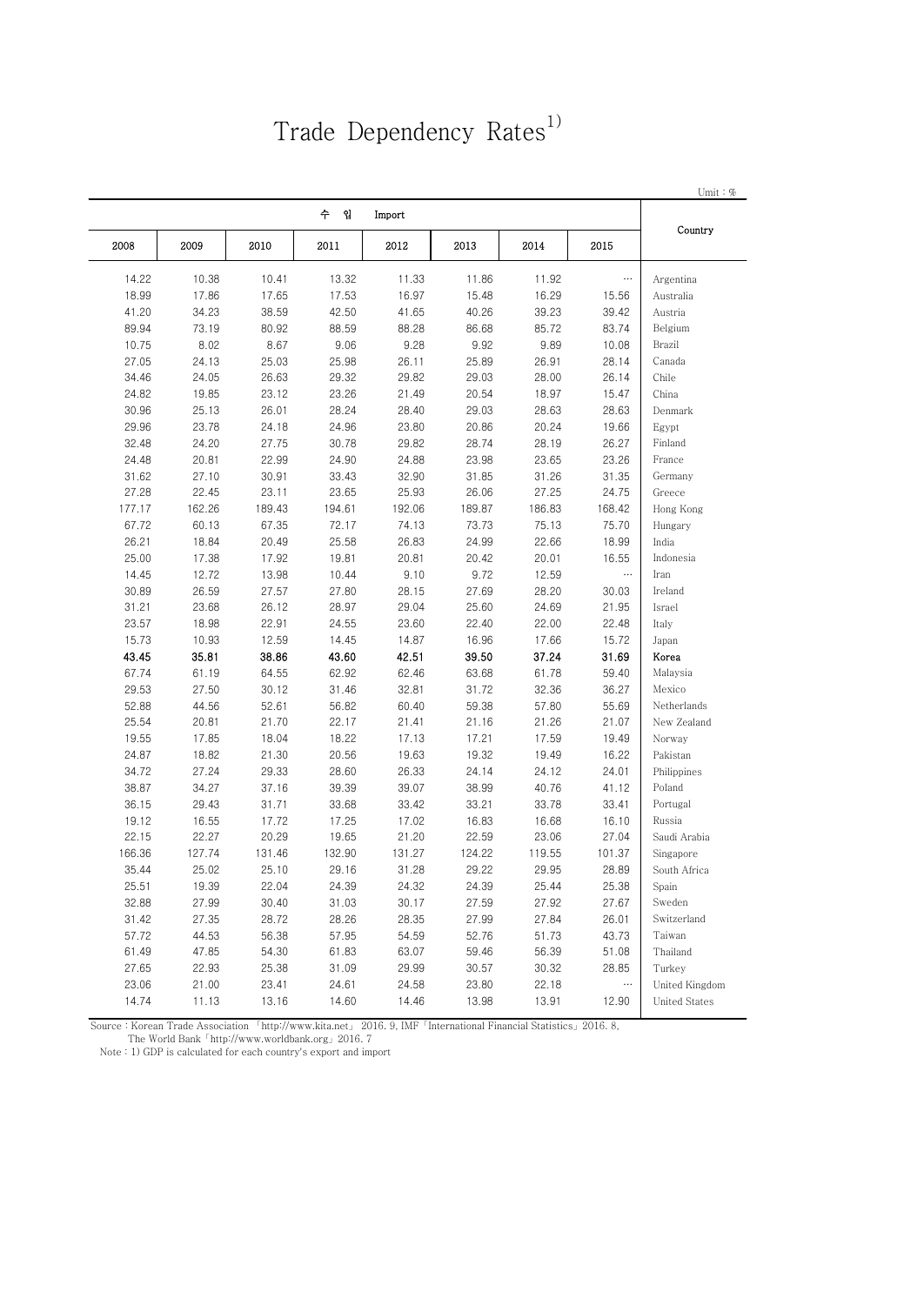### 9. 국민총소득 (당해년가격) 1) Gross National Income (At Current Prices)

| 단위 : 10억 US달러                |                      |             |             |          |           |          |           |             | Unit:billion US dollars |
|------------------------------|----------------------|-------------|-------------|----------|-----------|----------|-----------|-------------|-------------------------|
| 국 가<br>Country               |                      | 2008        | 2009        | 2010     | 2011      | 2012     | 2013      | 2014        | 2015                    |
| 아 르 헨 티 나                    | Argentina            | 396.3       | 367.8       | 450.4    | 545.5     | 591.7    | 613.0     | 536.3       | $\cdots$                |
| 오스트레일리아                      | Australia            | 1 011.5     | 894.2       | 1 097.9  | 1 3 3 4 1 | 1 490.7  | 1 524.6   | 1 4 1 5 . 8 | 1 3 1 1 . 9             |
| 오 스 트 리 아                    | Austria              | 430.7       | 397.5       | 393.5    | 430.5     | 407.8    | 429.9     | 433.6       | 371.6                   |
| 벨<br>기<br>에                  | Belgium              | 530.8       | 485.1       | 497.9    | 531.6     | 509.2    | 528.9     | 536.7       | 455.2                   |
| 旦<br>라<br>질                  | Brazil               | 1614.4      | 1 588.1     | 2 172.8  | 2 571.0   | 2 380.5  | 2 356.0   | 2 3 68.5    | 1 736.0                 |
| 캐<br>나<br>다                  | Canada               | 1 519.1     | 1 346.7     | 1 582.7  | 1756.1    | 1800.8   | 1812.3    | 1 762.4     | 1 538.7                 |
| 칠<br>레                       | Chile                | 166.7       | 160.8       | 202.9    | 236.9     | 254.2    | 266.6     | 251.1       | 234.0                   |
| 중<br>국                       | China                | 4 587.0     | 5 0 5 0.9   | 6 013.6  | 7 422.1   | 8441.8   | 9 4 1 2.8 | 10 320.7    | 10 807.2                |
| 덴<br>크<br>마                  | Denmark              | 356.5       | 323.0       | 325.1    | 348.8     | 329.7    | 347.9     | 355.9       | 302.6                   |
| 트<br>이<br>집                  | Egypt                | 164.2       | 189.1       | 214.5    | 230.0     | 269.9    | 278.6     | 294.2       | 324.7                   |
| 핀<br>란<br>트                  | Finland              | 284.3       | 254.7       | 251.2    | 274.9     | 258.0    | 270.1     | 274.1       | 231.1                   |
| 프<br>랑<br>스                  | France               | 2 985.9     | 2 741.9     | 2 701.0  | 2 928.4   | 2719.4   | 2 854.2   | 2 887.9     | 2 470.1                 |
| 독<br>일                       | Germany              | 3 788.5     | 3 4 9 4.8   | 3 484.6  | 3 852.3   | 3623.8   | 3 826.6   | 3 950.1     | 3 4 2 6.5               |
| $\mathrel{\sqcup}$<br>리<br>스 | Greece               | 343.4       | 322.1       | 293.5    | 281.0     | 251.1    | 242.2     | 236.4       | 196.0                   |
| 홍<br>콩                       | Hong Kong            | 232.2       | 220.5       | 233.5    | 255.3     | 266.4    | 281.0     | 298.7       | 315.0                   |
| 헝<br>가<br>리                  | Hungary              | 147.5       | 123.9       | 124.0    | 133.1     | 121.7    | 130.6     | 132.2       | 116.2                   |
| 인<br>도                       | India                | 1 216.9     | 1 357.4     | 1 690.5  | 1 799.9   | 1803.5   | 1 840.1   | 2 018.3     | 2 049.5                 |
| 인<br>도 네 시<br>$\circ$        | Indonesia            | 492.1       | 520.7       | 734.4    | 866.4     | 891.2    | 885.5     | 860.8       | 833.9                   |
| $\circ$<br>란                 | Iran                 | 398.5       | 398.9       | 467.9    | 592.1     | 588.9    | 512.9     | 426.3       | $\cdots$                |
| 일<br>트<br>아<br>랜             | Ireland              | 239.1       | 197.9       | 186.7    | 199.2     | 185.9    | 203.4     | 217.2       | 202.1                   |
| 라<br>엘<br>$\circ$<br>스       | Israel               | 209.9       | 201.4       | 229.2    | 258.3     | 252.7    | 286.6     | 302.0       | 292.0                   |
| $\circ$<br>탈<br>리<br>아       | Italy                | 2 3 6 9.5   | 2 183.9     | 2 121.3  | 2 270.6   | 2070.3   | 2 128.0   | 2 136.2     | 1812.5                  |
| 일<br>본                       | Japan                | 5 0 1 1 . 7 | 5 1 7 4 . 9 | 5 643.2  | 6 089.5   | 6143.2   | 5 100.4   | 4 7 7 9 . 8 | 4 293.9                 |
| 한<br>국                       | Korea                | 1 001.7     | 900.2       | 1 095.4  | 1 209.7   | 1234.9   | 1 314.7   | 1415.4      | 1 383.9                 |
| 말<br>$\circ \}$<br>레<br>이 시  | Malaysia             | 223.9       | 198.2       | 246.9    | 290.9     | 302.8    | 312.6     | 326.7       | 288.0                   |
| 멕<br>시<br>코                  | Mexico               | 1 107.8     | 902.4       | 1 061.2  | 1 173.9   | 1184.3   | 1 242.8   | 1 285.9     | 1 1 3 5 . 8             |
| 덜<br>네<br>란<br>드             | Netherlands          | 918.8       | 858.7       | 843.2    | 910.0     | 846.0    | 881.2     | 880.0       | 751.7                   |
| 질<br>랜<br>트<br>뉴             | New Zealand          | 122.3       | 115.5       | 138.0    | 158.5     | 167.1    | 180.6     | 192.2       | 167.7                   |
| 르<br>웨<br>이<br>노             | Norway               | 459.9       | 388.5       | 433.1    | 502.8     | 513.9    | 528.1     | 521.9       | 408.0                   |
| 파<br>키<br>탄<br>스             | Pakistan             | 173.4       | 172.6       | 184.2    | 223.3     | 236.3    | 243.1     | 257.3       | 286.5                   |
| 필<br>핀<br>리                  | Philippines          | 220.6       | 223.4       | 265.9    | 268.5     | 301.4    | 331.0     | 345.2       | 353.0                   |
| 폴<br>란<br>드                  | Poland               | 520.1       | 424.1       | 463.6    | 511.6     | 484.6    | 508.2     | 527.5       | 461.3                   |
| 포<br>르<br>투<br>갈             | Portugal             | 251.8       | 234.8       | 230.3    | 240.2     | 211.1    | 223.0     | 226.3       | 194.7                   |
| 러<br>아<br>시                  | Russia               | 1614.4      | 1 182.9     | 1 477.8  | 1971.4    | 2102.0   | 2 151.1   | 1 963.8     | 1 290.0                 |
| 사우디아라비아                      | Saudi Arabia         | 529.0       | 437.7       | 533.9    | 679.2     | 744.9    | 757.9     | 770.4       | 661.7                   |
| 가<br>포<br>르<br>싱             | Singapore            | 183.6       | 183.5       | 235.1    | 270.1     | 280.1    | 290.8     | 298.6       | 278.9                   |
| 남아쓰더가 ㅎ 와                    | South Africa         | 277.8       | 289.3       | 367.3    | 405.9     | 386.6    | 356.4     | 340.5       | 304.9                   |
| 페<br>스<br>인                  | Spain                | 1 591.1     | 1 471.6     | 1411.6   | 1 462.1   | 1330.5   | 1 362.9   | 1 375.2     | 1 198.0                 |
| 스<br>웨<br>덴                  | Sweden               | 534.8       | 440.7       | 502.7    | 579.9     | 561.6    | 596.1     | 581.8       | 502.9                   |
| 스<br>위<br>스                  | Switzerland          | 516.1       | 550.6       | 616.4    | 703.1     | 680.1    | 697.8     | 707.1       | 680.0                   |
| 대<br>만                       | Taiwan               | 426.9       | 404.6       | 459.7    | 498.8     | 511.2    | 525.9     | 545.5       | 540.5                   |
| 타<br>$\circ$                 | Thailand             | 282.0       | 271.9       | 325.9    | 362.5     | 381.2    | 396.8     | 382.5       | 368.8                   |
| 터<br>키                       | Turkey               | 722.7       | 606.9       | 724.7    | 767.5     | 782.3    | 814.7     | 790.7       | 708.7                   |
| 영<br>국                       | United Kingdom       | 2 803.2     | 2 3 2 2 . 9 | 2 434.7  | 2 627.7   | 2 632.2  | 2 686.0   | 2 936.1     | 2 795.7                 |
| 미<br>국                       | <b>United States</b> | 14 791.2    | 14 494.5    | 15 121.1 | 15 802.9  | 16 596.1 | 17 091.2  | 17 586.1    | 18 138.3                |
|                              |                      |             |             |          |           |          |           |             |                         |

. 자료 : 한국은행 「http://ecos.bok.or.kr」 2016. 7. The World Bank 「http://www.worldbank.org」 2016. 7. 대만 「http://www.stat.gov.tw」 2016. 7 주 : 1) 한 나라의 국민이 생산활동에 참가한 대가로 받은 소득의 합계로서 자국민(거주자)이 국외로부터 받은 소득(국외수취요소소득)은 포함되는 반면에 국내총생산 중에서 외국인(비거주자)에게 지급한 소득(국외지급요소소득)은 제외됨

Source : The Bank of Korea http://ecos.bok.or.kr」 2016. 7, The World Bank http://www.worldbank.org」 2016. 7, Taiwan http://www.stat.gov.tw」 2016. 7 Note : 1) Indicating the total incomes by the people of a nation in compensation of their participation in production activities including incomes received by the people (residents) from foreign sources (net factor income from the rest of the world) but excluding incomes paid

to foreigners (non-residents) from GDP (net factor income paid to the rest of the world)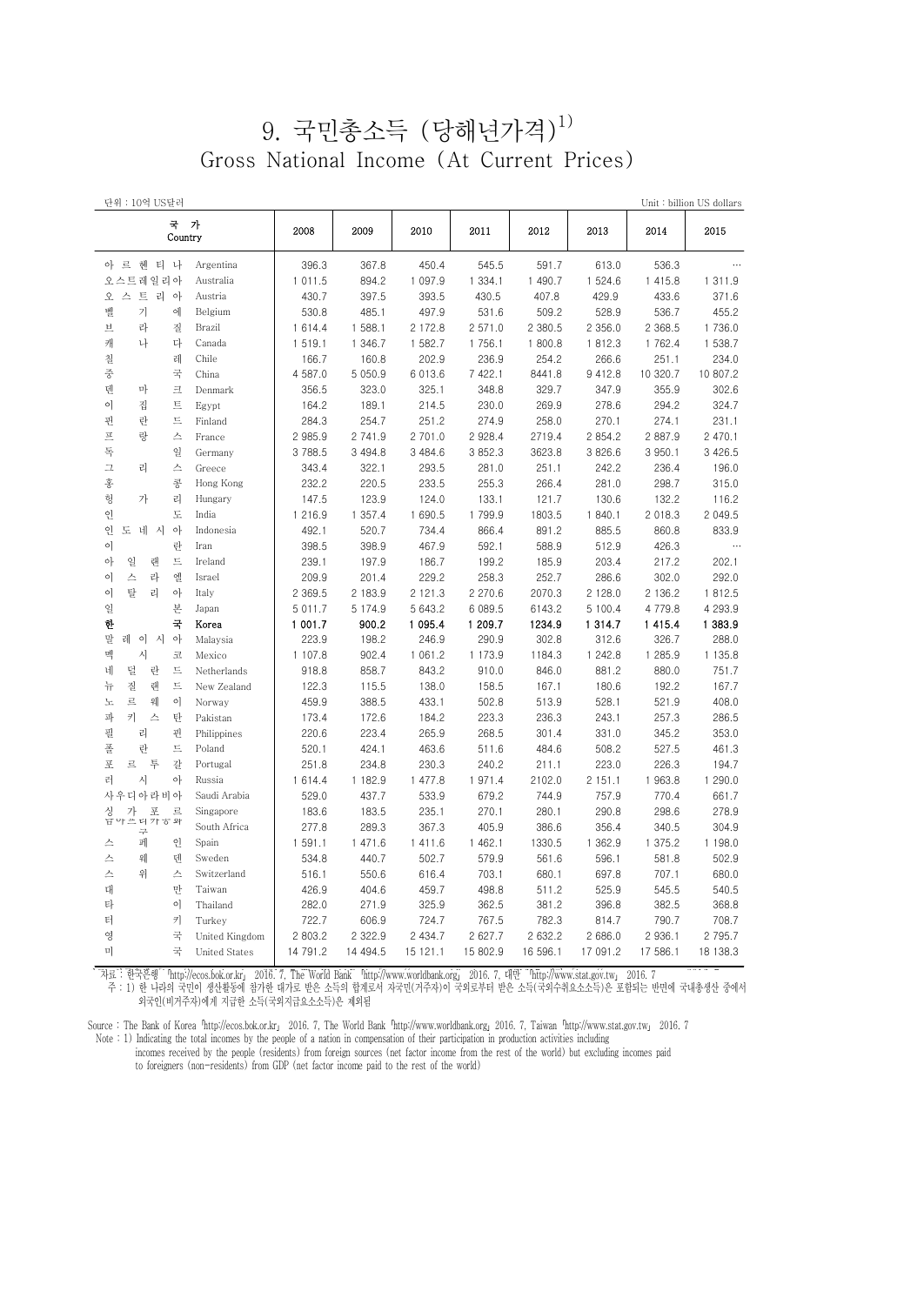### 10. 1인당 국민총소득 (당해년가격) GNI per Capita (At Current Prices)

| 단위 : 달러                       |                      |          |          |          |          |          |          |          | Unit : dollars |
|-------------------------------|----------------------|----------|----------|----------|----------|----------|----------|----------|----------------|
| 국 가<br>Country                |                      | 2008     | 2009     | 2010     | 2011     | 2012     | 2013     | 2014     | 2015           |
| 아 르 헨 티 나                     | Argentina            | 9814     | 9014     | 10 926   | 13 096   | 14 057   | 14 410   | 12 478   |                |
| 오스트레일리아                       | Australia            | 47 331   | 41 073   | 49 537   | 59 182   | 65 063   | 65 516   | 59 936   | 54 731         |
| 스 트 리 아<br>오                  | Austria              | 51 702   | 47 541   | 46 892   | 51 100   | 48 230   | 50 658   | 50 910   | 43 490         |
| 벨<br>키<br>에                   | Belgium              | 49 242   | 44 698   | 45 552   | 48 301   | 45 957   | 47 420   | 47 808   | 40 283         |
| 브<br>라<br>질                   | Brazil               | 8 2 8 9  | 8 0 7 4  | 10 940   | 12 822   | 11 761   | 11 535   | 11 493   | 8 3 5 2        |
| 캐<br>나<br>다                   | Canada               | 45 534   | 39 904   | 46 378   | 50 901   | 51 647   | 51 441   | 49 522   | 42 814         |
| 칠<br>레                        | Chile                | 10 015   | 9556     | 11 925   | 13774    | 14 619   | 15 171   | 14 135   | 13 038         |
| 중<br>국                        | China                | 3 4 5 7  | 3787     | 4 4 8 5  | 5 5 0 5  | 6 2 2 8  | 6 9 0 8  | 7 5 3 6  | 7854           |
| 덴<br>마<br>크                   | Denmark              | 64 883   | 58 466   | 58 562   | 62 534   | 58 862   | 61 859   | 63 031   | 53 373         |
| 이<br>트<br>집                   | Egypt                | $\cdots$ | $\ldots$ | $\cdots$ | $\cdots$ | $\cdots$ | $\cdots$ | $\cdots$ | $\cdots$       |
| 란<br>핀<br>드                   | Finland              | 53 495   | 47 701   | 46 791   | 50 945   | 47 566   | 49 539   | 50 020   | 42 002         |
| 프<br>랑<br>스                   | France               | 47 920   | 43 7 7 2 | 42 900   | 46 286   | 42 784   | 44 705   | 45 039   | 38 359         |
| 독<br>일                        | Germany              | 46 966   | 43 403   | 43 322   | 47 899   | 45 029   | 47 496   | 48 981   | 42 465         |
| ユ<br>리<br>스                   | Greece               | 30 764   | 28 817   | 26 254   | 25 194   | 22 601   | 21 905   | 21 488   | 17894          |
| 홍<br>콩                        | Hong Kong            | 33 602   | 31 7 26  | 33 382   | 36 244   | 37 514   | 39 219   | 41 336   | 43 225         |
| 헝<br>가<br>리                   | Hungary              | 14 672   | 12 344   | 12 386   | 13 328   | 12 223   | 13 155   | 13 370   | 11 789         |
| 인<br>도                        | India                | 1 0 1 7  | 1 1 1 8  | 1 373    | 1 4 4 3  | 1 4 2 7  | 1 4 3 8  | 1 5 5 8  | 1 5 6 3        |
| 인<br>도<br>네<br>아<br>시         | Indonesia            | 2 0 9 1  | 2 1 8 4  | 3 0 4 0  | 3 5 3 9  | 3 5 9 3  | 3 5 2 4  | 3 3 8 3  | 3 2 3 8        |
| 란<br>이                        | Iran                 | 5 4 9 5  | 5 4 3 6  | 6 301    | 7876     | 7 7 3 2  | 6 6 4 7  | 5 4 5 5  | $\cdots$       |
| 일<br>드<br>아<br>랜              | Ireland              | 53 379   | 43 401   | 40 447   | 42 802   | 39 828   | 43 536   | 46 461   | 43 112         |
| 스<br>엘<br>라<br>이              | Israel               | 29 590   | 27 7 28  | 30 884   | 34 157   | 32 836   | 36 661   | 38 041   | 36 210         |
| 탈<br>아<br>이<br>리              | Italy                | 39 945   | 36 725   | 35 599   | 38 046   | 34 656   | 35 603   | 35 728   | 30 311         |
| 본<br>일                        | Japan                | 39 363   | 40 638   | 44 323   | 47 854   | 48 318   | 40 165   | 37 697   | 33 924         |
| 국<br>한                        | Korea                | 20 463   | 18 303   | 22 170   | 24 302   | 24 696   | 26 179   | 28 071   | 27 340         |
| 레<br>말<br>$\circ$<br>- 시<br>아 | Malaysia             | 8 2 3 3  | 7 1 6 6  | 8780     | 10 181   | 10 435   | 10 608   | 10 926   | 9 4 9 4        |
| 멕<br>시<br>코                   | Mexico               | 9 6 3 5  | 7725     | 8 9 4 7  | 9 7 5 3  | 9 7 0 2  | 10 043   | 10 256   | 8 9 4 2        |
| 덜<br>네<br>란<br>드              | Netherlands          | 55 618   | 51 807   | 50 698   | 54 526   | 50 512   | 52 426   | 52 169   | 44 411         |
| 질<br>랜<br>드<br>뉴              | New Zealand          | 28 535   | 26 679   | 31 586   | 35 990   | 37 664   | 40 444   | 42 753   | 37 019         |
| 르<br>웨<br>이<br>노              | Norway               | 96 365   | 80 440   | 88 551   | 101 503  | 102 411  | 103 887  | 101 374  | 78 298         |
| 키<br>파<br>스<br>탄              | Pakistan             | 1 0 6 3  | 1 0 3 6  | 1 0 8 3  | 1 2 8 6  | 1 3 3 2  | 1 342    | 1 3 9 0  | 1517           |
| 필<br>리<br>핀                   | Philippines          | 2 4 4 3  | 2 4 3 8  | 2 8 5 8  | 2 8 4 1  | 3 1 3 9  | 3 3 9 2  | 3 4 8 2  | 3 5 0 5        |
| 폴<br>란<br>드                   | Poland               | 13 501   | 11 001   | 12 019   | 13 255   | 12 552   | 13 160   | 13 658   | 11 948         |
| 투<br>갈<br>포<br>르              | Portugal             | 23 807   | 22 174   | 21 757   | 22 745   | 20 078   | 21 322   | 21 758   | 18810          |
| 러<br>시<br>아                   | Russia               | 11 280   | 8 2 6 5  | 10 323   | 13 766   | 14 670   | 15 004   | 13 692   | 8 9 9 2        |
| 사우디아라비아                       | Saudi Arabia         | 19 780   | 15 970   | 19 005   | 23 593   | 25 25 6  | 25 095   | 24 941   | 20 979         |
| 가<br>포<br>르<br>싱              | Singapore            | 37 847   | 36 957   | 46 284   | 52 038   | 52 847   | 53 794   | 54 218   | 49 775         |
| 甘 악 二 더 갸 ㅎ 와<br>ユ            | South Africa         | 5 5 1 8  | 5 674    | 7 1 1 6  | 7 7 7 1  | 7 3 1 7  | 6 6 7 3  | 6 309    | 5 5 9 6        |
| 스<br>페<br>인                   | Spain                | 34 728   | 31 787   | 30 291   | 31 304   | 28 530   | 29 338   | 29 728   | 25 974         |
| 스<br>웨<br>덴                   | Sweden               | 57 970   | 47 370   | 53 581   | 61 292   | 58 849   | 61 943   | 59 958   | 51 429         |
| 스<br>위<br>스                   | Switzerland          | 67 491   | 71 166   | 78 711   | 88 702   | 84 774   | 85 943   | 86 120   | 81 941         |
| 대<br>만                        | Taiwan               | 18 5 64  | 17531    | 19 864   | 21 507   | 21 967   | 22 526   | 23 308   | 23 040         |
| 이<br>타                        | Thailand             | 4 2 4 3  | 4 0 8 6  | 4 8 8 7  | 5 4 1 8  | 5 6 7 6  | 5 8 8 2  | 5 6 4 8  | 5 4 2 7        |
| 터<br>키                        | Turkey               | 10 274   | 8517     | 10 021   | 10 440   | 10 451   | 10 688   | 10 199   | 9 0 0 9        |
| 국<br>영                        | United Kingdom       | 45 440   | 37 334   | 38 821   | 41 601   | 41 404   | 41 997   | 45 641   | 43 199         |
| 국<br>미                        | <b>United States</b> | 48 580   | 47 178   | 48 797   | 50 587   | 52 720   | 53 892   | 55 051   | 56 370         |

 자료 : 한국은행「http://ecos.bok.or.kr」2016. 8, The World Bank「http://www.worldbank.org」2016. 8, UN「http://esa.un.org/unpp」2015. 8, 대만「http://www.stat.gov.tw」2016. 8

Source : The Bank of Korea「http://ecos.bok.or.kr」2016. 8, The World Bank「http://www.worldbank.org」2016. 8, UN「http://esa.un.org/unpp」2015. 8, Taiwan「http://www.stat.gov.tw」2016. 8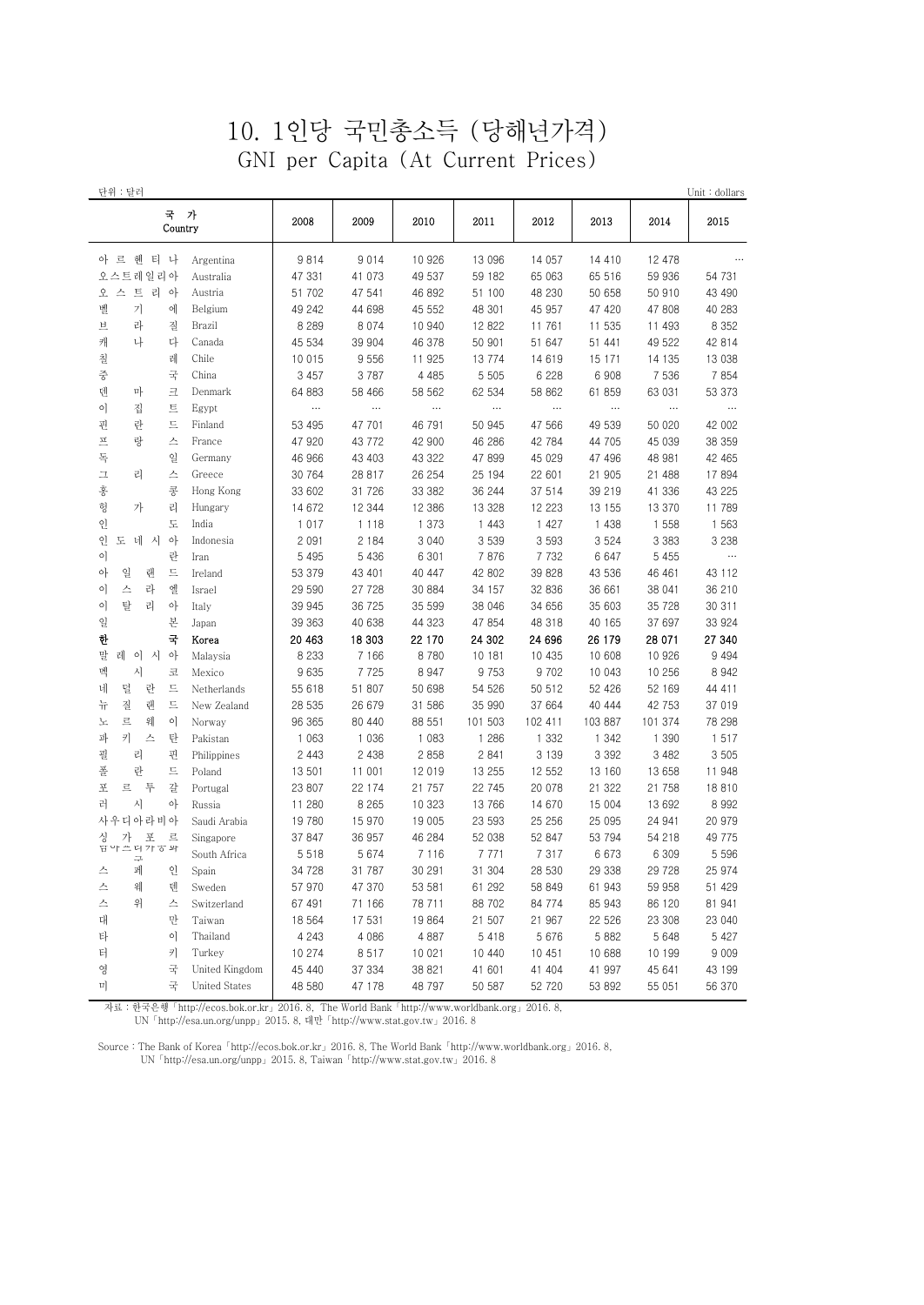#### 11. 국내총생산 (당해년가격) 1) Gross Domestic Product (At Current Prices)

| 단위 : 10억 US달러            |                |             |             |           |             |             |             |           | Unit: Billion US dollars |
|--------------------------|----------------|-------------|-------------|-----------|-------------|-------------|-------------|-----------|--------------------------|
| 국<br>Country             | 가              | 2008        | 2009        | 2010      | 2011        | 2012        | 2013        | 2014      | 2015                     |
| 아 르 헨 티 나                | Argentina      | 403.8       | 376.6       | 461.6     | 557.9       | 604.4       | 623.9       | 548.1     | $\cdots$                 |
| 오스트레일리아                  | Australia      | 1 054.6     | 926.6       | 1 142.3   | 1 389.9     | 1 537.5     | 1 564.0     | 1 454.7   | 1 339.5                  |
| 오 스 트 리 아                | Austria        | 427.6       | 397.6       | 390.2     | 429.0       | 407.4       | 428.7       | 436.9     | 374.1                    |
| 벨<br>기<br>에              | Belgium        | 518.6       | 484.6       | 483.6     | 527.0       | 497.8       | 521.4       | 531.2     | 454.0                    |
| 라<br>브<br>질              | Brazil         | 1 695.8     | 1 667.0     | 2 208.9   | 2 614.6     | 2 460.7     | 2 465.8     | 2 417.0   | 1 774.7                  |
| 캐<br>나<br>다              | Canada         | 1 549.1     | 1 371.2     | 1 613.4   | 1788.7      | 1 824.3     | 1 837.4     | 1 783.8   | 1 550.5                  |
| 칠<br>레                   | Chile          | 179.6       | 172.0       | 217.5     | 250.8       | 265.2       | 277.1       | 258.7     | 240.2                    |
| 중<br>국                   | China          | 4 5 5 8 . 4 | 5 0 5 9.4   | 6 0 39.7  | 7 492.4     | 8 4 6 1 . 6 | 9 4 9 0.6   | 10 351.1  | 10 866.4                 |
| 덴<br>크<br>마              | Denmark        | 352.6       | 319.8       | 319.8     | 341.5       | 325.0       | 338.9       | 346.1     | 295.2                    |
| 트<br>이<br>집              | Egypt          | 162.8       | 189.0       | 218.9     | 236.0       | 276.4       | 286.0       | 301.5     | 330.8                    |
| 핀<br>란<br>트              | Finland        | 283.7       | 251.5       | 247.8     | 273.7       | 256.7       | 270.0       | 272.3     | 229.8                    |
| 프<br>랑<br>스              | France         | 2 923.5     | 2 693.8     | 2 647.0   | 2 862.5     | 2 681.4     | 2 808.5     | 2829.2    | 2 421.7                  |
| 독<br>일                   | Germany        | 3 7 5 2.4   | 3 4 1 8 . 0 | 3 417.3   | 3757.5      | 3 539.6     | 3 7 4 5 . 3 | 3 868.3   | 3 3 5 5.8                |
| 스<br>그<br>리              | Greece         | 354.5       | 330.0       | 299.4     | 287.8       | 245.7       | 239.5       | 235.6     | 195.2                    |
| 홍<br>콩                   | Hong Kong      | 219.3       | 214.0       | 228.6     | 248.5       | 262.6       | 275.7       | 291.2     | 309.9                    |
| 헝<br>가<br>리              | Hungary        | 157.1       | 129.8       | 130.1     | 139.9       | 127.2       | 134.4       | 138.3     | 120.7                    |
| 인<br>도                   | India          | 1 2 2 4 1   | 1 365.4     | 1 708.5   | 1815.9      | 1 825.0     | 1863.2      | 2 042.4   | 2 073.5                  |
| 인<br>도 네 시<br>$\circ$    | Indonesia      | 510.2       | 539.6       | 755.1     | 893.0       | 917.9       | 912.5       | 890.5     | 861.9                    |
| 이<br>란                   | Iran           | 397.2       | 399.0       | 467.8     | 592.0       | 587.2       | 511.6       | 425.3     | $\cdots$                 |
| 일<br>트<br>아<br>랜         | Ireland        | 274.7       | 235.4       | 220.1     | 241.8       | 224.7       | 238.3       | 250.8     | 238.0                    |
| 엘<br>이<br>스<br>라         | Israel         | 216.8       | 208.1       | 234.3     | 261.8       | 259.6       | 292.4       | 305.7     | 296.1                    |
| 탈<br>이<br>리<br>아         | Italy          | 2 390.7     | 2 185.2     | 2 125.2   | 2 2 7 6 . 2 | 2 072.8     | 2 130.3     | 2 138.5   | 1814.8                   |
| 일<br>본                   | Japan          | 4 849.2     | 5 0 3 5.1   | 5 4 9 8.7 | 5 909.0     | 5 957.3     | 4 908.9     | 4 5 9 6.2 | 4 1 2 3 . 3              |
| 국<br>한                   | Korea          | 1 001.7     | 902.3       | 1 094.3   | 1 202.7     | 1 222.4     | 1 305.4     | 1411.0    | 1 377.5                  |
| 말<br>레<br>$\circ$<br>이 시 | Malaysia       | 230.8       | 202.3       | 255.0     | 298.0       | 314.4       | 323.3       | 338.1     | 296.2                    |
| 멕<br>시<br>코              | Mexico         | 1 101.3     | 894.9       | 1 051.1   | 1 171.2     | 1 186.6     | 1 261.8     | 1 297.8   | 1 144.3                  |
| 네<br>덜<br>란<br>트         | Netherlands    | 936.2       | 857.9       | 836.4     | 893.7       | 828.9       | 864.2       | 879.3     | 752.5                    |
| 질<br>랜<br>트<br>뉴         | New Zealand    | 133.3       | 121.3       | 146.6     | 168.5       | 176.6       | 190.7       | 200.1     | 173.8                    |
| 르<br>웨<br>$\circ$<br>노   | Norway         | 461.9       | 386.4       | 428.5     | 498.2       | 509.7       | 522.7       | 500.5     | 388.3                    |
| 키<br>파<br>스<br>탄         | Pakistan       | 170.1       | 168.2       | 177.4     | 213.8       | 224.6       | 231.1       | 243.4     | 270.0                    |
| 필<br>펀<br>리              | Philippines    | 174.2       | 168.3       | 199.6     | 224.1       | 250.1       | 271.9       | 284.8     | 292.0                    |
| 폴<br>란<br>트              | Poland         | 530.2       | 436.5       | 479.2     | 528.7       | 500.2       | 524.1       | 545.0     | 474.8                    |
| 포<br>투<br>르<br>갈         | Portugal       | 262.0       | 243.7       | 238.3     | 244.9       | 216.4       | 226.1       | 230.1     | 198.9                    |
| 러<br>시<br>아              | Russia         | 1 660.8     | 1 222.6     | 1 524.9   | 2 031.8     | 2 170.1     | 2 2 3 0 . 6 | 2 031.0   | 1 326.0                  |
| 사우디아라비아                  | Saudi Arabia   | 519.8       | 429.1       | 526.8     | 669.5       | 734.0       | 744.3       | 753.8     | 646.0                    |
|                          | Singapore      | 192.2       | 192.4       | 236.4     | 275.2       | 289.3       | 300.3       | 306.3     | 292.7                    |
| 싱 가 포 르<br>남아프리카ㅎ와       | South Africa   | 286.8       | 295.9       | 375.3     | 416.6       | 397.4       | 366.1       | 349.9     | 312.8                    |
| 구<br>페<br>인<br>스         | Spain          | 1 635.0     | 1 499.1     | 1 431.7   | 1 487.9     | 1 339.9     | 1 369.3     | 1 381.3   | 1 199.1                  |
| 스<br>웨<br>덴              | Sweden         | 514.0       | 429.7       | 488.4     | 563.1       | 543.9       | 578.7       | 571.1     | 492.6                    |
| 스<br>위<br>스              | Switzerland    | 551.5       | 539.5       | 581.2     | 696.3       | 665.4       | 684.9       | 701.0     | 664.7                    |
| 대<br>만                   | Taiwan         | 417.0       | 392.1       | 446.1     | 485.7       | 495.8       | 511.6       | 530.0     | 523.0                    |
| 타<br>$\circ$             | Thailand       | 291.4       | 281.6       | 340.9     | 370.6       | 397.3       | 419.9       | 404.3     | 395.3                    |
| 터<br>키                   | Turkey         | 730.3       | 614.6       | 731.2     | 774.8       | 788.9       | 823.2       | 798.8     | 718.2                    |
| 영<br>국                   | United Kingdom | 2 7 9 3 . 4 | 2 3 1 4 . 6 | 2 403.5   | 2 594.9     | 2 630.5     | 2 7 1 2 . 3 | 2 990.2   | 2 848.8                  |
| 미<br>국                   | United States  | 14 718.6    | 14 418.7    | 14 964.4  | 15 517.9    | 16 155.3    | 16 663.2    | 17 348.1  | 17 947.0                 |
|                          |                |             |             |           |             |             |             |           |                          |

` 자료: 한국은행 'http://ecos.bok.or.kr」 2016.7, The World Bank 'http://www.worldbank.org」 2016.7, 대만 'http://www.stat.gov.tw」 2016.7

 주 : 1) 국내총생산은 한 나라의 영역내에서 가계, 기업, 정부 등 모든 경제주체가 일정기간동안 생산활동에 참여하여 창출한 부가가치 또는 최종 생산물을 시장가격으로 평가 한 합계로서 국내에 거주하는 비거주자(외국인)에게 지불되는 소득과 국내 거주자가 외국에 용역을 제공함으로써 수취한 소득이 포함됨

Source : The Bank of Korea「http://ecos.bok.or.kr」2016. 7, The World Bank「http://www.worldbank.org」2016. 7, Taiwan「http://www.stat.gov.tw」2016. 7 Note : 1) GDP is an aggtrgate measure of production equal to the sum of the gross values added of all resident institutional units engaged in production (plus any taxes, and minus any subsidies, on producys not included in the value of their outputs including those generated by salaries to foreign residents and incomes of natives providing services abroad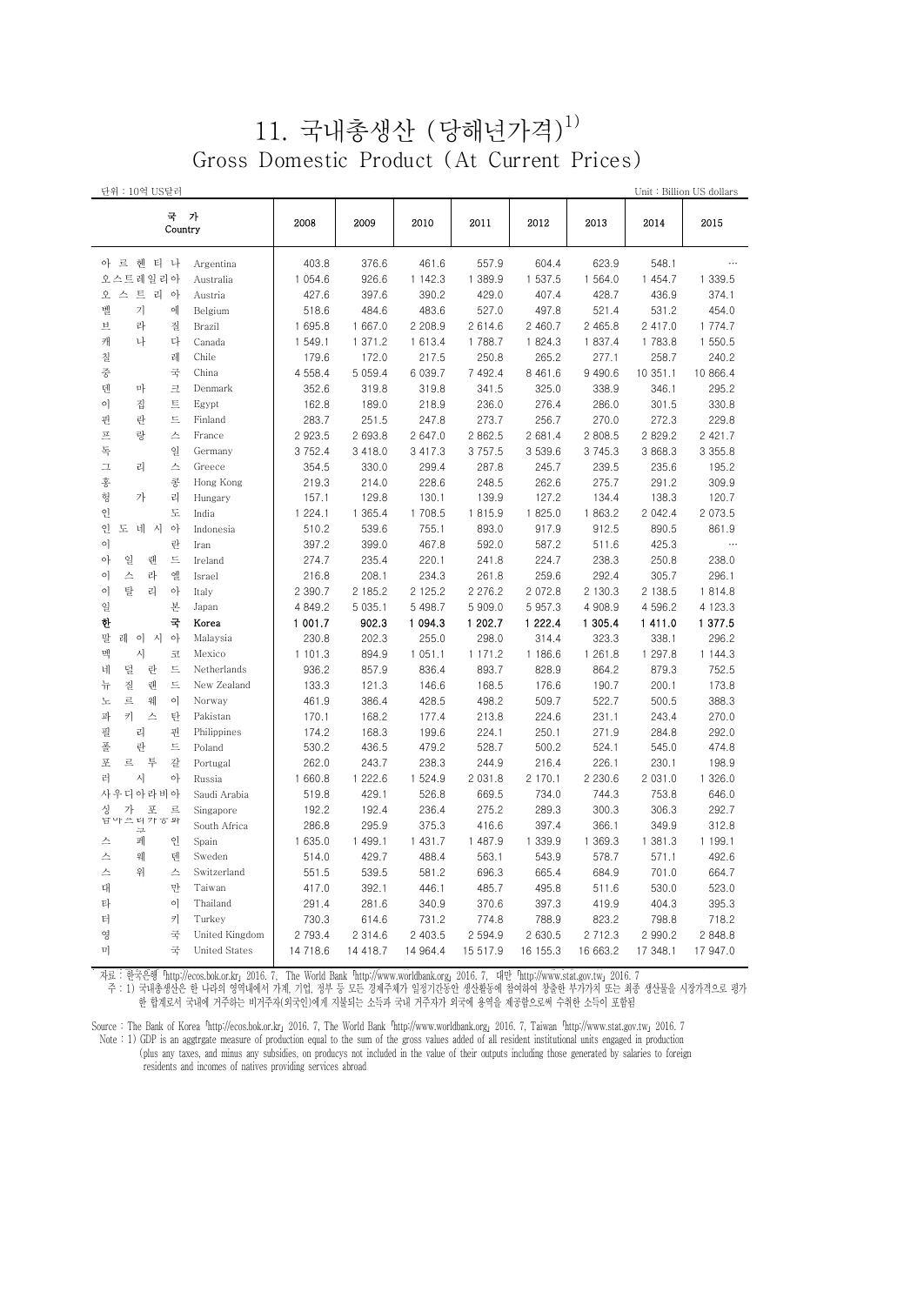### $12.$  경제성장률(기준년가격 GDP) $^{1)}$ GDP Growth Rates (At Constant Prices)

| 단위 : %                               |        |        |        |        |        |        |        | Unit: $%$ |
|--------------------------------------|--------|--------|--------|--------|--------|--------|--------|-----------|
| 국 가<br>Country                       | 2008   | 2009   | 2010   | 2011   | 2012   | 2013   | 2014   | 2015      |
| 아 르 헨 티 나<br>Argentina               | 3.1    | 0.1    | 9.5    | 8.4    | 0.8    | 2.9    | 0.5    | $\cdots$  |
| 오스트레일리아<br>Australia                 | 3.7    | 1.8    | 2.0    | 2.4    | 3.6    | 2.4    | 2.5    | 2.3       |
| 스 트 리 아<br>오<br>Austria              | 1.5    | $-3.8$ | 1.9    | 2.8    | 0.8    | 0.3    | 0.4    | 0.9       |
| 벨<br>기<br>에<br>Belgium               | 0.7    | $-2.3$ | 2.7    | 1.8    | 0.2    | 0.0    | 1.3    | 1.4       |
| 라<br>브<br>질<br>Brazil                | 5.1    | $-0.1$ | 7.5    | 3.9    | 1.9    | 3.0    | 0.1    | $-3.8$    |
| 캐<br>나<br>다<br>Canada                | 1.0    | $-2.9$ | 3.1    | 3.1    | 1.7    | 2.2    | 2.5    | 1.1       |
| 칠<br>레<br>Chile                      | 3.3    | $-1.0$ | 5.8    | 5.8    | 5.5    | 4.0    | 1.9    | 2.1       |
| 중<br>국<br>China                      | 9.6    | 9.2    | 10.6   | 9.5    | 7.8    | 7.7    | 7.3    | 6.9       |
| 덴<br>마<br>크<br>Denmark               | $-0.7$ | $-5.1$ | 1.6    | 1.2    | $-0.1$ | $-0.2$ | 1.3    | 1.2       |
| 집<br>이<br>트<br>Egypt                 | 7.2    | 4.7    | 5.1    | 1.8    | 2.2    | 2.1    | 2.2    | 4.2       |
| 핀<br>란<br>드<br>Finland               | 0.7    | $-8.3$ | 3.0    | 2.6    | $-1.4$ | $-0.8$ | $-0.7$ | 0.5       |
| 프<br>랑<br>스<br>France                | 0.2    | $-2.9$ | 2.0    | 2.1    | 0.2    | 0.6    | 0.3    | 1.2       |
| 독<br>일<br>Germany                    | 1.1    | $-5.6$ | 4.1    | 3.7    | 0.4    | 0.3    | 1.6    | 1.7       |
| 그<br>리<br>스<br>Greece                | $-0.3$ | $-4.3$ | $-5.5$ | $-9.1$ | $-7.3$ | $-3.2$ | 0.7    | $-0.2$    |
| 홍<br>콩<br>Hong Kong                  | 2.1    | $-2.5$ | 6.8    | 4.8    | 1.7    | 3.1    | 2.6    | 2.4       |
| 헝<br>가<br>리<br>Hungary               | 0.8    | $-6.6$ | 0.7    | 1.8    | $-1.7$ | 1.9    | 3.7    | 2.9       |
| 인<br>도<br>India                      | 3.9    | 8.5    | 10.3   | 6.6    | 5.6    | 6.6    | 7.2    | 7.6       |
| 인<br>도 네 시<br>아<br>Indonesia         | 6.0    | 4.6    | 6.2    | 6.2    | 6.0    | 5.6    | 5.0    | 4.8       |
| 이<br>란<br>Iran                       | 0.9    | 2.3    | 6.6    | 3.7    | $-6.6$ | $-1.9$ | 4.3    | $\ldots$  |
| 일<br>랜<br>드<br>아<br>Ireland          | $-2.2$ | $-5.6$ | 0.4    | 2.6    | 0.2    | 1.4    | 5.2    | 7.8       |
| 스<br>라<br>엘<br>이<br>Israel           | 3.1    | 1.3    | 5.5    | 5.0    | 2.9    | 3.4    | 2.6    | 2.5       |
| 탈<br>이<br>리<br>아<br>Italy            | $-1.1$ | $-5.5$ | 1.7    | 0.6    | $-2.8$ | $-1.7$ | $-0.3$ | 0.8       |
| 일<br>본<br>Japan                      | $-1.0$ | $-5.5$ | 4.7    | $-0.5$ | 1.7    | 1.4    | 0.0    | 0.5       |
| 한<br>국<br>Korea                      | 2.8    | 0.7    | 6.5    | 3.7    | 2.3    | 2.9    | 3.3    | 2.6       |
| 말<br>레<br>이 시 아<br>Malaysia          | 4.8    | $-1.5$ | 7.4    | 5.3    | 5.5    | 4.7    | 6.0    | 5.0       |
| 멕<br>시<br>코<br>Mexico                | 1.4    | $-4.7$ | 5.1    | 4.0    | 4.0    | 1.3    | 2.3    | 2.5       |
| 덜<br>네<br>란<br>드<br>Netherlands      | 1.7    | $-3.8$ | 1.4    | 1.7    | $-1.1$ | $-0.5$ | 1.0    | 2.0       |
| 질<br>랜<br>드<br>뉴<br>New Zealand      | $-1.3$ | $-0.5$ | 1.4    | 2.7    | 2.7    | 1.6    | 3.2    | 3.4       |
| 르<br>웨<br>노<br>$\circ$<br>Norway     | 0.4    | $-1.6$ | 0.6    | 1.0    | 2.7    | 1.0    | 2.2    | 1.6       |
| 파<br>키<br>스<br>탄<br>Pakistan         | 1.7    | 2.8    | 1.6    | 2.7    | 3.5    | 4.4    | 4.7    | 5.5       |
| 필<br>리<br>핀<br>Philippines           | 4.2    | 1.1    | 7.6    | 3.7    | 6.7    | 7.1    | 6.1    | 5.8       |
| 폴<br>란<br>드<br>Poland                | 3.9    | 2.6    | 3.7    | 5.0    | 1.6    | 1.3    | 3.3    | 3.6       |
| 투<br>포<br>르<br>갈<br>Portugal         | 0.2    | $-3.0$ | 1.9    | $-1.8$ | $-4.0$ | $-1.1$ | 0.9    | 1.5       |
| 시<br>러<br>아<br>Russia                | 5.2    | $-7.8$ | 4.5    | 4.3    | 3.5    | 1.3    | 0.7    | $-3.7$    |
| 사우디아라비아<br>Saudi Arabia              | 8.4    | 1.8    | 4.8    | 10.0   | 5.4    | 2.7    | 3.6    | 3.5       |
| 가<br>싱 가 포 르<br>남아프리카ㅎ와<br>Singapore | 1.8    | $-0.6$ | 15.2   | 6.2    | 3.7    | 4.7    | 3.3    | 2.0       |
| South Africa<br>$\equiv$             | 3.2    | $-1.5$ | 3.0    | 3.2    | 2.2    | 2.2    | 1.5    | 1.3       |
| 페<br>인<br>스<br>Spain                 | 1.1    | $-3.6$ | 0.0    | $-1.0$ | $-2.6$ | $-1.7$ | 1.4    | 3.2       |
| 스<br>웨<br>텐<br>Sweden                | $-0.6$ | $-5.2$ | 6.0    | 2.7    | $-0.3$ | 1.2    | 2.3    | 4.1       |
| 스<br>위<br>스<br>Switzerland           | 2.3    | $-2.1$ | 3.0    | 1.8    | 1.1    | 1.8    | 1.9    | 0.9       |
| 대<br>만<br>Taiwan                     | 0.7    | $-1.6$ | 10.6   | 3.8    | 2.1    | 2.2    | 3.9    | 0.7       |
| 타<br>이<br>Thailand                   | 1.7    | $-0.7$ | 7.5    | 0.8    | 7.2    | 2.7    | 0.8    | 2.8       |
| 터<br>키<br>Turkey                     | 0.7    | $-4.8$ | 9.2    | 8.8    | 2.1    | 4.2    | 3.0    | 4.0       |
| 영<br>국<br>United Kingdom             | $-0.5$ | $-4.2$ | 1.5    | 2.0    | 1.2    | 2.2    | 2.9    | 2.3       |
| 미<br>국<br><b>United States</b>       | $-0.3$ | $-2.8$ | 2.5    | 1.6    | 2.2    | 1.5    | 2.4    | 2.4       |

 자료 : 한국은행「http://ecos.bok.or.kr」2016.8, 대만「http://www.stat.gov.tw」2016.8, The World Bank「http://www.worldbank.org」2016.8 주 : 1) 일정기간 동안 경제규모의 실질적인 증가정도를 나타내는 지표로서 기준년가격 GDP의 전년비 증가율로 나타냄

vurce : The Bank of Korea「http://ecos.bok.or.kr」2016.8, Taiwan「http://www.stat.gov.tw」2016.8, The World Bank http://www.worldbank.org」2016.8

 Note : 1) During a certain period of the economic scale represents a substantial increase in the degree of price indices as a base year of GDP growth last year represented the ratio